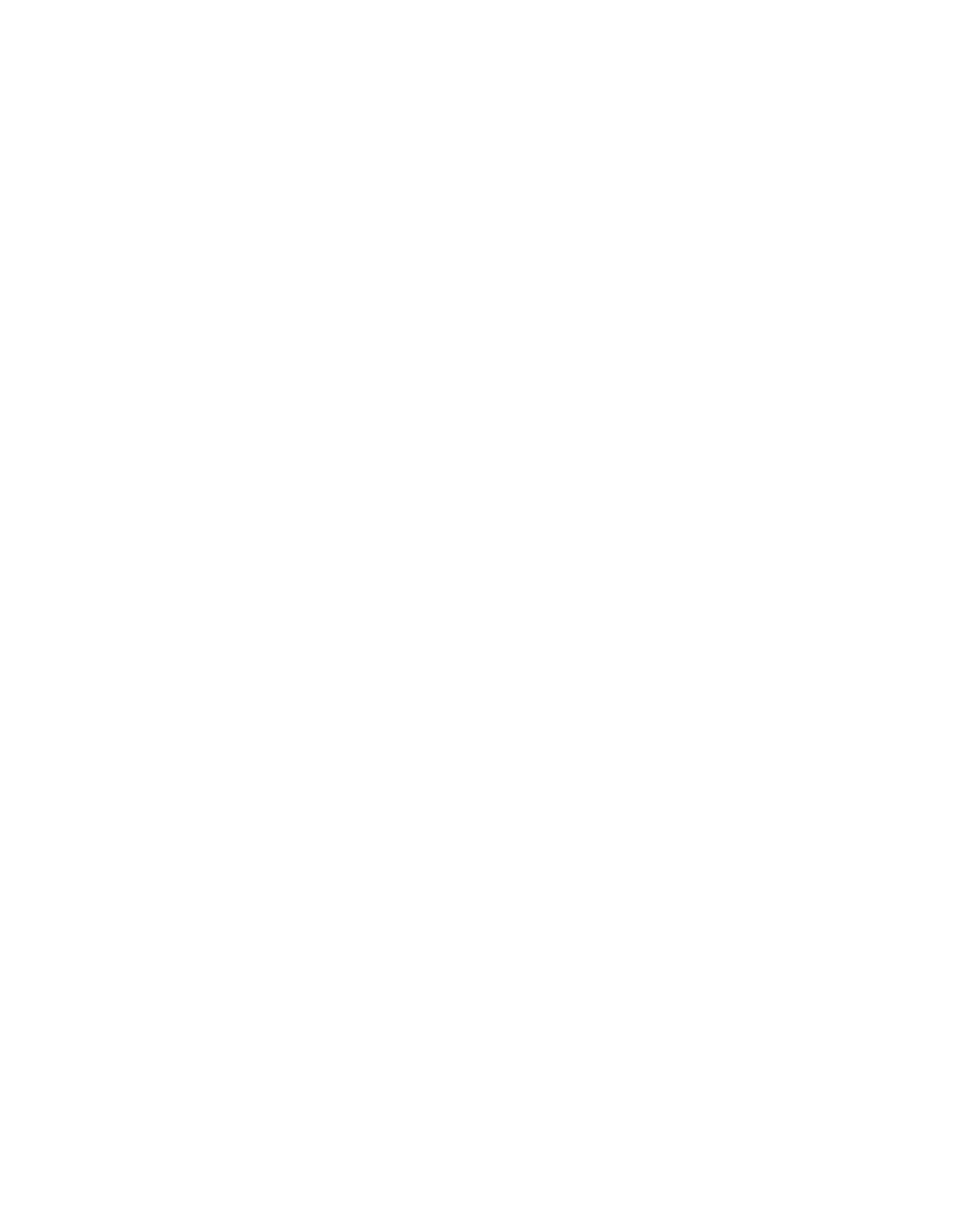## **CONTROL OF NUCLEAR WEAPON DATA**

#### 1. PURPOSE.

This Department of Energy (DOE) Order establishes the policy, process and procedures for control of nuclear weapon data (NWD) to ensure that dissemination of the information is restricted to individuals with appropriate clearances, approved authorization and valid need-to-know in keeping with the Atomic Energy Act (as amended) stipulation of ensuring common defense and security.

## 2. CANCELLATION.

This Order cancels DOE O 5610.2, *Control of Weapon Data*, dated 8-1-80 with Chg 1 dated 9-2-86. Cancellation of a directive does not, by itself, modify or otherwise affect any contractual or regulatory obligation to comply with the directive. Contractor Requirements Documents (CRDs) that have been incorporated into a contract remain in effect throughout the term of the contract unless and until the contract or regulatory commitment is modified to either eliminate requirements that are no longer applicable or substitute a new set of requirements.

#### 3. APPLICABILITY.

- a. Departmental Applicability.
	- (1) This Order applies to Departmental elements with access to NWD (e.g., documents, materials and hardware).
	- (2) The Administrator of the National Nuclear Security Administration (NNSA) must assure that NNSA employees comply with their responsibilities under this directive. Nothing in this directive will be construed to interfere with the NNSA Administrator's authority under section 3212(d) of Public Law (P.L.) 106-65 to establish Administration-specific policies, unless disapproved by the Secretary.

#### b. DOE Contractors.

- (1) The CRD, Attachment 1, sets forth requirements of this Order that will apply to contracts that include the CRD.
- (2) The CRD must be included in site/facility management contracts involving access to NWD. DOE site office managers, in coordination with the cognizant site Contracting Officer, may tailor portions of the CRD in the contract as needed.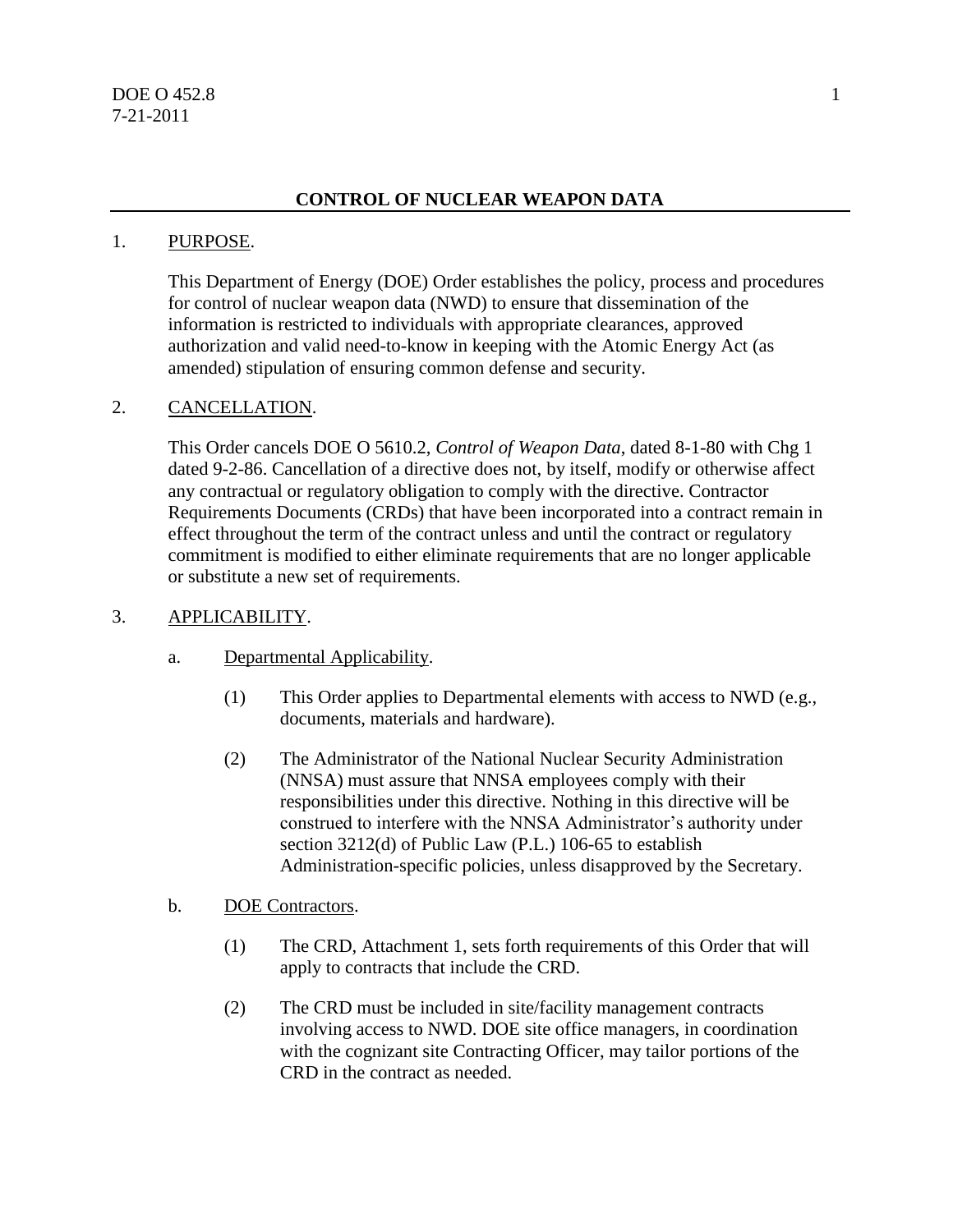#### c. Equivalencies and Exemptions for DOE O 452.8.

- (1) Requests for equivalencies and exemptions to this Order must be in memorandum form and sent to the NNSA Office of Nuclear Weapon Surety and Quality, Office of Stockpile Management, Defense Programs.
	- (a) The memorandum must briefly justify the reasons for the Equivalencies/Exemptions.
	- (b) The memorandum must reference the offices, or localities, and requirements for which the equivalency/exemption is sought.
- (2) Exemptions. The following Departmental elements do not require access to NWD and are exempted: Office of Economic Impact and Diversity, Energy Information Administration, Office of Electricity Delivery and Energy Reliability, Office of Energy Efficiency and Renewable Energy, Office of Fossil Energy, Office of Human Capital Management, Office of Management, Bonneville Power Administration, Southeastern Power Administration, Southwestern Power Administration, Western Area Power Administration.
- (3) Equivalency. In accordance with the responsibilities and authorities assigned by Executive Order (E.O.) 12344, codified at Title 50 United States Code (U.S.C.) sections 2406 and 2511 and to ensure consistency through the joint Navy/DOE Naval Nuclear Propulsion Program, the Deputy Administrator for Naval Reactors (Director) will implement and oversee requirements and practices pertaining to this Directive for activities under the Director's cognizance, as deemed appropriate.
- 4. REQUIREMENTS. Because of the sensitivity, access to NWD must be limited to those who have the appropriate clearance and a valid need-to-know to perform or assist in a lawful and authorized government function.

A violation of the provisions of this Order relating to the safeguarding or security of Restricted Data or Formerly Restricted Data may result in a civil penalty pursuant to Section 234B of the Atomic Energy Act of 1954 (42 U.S.C. 2282b). The procedures for the assessment of civil penalties are set forth in Title 10, Code of Federal Regulations (CFR), Part 824, "Procedural Rules for the Assessment of Civil Penalties for Classified Information Security Violations."

The DOE (including NNSA) is responsible for establishing policy concerning the control and dissemination of Restricted Data (RD) and, jointly with the Department of Defense (DoD), Formerly Restricted Data (FRD) to ensure the common defense and security. This Order pertains to the access, control and dissemination of RD and FRD only in the atomic weapons program herein referred to as NWD.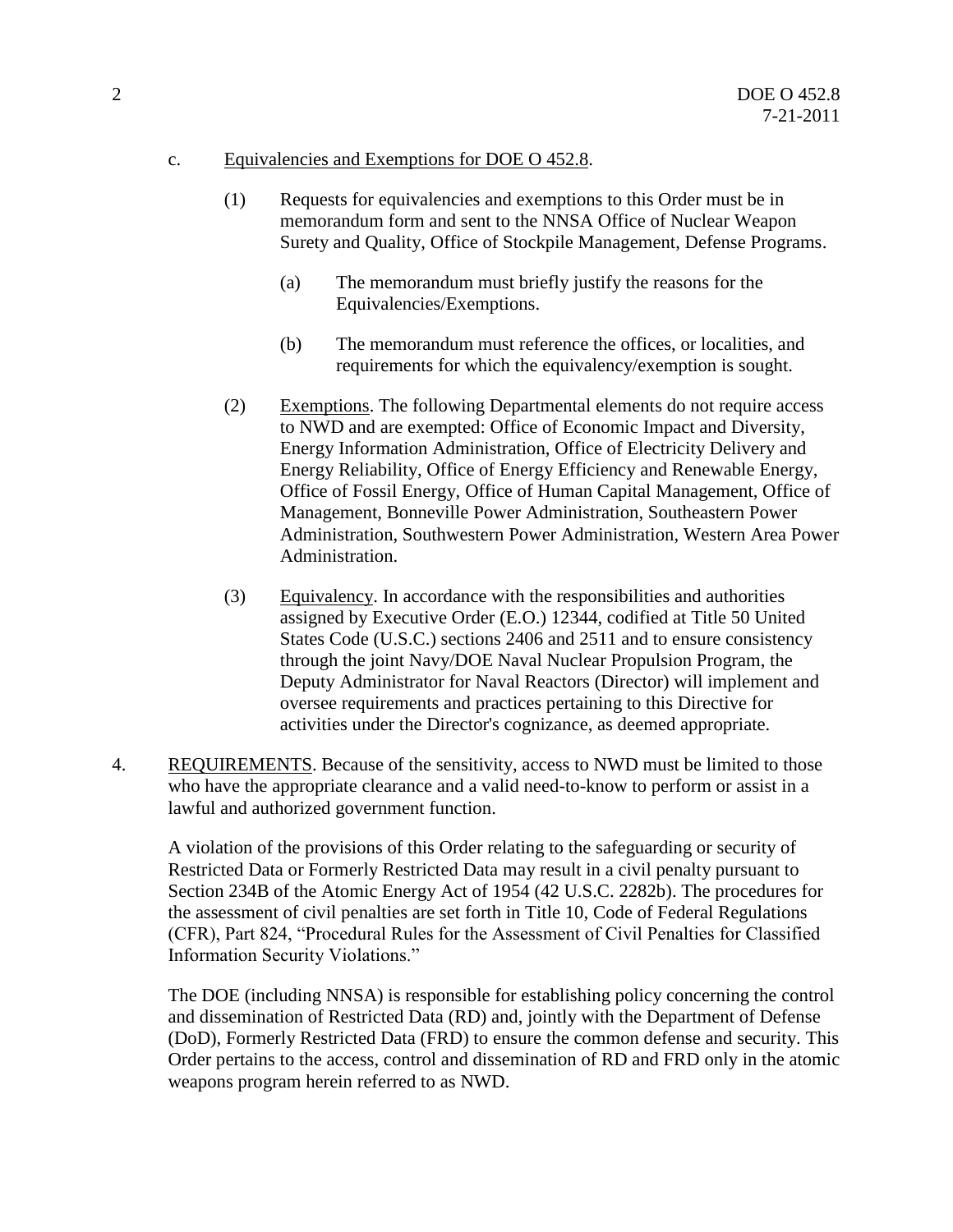## $\overline{DOE}$  O 452.8 3 7-21-2011

- a. This Order uses DOE M 470.4-1, Chg 2, *Safeguards and Security Program Planning and Management*, dated 10-20-10; DOE O 471.6, *Information Security*, dated 6-20-11; and NNSA Policy Letter NAP 70.4, *Information Security*, dated 7- 2-10, as baseline requirements for the protection of classified information. This Order specifies additional requirements for the protection and security of NWD. Notify NNSA Office of Nuclear Weapon Surety and Quality of any conflicts between this Order and the DOE Manuals or the NNSA NAPs. The Office of Nuclear Weapon Surety and Quality will continue to work closely with the DOE Office of Health, Safety, and Security (DOE/HSS) and the NNSA Office of Defense Nuclear Security in the establishment of policies and procedures that protect and control NWD.
- b. NWD Sigma categories were established to provide additional need-to-know protection of specific types of NWD. This Order provides for:
	- (1) Disestablishment of obsolete NWD categories formerly known as Sigmas 1-5 and Sigmas 9-13.
		- (a) Appendix A, *Control of Nuclear Weapon Data,* provides the framework for the protection of NWD.
		- (b) Appendix C, *Obsolete NWD Categories*, provides historical information on the NWD Sigma categories disestablished by this Order.
	- (2) Establishment of a new NWD category known as Sigma 18, *Control of Complete Designs*, that provides protection of past and present U.S. nuclear weapons, nuclear devices and weapon designs. Appendix B, *Control of Complete Designs*, provides details for the protection of Sigma 18 NWD.
	- (3) Sustainment of Sigma 14 and Sigma 15, *Protection of Use Control Vulnerabilities and Designs* and Sigma 20, *Improvised Nuclear Device Information.*
		- (a) Specific details on the management of Sigma 14 and Sigma 15 NWD are found in DOE O 452.7, *Protection of Use Control Vulnerabilities and Designs*, dated 5-14-10.
		- (b) Specific details on the management of Sigma 20 NWD are found in DOE O 457.1, *Nuclear Counterterrorism*, dated 2-7-06, and DOE M 457.1-1, *Control of Improvised Nuclear Device Information*, dated 8-10-06.
- c. All newly created NWD or existing NWD that has had the content modified must be reviewed and appropriately marked.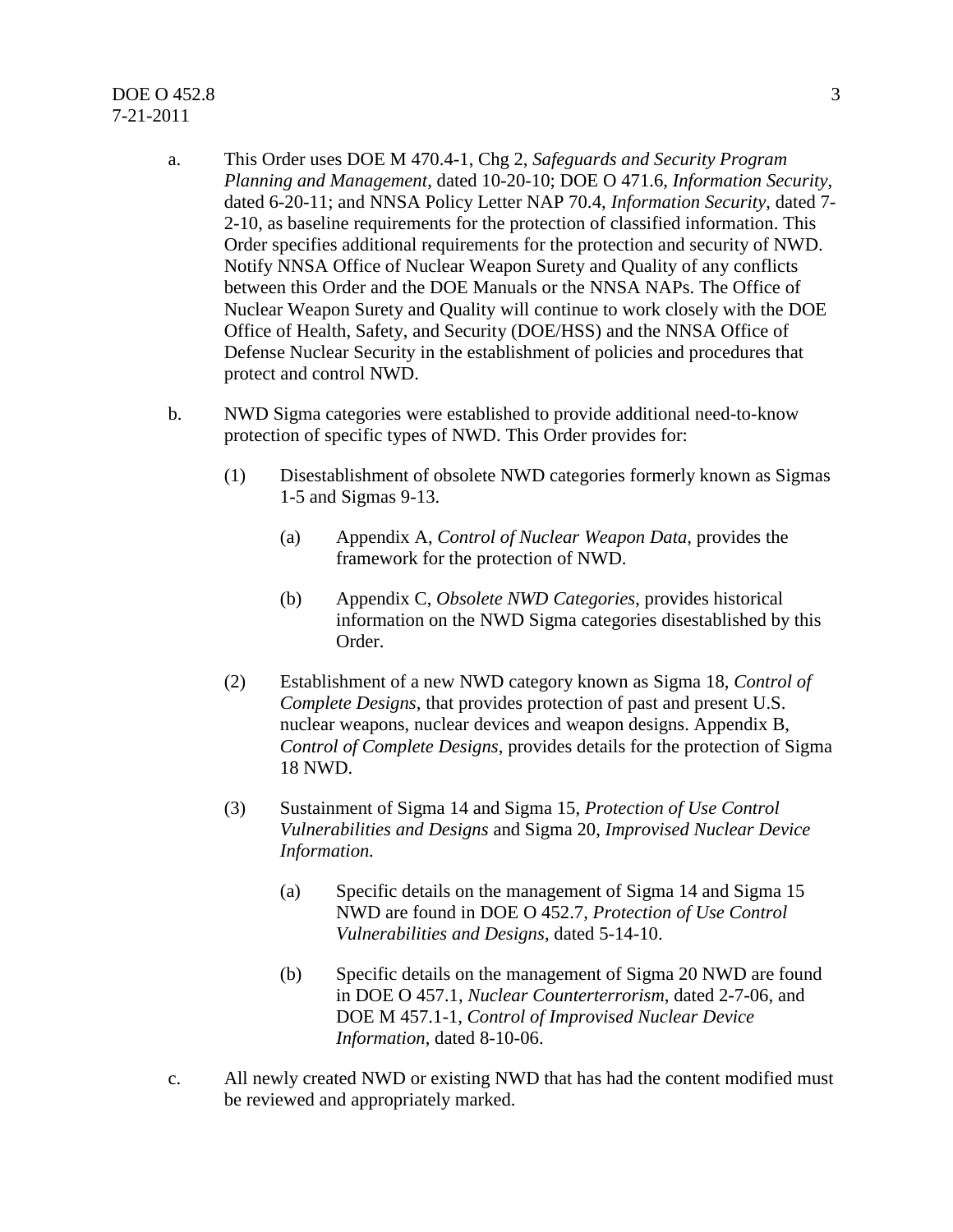- d. Unmodified legacy NWD created under previous DOE Directives does not require review or remarking when accessed. NWD must be reviewed and brought up to current marking standards whenever it is released. If the NWD is determined to contain Sigma 14, Sigma 15, Sigma 18 and/or Sigma 20, it must be appropriately remarked with applicable Sigma markings prior to transmission or distribution.
- e. Government and non-Government personnel of other nations may be granted access to United States Government NWD only as permitted under agreements for cooperation and authorized by statutory determinations pursuant to Sections 123, 141 and 144 of the Atomic Energy Act of 1954 (as amended).
- f. All documents containing NWD that were/are originated in the DOE or NNSA and transmitted to the DoD, must also be marked Critical Nuclear Weapon Design Information (CNWDI), if appropriate, using criteria established by the joint DOE/DoD classification guides.
- g. Only individuals who have appropriate clearance and valid need-to-know are permitted access to NWD.
	- (1) Authorization for personnel to access any Sigma 14, Sigma 15 or Sigma 20 information will only be granted to individuals, not to organizations, functional groups, or position assignments (e.g., access is not granted to all members of "XYZ Division" or to all "engineers").
	- (2) Authorization for Q-cleared personnel within the NSE to access Sigma 18 NWD is presumed with their association to the NSE and a need-to-know. Within the NSE, Sigma 18 is not a managed program. NNSA Headquarters (HQ) manages access to Sigma 18 for Non-NSE, DoD and OGA personnel.
	- (3) Authorization for non-NSE personnel to access Sigma 18 NWD will be granted in accordance with requirements of this Order and documented in the Weapon Data Access Control System (WDACS) within 5 working days after authorization is granted. Visits outside the NSE will not be documented in WDACS.
	- (4) Only visits to NSE sites by non-NSE personnel will be documented in WDACS.
	- (5) Authorization for non-DOE personnel to access NWD category information will be granted in accordance with the requirements of this Order.

## 5. RESPONSIBILITIES.

a. Administrator, NNSA.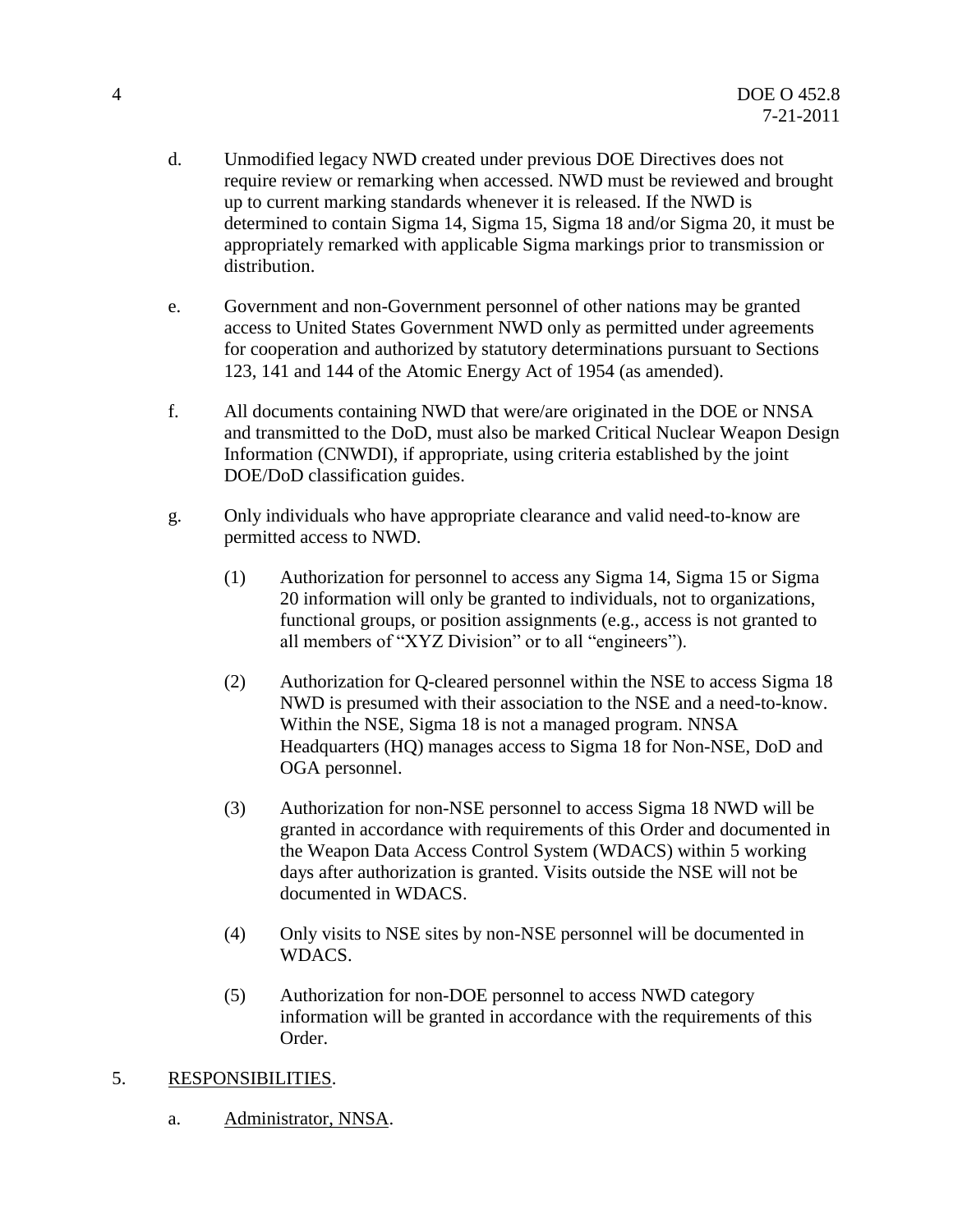- (1) Administers all policies and procedures concerning the protection and control of that portion of Restricted Data or Formerly Restricted Data known as NWD, in accordance with the requirements in Sections 123, 141 and 144 of the Atomic Energy Act of 1954, as amended,
- (2) Administers the exchange of NWD with other nations as permitted under agreements for cooperation and as authorized by statutory determinations pursuant to Sections 123, 141 and 144 of the Atomic Energy Act of 1954, as amended.
- (3) May verbally grant access to Sigma 18 NWD, as needed, ensuring that the NNSA NWD Program Coordinator completes follow-up actions. For details on verbally granting access to Sigma 14 and Sigma 15, refer to DOE O 452.7.
- b. Deputy Administrator for Defense Programs, NNSA.
	- (1) Protects and controls access to that portion of Restricted Data or Formerly Restricted Data known as NWD, and ensures that the information is protected and access is controlled in accordance with the requirements in Sections 123, 141 and 144 of the Atomic Energy Act of 1954, as amended.
	- (2) May verbally grant access to Sigma 18 NWD, as needed, ensuring that the NNSA NWD Program Coordinator completes follow-up actions. For details on verbally granting access to Sigma 14 and Sigma 15, refer to DOE O 452.7.
	- (3) Ensures strict adherence to all policies and procedures concerning the exchange of NWD with other nations, as permitted under agreements for cooperation and as authorized by statutory determinations pursuant to Sections 123,123 and 144 of the Atomic Energy Act of 1954, as amended.
- c. Deputy Under Secretary for Counterterrorism. Provides policy and guidance on Departmental activities related to nuclear counterterrorism, including Improvised Nuclear Device (IND) information control policy within DOE/NNSA and OGAs.
- d. Associate Administrator for Emergency Operations.
	- (1) Oversees all IND design‐related work.
	- (2) Manages DOE/NNSA oversight of IND information.
	- (3) Directs nuclear design‐related research and development activities so that the full range of weapons physics knowledge, engineering, analysis, information and nuclear weapon technologies are applied adequately and correctly to provide the best possible technical solutions to IND-related issues.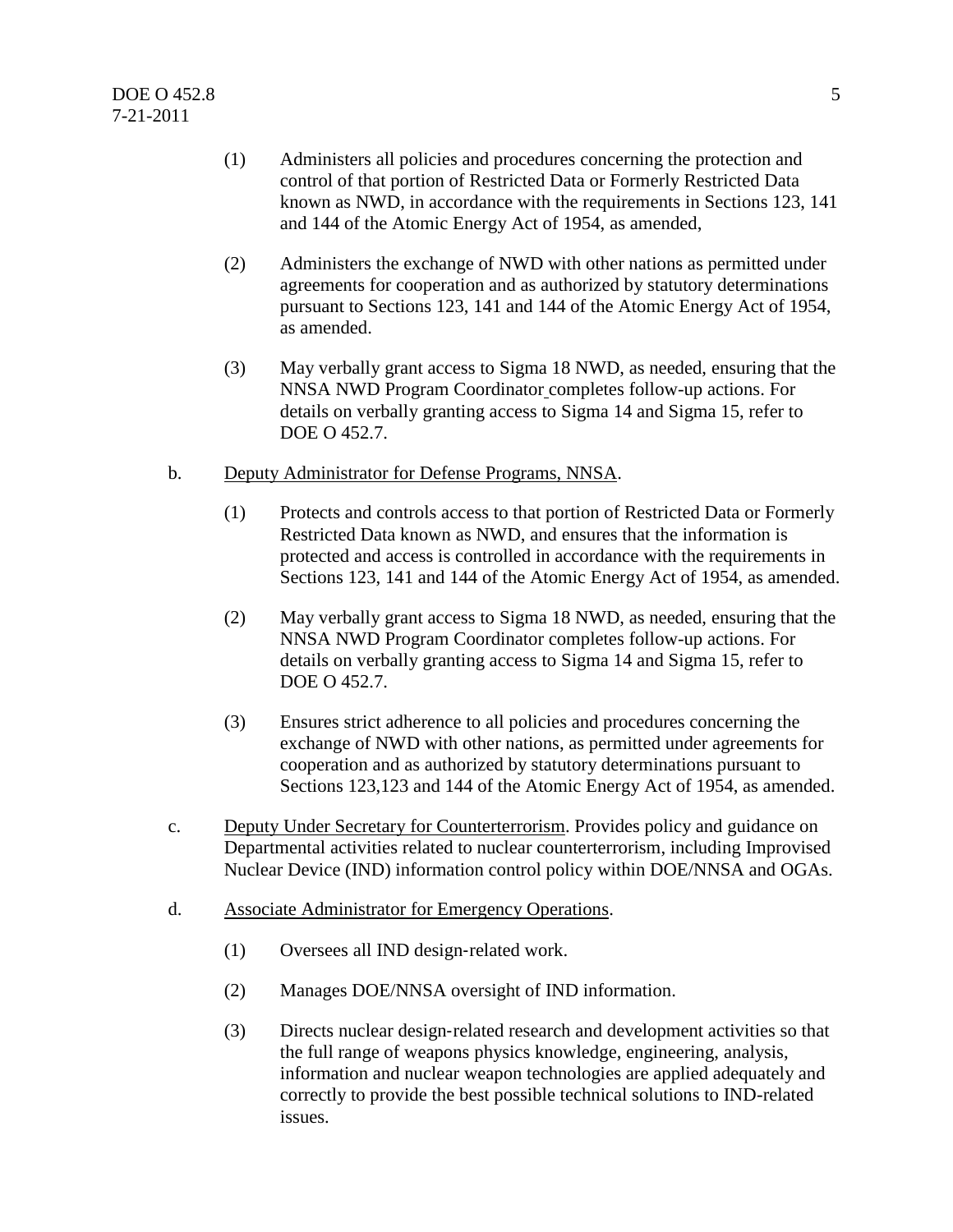#### e. Associate Administrator for Defense Nuclear Security.

- (1) Oversees policies regarding security and protection of all Restricted Data and Formerly Restricted Data information and matter across NNSA.
- (2) Ensures that the control of classified matter across the enterprise is in accordance with this Order and other established policies.
- (3) Manages the Classified and Controlled Information program for NNSA, ensuring that classified information is properly protected and proper classification guidance is available, distributed and properly coordinated across the NNSA.
- (4) Manages the Incidents of Security Concern Program within NNSA ensuring that organizations properly report and investigate incidents of security concern involving all Restricted Data and Formerly Restricted Data.
- (5) Manages the Classified Matter Protection and Control Program for NNSA HQ.
- (6) Develops and conducts programs to train NNSA HQ employees on their NWD responsibilities.
- f. Assistant Deputy Administrator for Stockpile Management.
	- (1) Serves as senior technical advisor on NWD policy for the Administrator, NNSA.
	- (2) May verbally grant access to Sigma 18 NWD, as needed, ensuring that the NNSA NWD Program Coordinator completes follow-up actions. For details on verbally granting access to Sigma 14 and Sigma 15, refer to DOE O 452.7.
	- (3) Approves or denies requests for foreign national access to NWD, in accordance with agreements for cooperation (Atomic Energy Act of 1954, as amended, Sections 123, 141 and 144).
	- (4) Serves as the final adjudication authority for all Sigma NWD not related to Sigma 20.
	- (5) Oversees management of the DOE/NNSA NWD program as delegated by the Deputy Administrator for Defense Programs.
	- (6) Appoints the DOE/NNSA NWD Program Coordinator and Alternate Program Coordinator.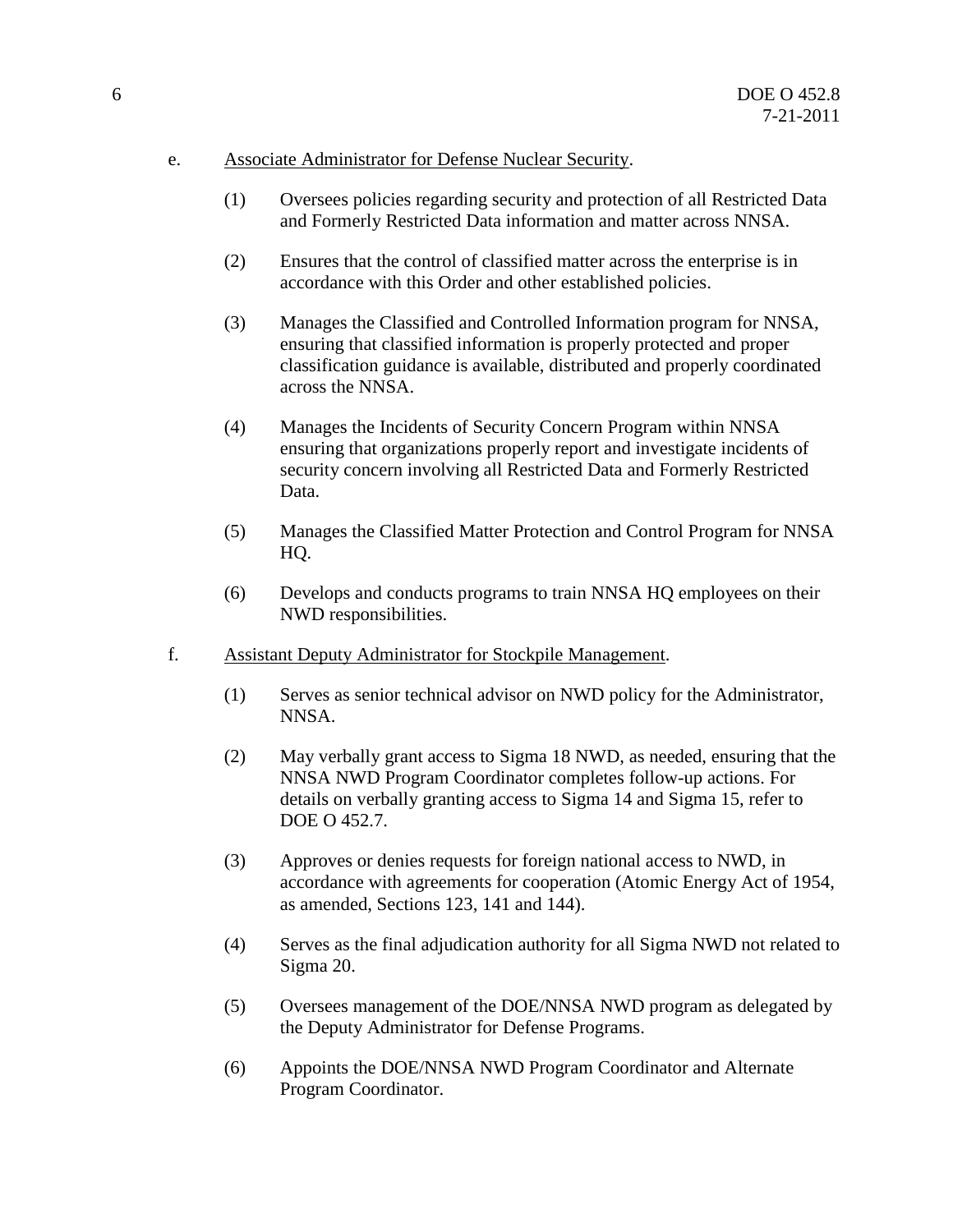- (7) Approves DOE/NNSA HQ requests for NWD from the Defense Technical Information Center (DTIC).
- (8) Approves OGA and DTIC requests for NWD from DOE/NNSA.(except classification guides, which are distributed via DOE Office of Classification).
- (9) Oversees the NNSA HQ Statement of Security Assurance (SSA) (formerly known as mail channel) program for CNWDI, Sigma 14, Sigma 15, Sigma 18 and Sigma 20 as delegated by the Deputy Administrator for Defense Programs.
- g. Director, Office of Nuclear Counterterrorism.
	- (1) Implements all aspects of IND information control as defined in DOE Order 457.1, including administration of the Sigma 20 category.
	- (2) Designates locations within DOE or the NSE where IND design-related work may be performed.
	- (3) Ensures that all Work-for-Others (WFO) projects at the national laboratories that use IND design information are reviewed, approved, and comply with this directive and DOE M 457.1-1, *Control of Improvised Nuclear Device Information*, dated 8-10-06.
	- (4) Serves as the final adjudication authority for all Sigma 20 NWD.
- h. Director, Office of Nuclear Weapon Surety and Quality.
	- (1) Supervises management of the DOE/NNSA NWD program as delegated by the Assistant Deputy Administrator for Stockpile Management.
	- (2) May verbally grant access to Sigma 18 NWD, as needed, ensuring that the NNSA NWD Program Coordinator completes follow-up actions. For details on verbally granting access to Sigma 14 and Sigma 15, refer to DOE O 452.7.

#### i. DOE/NNSA NWD Program Coordinator.

- (1) Manages the NNSA NWD program as delegated by the Assistant Deputy Administrator for Stockpile Management.
- (2) May verbally grant access to Sigma 18 NWD, as needed, ensuring that the required follow-up actions are completed. For details on verbally granting access to Sigma 14 and Sigma 15, refer to DOE O 452.7.
- (3) Ensures consistent, supporting security policies and procedures for authorizing access to NWD for: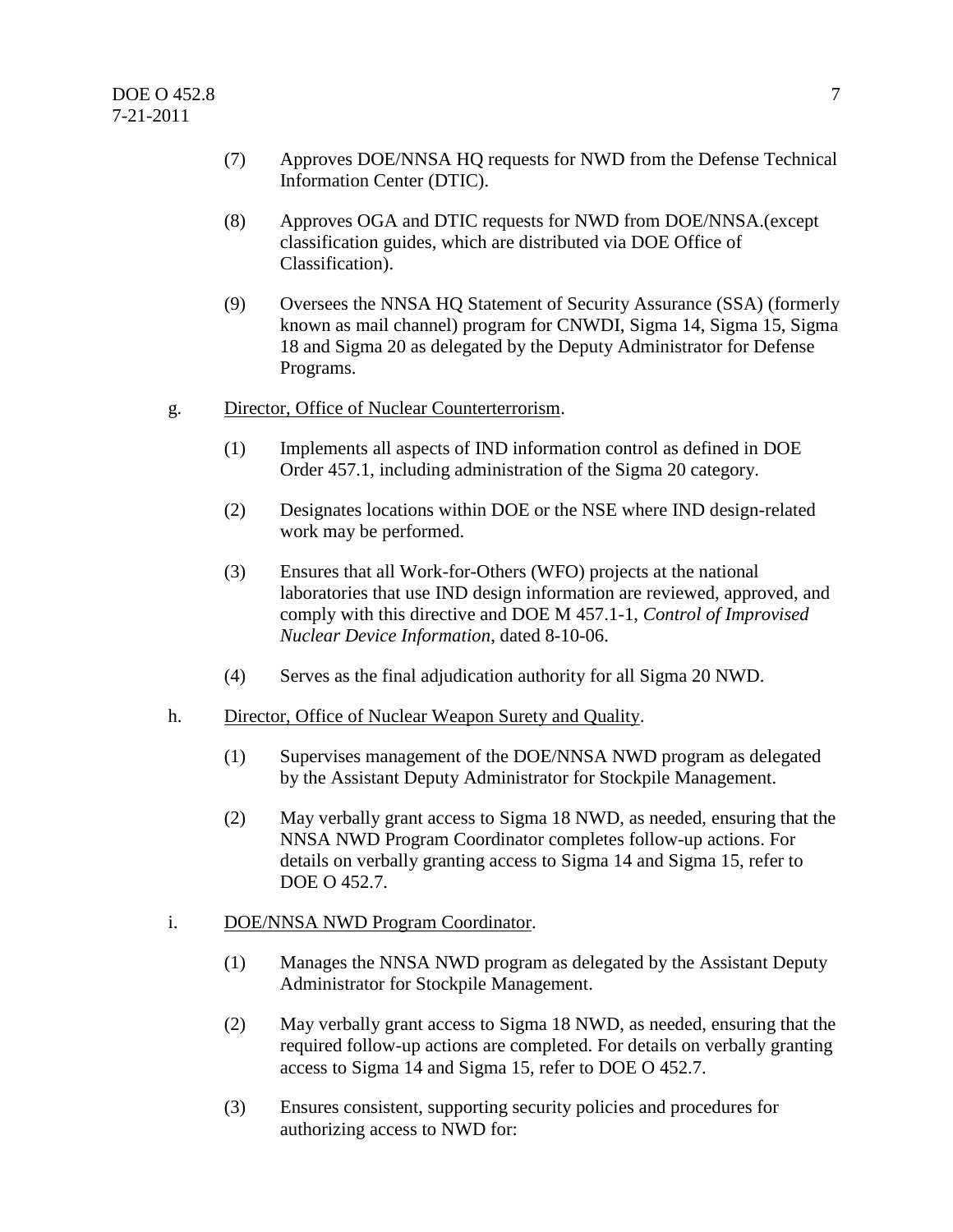- (a) DOE employees and contractors outside the NSE,
- (b) employees and contractors of DoD and OGAs,
- (c) members of Congress and their staffs,
- (d) members of the Federal Courts and their staffs,
- (e) members of state governments and their employees,
- (f) local and tribal governments, and
- (g) foreign nationals.
- (4) Coordinates with the DOE and NNSA Offices of Congressional and Intergovernmental Affairs and DOE Office of Health, Safety and Security for access to NWD by members of Congress and congressional staff.
- (5) Coordinates with the DOE and NNSA Offices of Congressional and Intergovernmental Affairs to ensure that any required approvals are in place before NWD is transferred to Congress.
- (6) Enters in WDACS authorization to access Sigma 14, Sigma 15 and Sigma 20 NWD for representatives of OGAs and their contractors, members of Congress and their staffs, and other non-DOE requesters not otherwise addressed in this Order. Only visits to NSE sites by non-NSE personnel will be entered in WDACS.
- (7) Grants and enters in WDACS, authorization to access Sigma 18 NWD for representatives of OGAs and their contractors, members of Congress and their staffs, and other non-DOE requesters not otherwise addressed in this Order. Only visits to NSE sites by non-NSE personnel will be documented in WDACS.
- (8) Manages the NNSA HQ SSA program for Sigma NWD.
	- (a) Coordinates SSAs with the appropriate coordinators at DOE/NNSA HQ, all NSE and non-NSE facilities to ensure NWD activities are properly protected.
	- (b) Ensures that all facilities that submit a SSA have the appropriate facility clearance, storage capability, valid justification and need-to-know before authorizing the facility to receive and store NWD.
	- (c) Coordinates, approves, and disapproves SSAs submitted by NSE and non-NSE facilities for NWD for OGAs and OGA contractors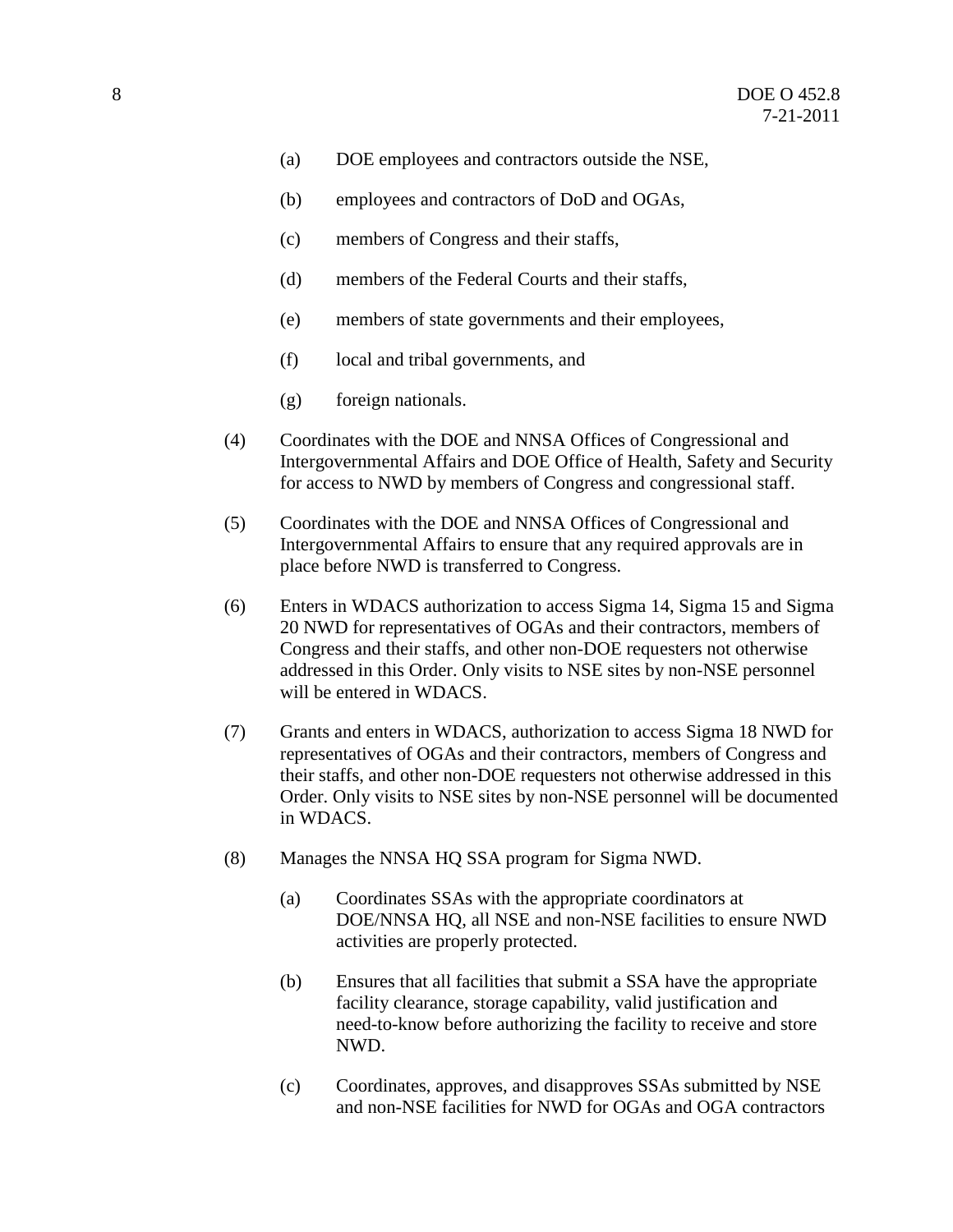that request authorization to receive and store CNWDI, Sigma 14, Sigma 15, Sigma 18 and Sigma 20 NWD.

- j. Director, Office of Security Assistance. Maintains the Safeguards and Security Information Management System (SSIMS), which designates the facilities and agencies authorized to receive, store, and conduct NWD work that is not CNWDI or in a NWD Sigma category.
- k. Director, Office of Classification. Manages the Government-wide program to classify and declassify nuclear weapon-related technologies.
- l. Director, Office of Scientific and Technical Information (OSTI), Oak Ridge.
	- (1) Collects and maintains a repository for scientific and technical NWD information originated by DOE/NNSA offices and their contractors and by DoD offices and their contractors (if the DoD information is pertinent to DOE/NNSA national defense missions). (Reference DOE O 241.1A or its successors and DTIC exchange agreements)
	- (2) Provides abstracting and indexing services for scientific and technical NWD reports.
	- (3) Maintains computerized NWD databases, which are available to authorized users through approved and accredited remote telecommunications links. [e.g., Enterprise Secure Network (ESN)].
	- (4) Implements the DOE/DoD technical information exchange agreement under the auspices of the Joint Coordinating Committee.
	- (5) Coordinates requests for NWD from DTIC for authorized DOE personnel.
	- (6) With approval from the Assistant Deputy Administrator for Stockpile Management, or authorized designees, grants access to NWD and transmits NWD documents from OSTI's custody to Departmental offices and their contractors and to organizations outside the DOE in accordance with requirements of this Order.
	- (7) Assist NNSA Headquarters, Site Offices, and National Laboratories in implementing their policies and procedures for the management of DOE-sponsored scientific and technical information containing NWD.

NOTE: Policy for the OSTI/DTIC database management agreement falls under the auspices of the Joint Coordinating Committee.

m. Directors of Headquarters Offices.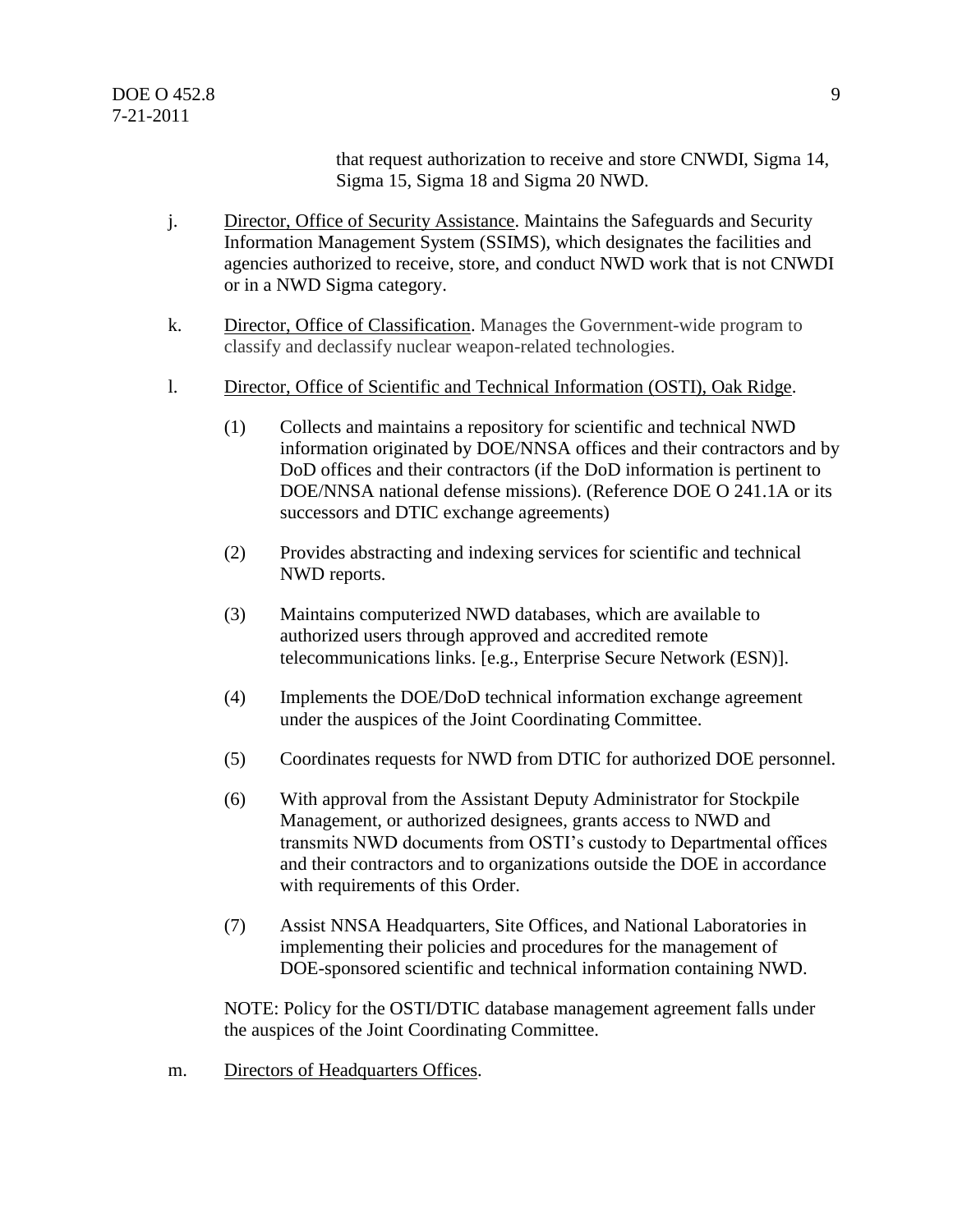- (1) Confirm that HQ personnel under their cognizance who have been granted access to NWD including Sigma 14, Sigma 15, Sigma 18 (for non-NSE employees and contractors) and/or Sigma 20 have:
	- (a) appropriate clearance and
	- (b) valid need-to-know for each NWD category they have been granted access.
- (2) Ensure that DOE/NNSA employees and contractors under their jurisdiction follow the requirements of this Order and the CRD.
- (3) Ensure that NWD in their custody is transmitted to other DOE or NNSA entities only after it is verified that the recipient has:
	- (a) appropriate security clearance,
	- (b) valid need-to-know,
	- (c) access authorization for the appropriate NWD category, and
	- (d) appropriate site clearance, storage capability and authorization recorded in the SSIMS.
- (4) Assure that Sigma NWD to be transmitted to DoD or OGAs is reviewed for classification content and prescribed markings, and determine that recipients are authorized to have access by contacting the DOE/NNSA NWD Program Coordinator.
- (5) Assure the disposition of NWD upon completion of work requiring access or termination of a contract.
- n. Heads of Site/Field Elements.
	- (1) Ensure that NWD is disseminated only to personnel under their cognizance with:
		- (a) appropriate clearance,
		- (b) Sigma access authorization and
		- (c) valid need-to-know.
	- (2) Ensure that site office/field element personnel including support contractors who are authorized access to NWD have sufficient training, awareness and knowledge of procedures for protecting NWD.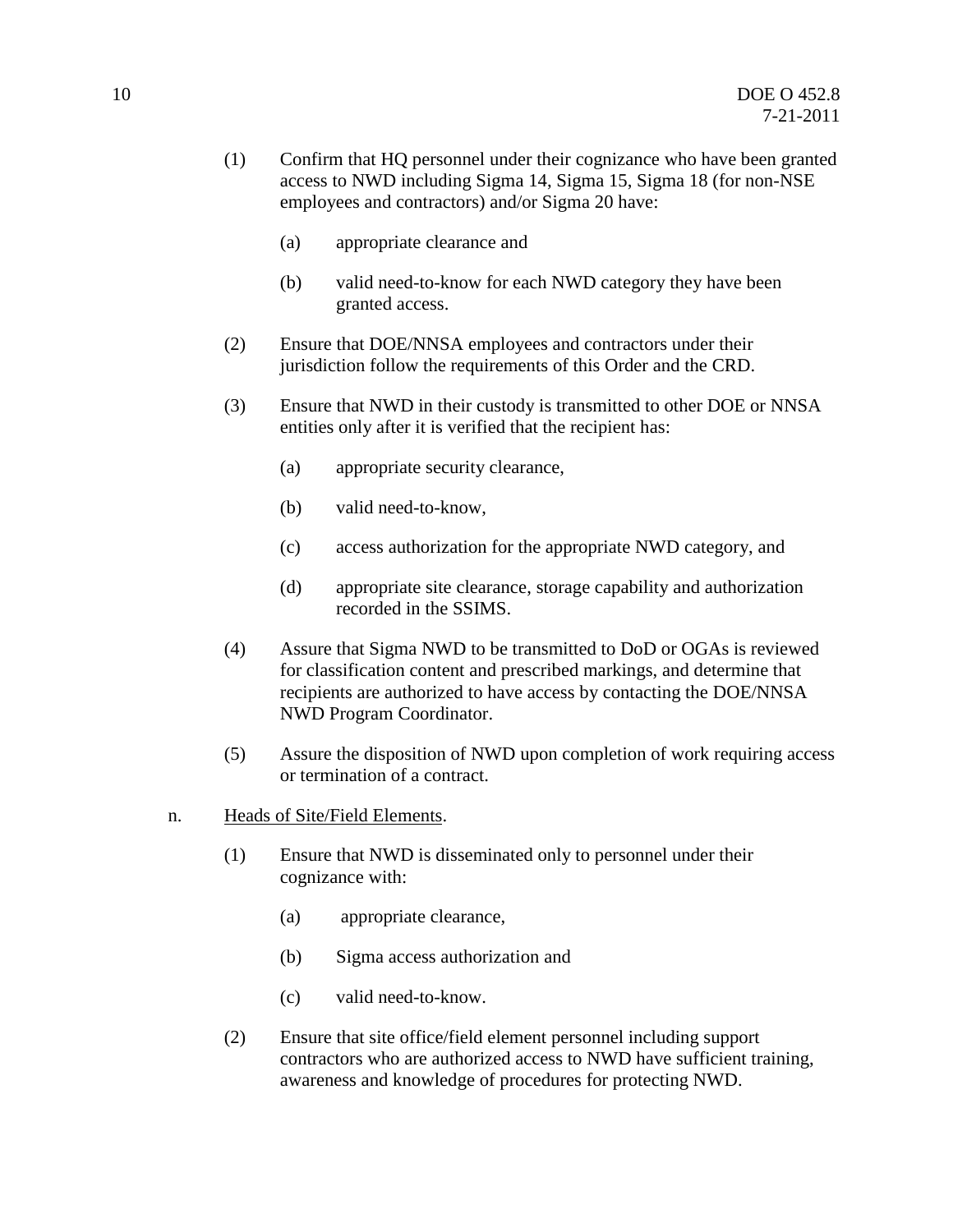- (3) Ensure that DOE personnel including support contractors follow the requirements of this Order and the CRD.
- (4) Notify contracting officers to incorporate the CRD of this Order into the affected contracts via the laws, regulations, and DOE directives clause of the contracts.
- (5) Coordinate with OSTI to provide appropriate life-cycle management of scientific and technical NWD produced under their jurisdiction in accordance with the requirements found in DOE O 241.1A.
- (6) Assure the disposition of NWD upon completion of work requiring access or termination of a contract.
- (7) Approve and transmit to the Manager, Office of Scientific and Technical Information (OSTI), any requests for weapon data reports from Defense Technical Information Center (DTIC).
- o. Contracting Officers. Once notified, must incorporate the CRD of this Order into the affected contracts.

## 6. DEFINITIONS.

- a. Complete Design. In the context of this Order, complete design is the compilation of design information revealing materials, masses, dimensions, contours and specifications in sufficient detail to enable a nuclear weapon to be copied or constructed and includes:
	- (1) Classified graphical depictions with accompanying technical details regarding dimensions, materials and mass data that would enable reconstruction of the engineering drawings.
	- (2) Design drawings for Nuclear Explosive-Like Assemblies (NELAs) that identify the specific material difference for the corresponding design.

**Note 1**: Complete design applies equally to a single stage device and the individual devices (primary or secondary) of a thermonuclear device.

**Note 2**: While visual access alone to classified displays, 3-D trainers, weapon components or NELAs would be of value to a proliferant, it neither constitutes nor requires access to Sigma 18.

**Note 3**: Only the compilation of documents that meet the criteria of Sigma 18 need to be marked Sigma 18. When separated, the individual documents are not Sigma 18 and do not need to be marked Sigma 18, but do need to be protected at the appropriate level of classification of the original information.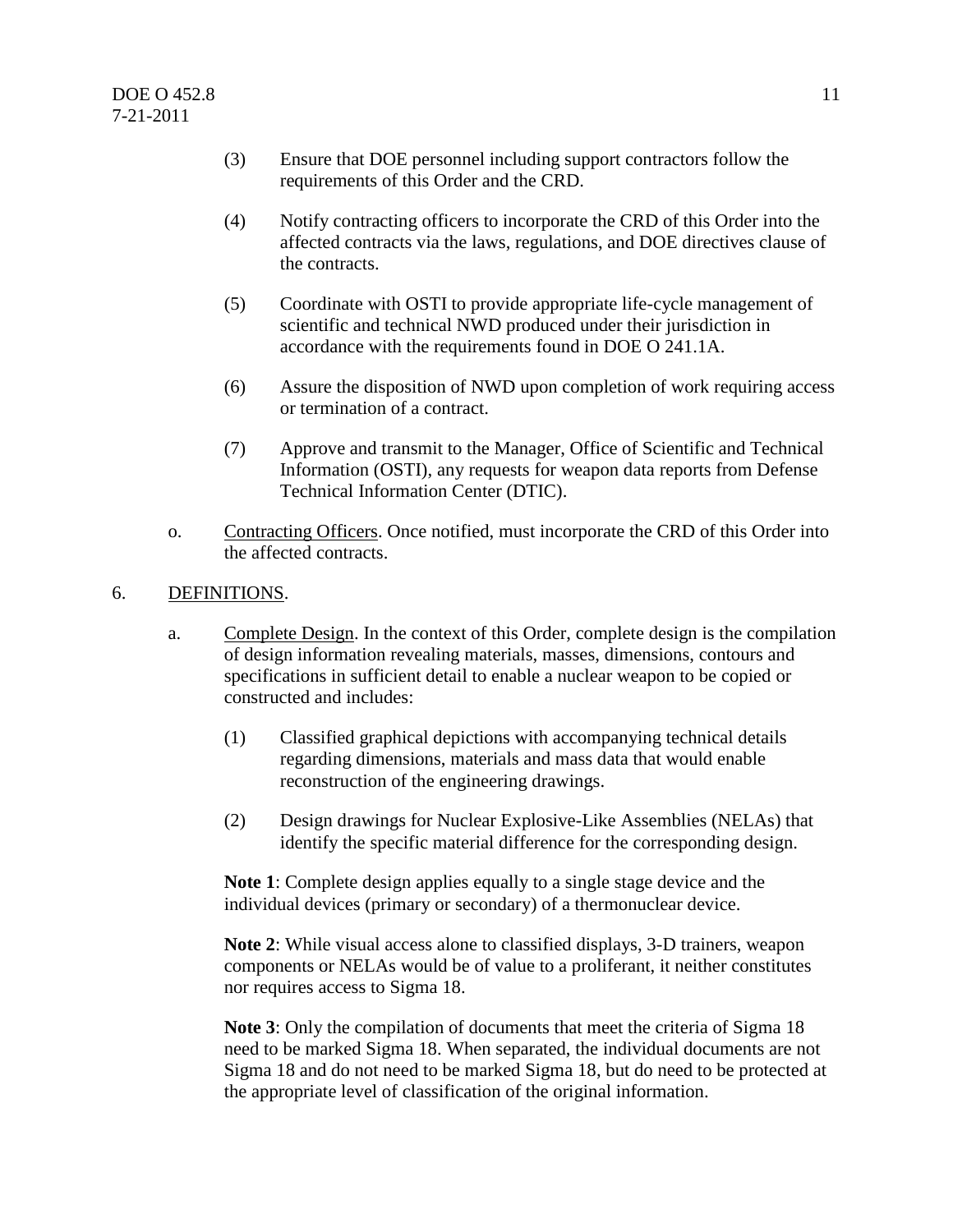- b. Control Stations. Control stations maintain records, accountability systems, access lists (when required), and control classified matter (including facsimiles) received by and/or dispatched from facilities. Control station operators must maintain accountability systems for accountable matter described in DOE O 471.6, *Information Security* or NNSA Policy Letter (NAP) 70.4, *Information Security* (or successor directives).
- c. Critical Nuclear Weapon Design Information (CNWDI). A DoD category of weapon data designating that Top Secret/Restricted Data or Secret/Restricted Data revealing the theory of operation or design of the components of a thermonuclear or implosion-type fission bomb, warhead, demolition munitions, or test device. Specifically excluded from designation as CNWDI is information concerning:
	- (1) Arming, fuzing, and firing systems.
	- (2) Limited-life components.
	- (3) Total contained quantities of fissionable, fusionable, and high explosive materials by type.
	- (4) Components which military personnel set, maintain, operate, test, or replace.
- d. Defense Technical Information Center (DTIC). The central facility, sponsored by the DoD, for secondary distribution of technical reports generated by research, development, test, and evaluation efforts.
- e. Documents. Written, printed information; charts; maps; paintings; drawings; engravings; sketches; photographic prints; exposed or developed film; working notes and papers; reproductions by any means or process (i.e., documents in electronic format); and sound and video recordings by magnetic, optical, or any other electronic means.
- f. Formerly Restricted Data (FRD). Classified information jointly determined by the DOE or its predecessor agencies and the DoD to be (1) related primarily to the military utilization of atomic weapons and (2) protected as National Security Information. It is subject to the restrictions on transmission to other countries and regional defense organizations that apply to Restricted Data.
- g. Material. Any substance regardless of its physical or chemical form. This includes raw, in-process, or manufactured commodity, equipment, component, accessory, part, assembly, or product of any kind.
- h. Matter. Any combination of documents or material, regardless of physical form or characteristics.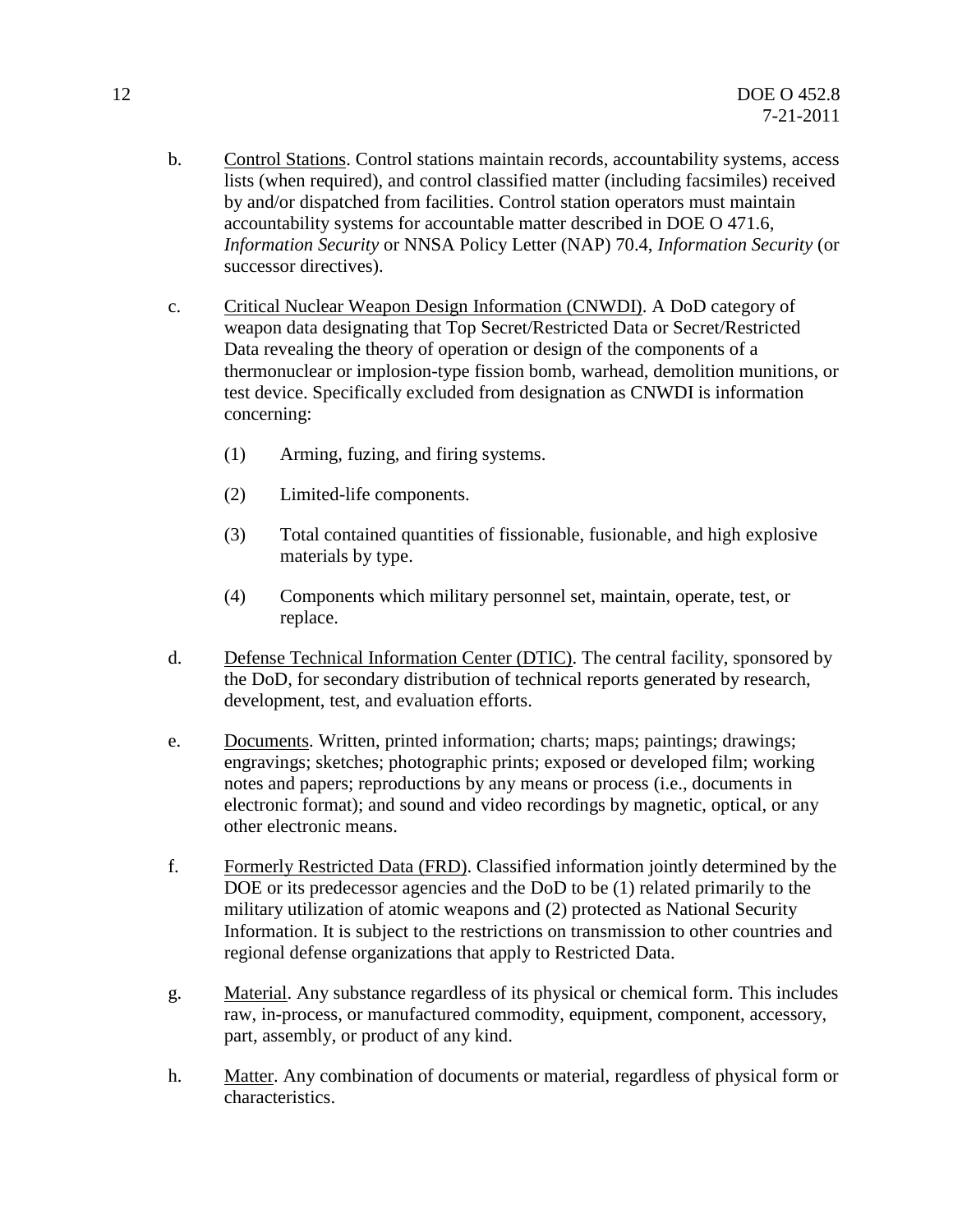- i. Media (Automated Information System). A device-related physical component used for storage of electromagnetic data (e.g., tapes, floppy disks, compact discs, memory cards, etc.).
- j. Need-to-Know. A determination that a prospective recipient requires access to specific classified information in order to perform or assist in a lawful and authorized government function.
- k. Non-Sigma NWD. The body of NWD that does not require the additional protection and control of a Sigma category beyond what is required by classification and RD/FRD protections.
- l. Nuclear Security Enterprise (NSE). The NNSA organizations that manage NWD and/or design, manufacture, or test nuclear weapons or nuclear weapon components. Included in the NSE are:
	- (1) NNSA Headquarters and Site Offices,
	- (2) Lawrence Livermore National Laboratory,
	- (3) Los Alamos National Laboratory,
	- (4) Sandia National Laboratories,
	- (5) Pantex Plant,
	- (6) Kansas City Plant,
	- (7) Y-12 National Security Complex,
	- (8) NNSA operations at the Savannah River Site, and
	- (9) Nevada National Security Site.
- m. Nuclear Weapon. (From Section 11.d. of the Atomic Energy Act of 1954, as amended) Any device utilizing atomic energy, exclusive of the means for transporting or propelling the device (where such means is a separable and divisible part of the device), the principal purpose of which is for use as, or for development of, a weapon, weapon prototype, or a weapon test device.
- n. Nuclear Weapon Data (NWD). Restricted Data or Formerly Restricted Data concerning the design, manufacture, or utilization (including theory, development, storage, characteristics, performance and effects) of nuclear explosives, nuclear weapons or nuclear weapon components, including information incorporated in or related to nuclear explosive devices. NWD is matter in any combination of documents or material, regardless of physical form or characteristics.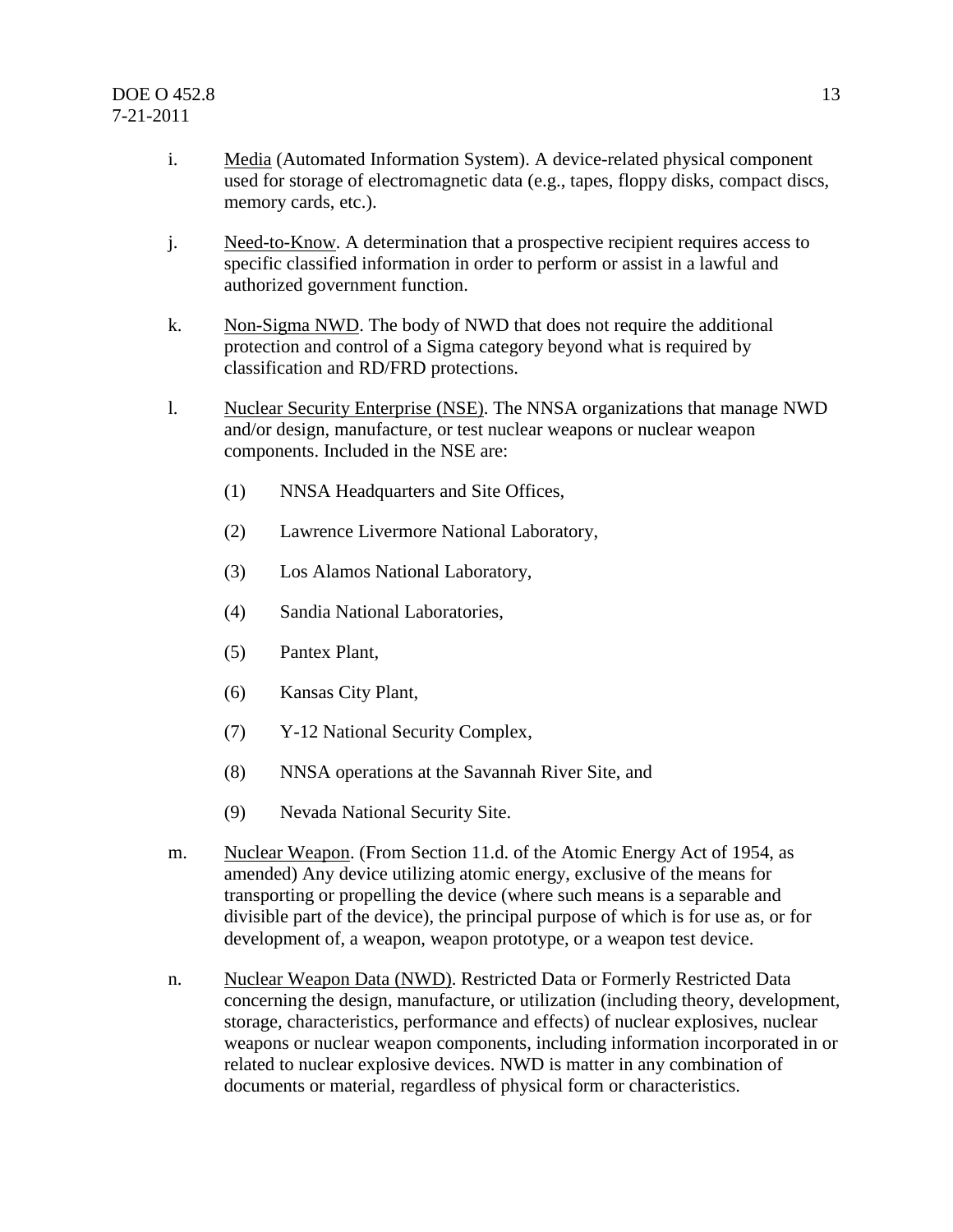- o. NWD Categories. Subsets of Secret and Top Secret NWD relating to Restricted Data and/or Formerly Restricted Data concerning nuclear weapons, nuclear components, or nuclear explosive devices or materials. This information has been determined to require additional protection. The categories of NWD are:
	- (1) Sigma 14
	- (2) Sigma 15
	- (3) Sigma 18
	- (4) Sigma 20

**Note 1**: Not all NWD requires the additional protection of a Sigma category. NWD that is not in a Sigma category is referred to as Non-Sigma NWD. See Appendix A for details.

**Note 2**: Secret or Top Secret Restricted Data or Formerly Restricted Data in one of the Sigma Categories that is reviewed, downgraded or redacted to Confidential may retain the Restricted Data or Formerly Restricted Data designation but loses the Sigma Category designation.

- p. Nuclear Weapon Display Area (WDA). Established secure areas where mock-ups, cut-a-ways, diagrams, and pictures of nuclear weapons are stored to provide tours, information and training to appropriately cleared personnel that have a valid need-to-know. WDA access is granted using procedures established at each location and is controlled in a manner consistent with the classification and NWD category contained in the area and the information revealed.
- q. Other Government Agency (OGA). In the context of this Order, an OGA is a permanent or semi-permanent Federal organization (including support contractors) established by the executive or legislative branches of the government responsible for oversight and administration of a specific government function. In special situations, OGA can also include gubernatorial and legislative offices from state governments, local governments and tribal governments. Examples of OGAs include the Department of Homeland Security, the Central Intelligence Agency, the Federal Bureau of Investigation, State Governor Office and appropriately cleared OGA support contractors.
- r. Restricted Data (RD). All data concerning design, manufacture, or utilization of atomic weapons; production of special nuclear material; or use of special nuclear material in the production of energy, but excluding data declassified or removed from the Restricted Data category pursuant to 42 U.S.C. 2162 [Section 142, as amended, of the Atomic Energy Act of 1954].
- s. Restricted Data Access (RD Access). For the purposes of classified visits by individuals from OGAs (other than DoD, NASA, and NRC), RD Access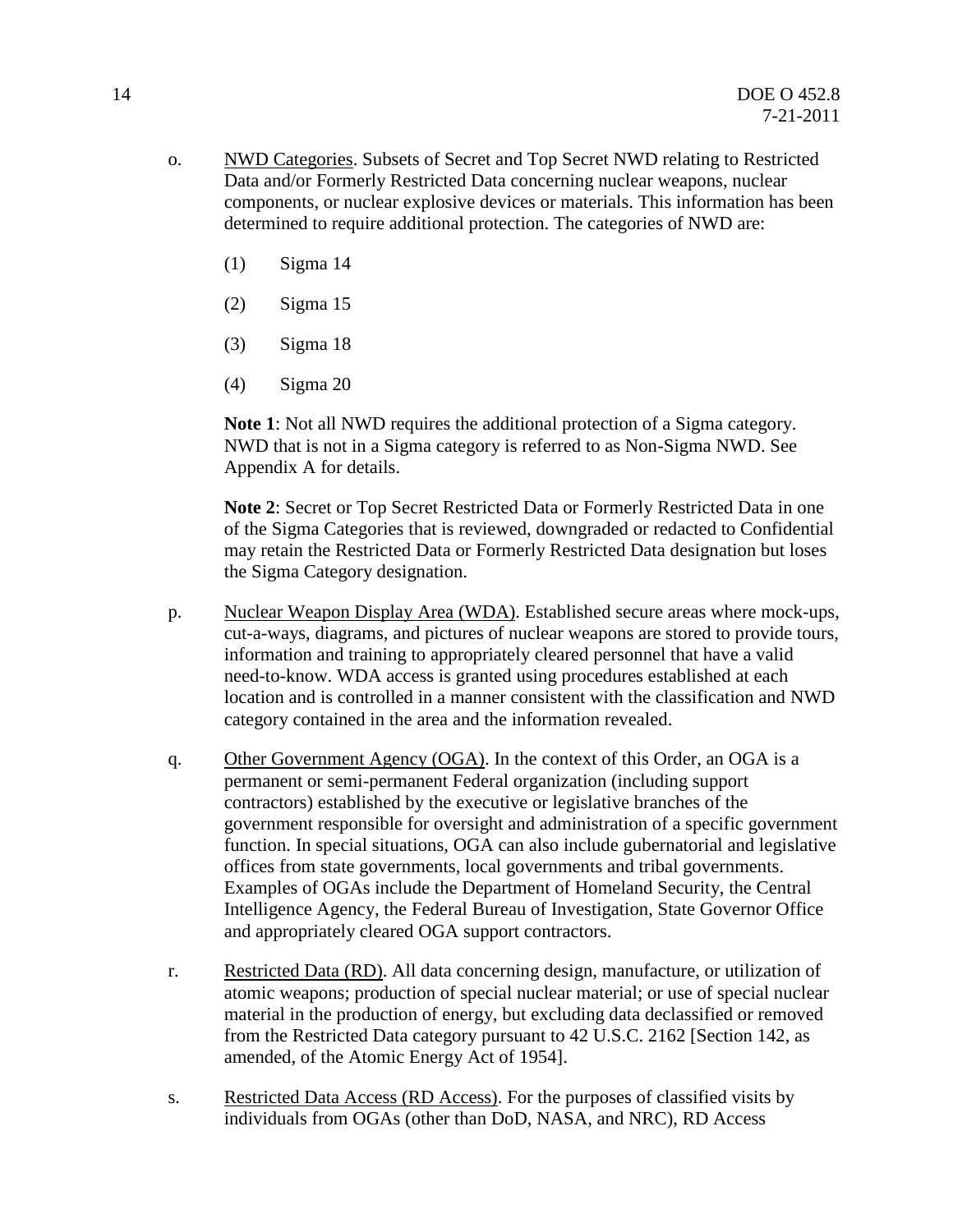Authorization accords an individual access to Restricted Data or special nuclear material based upon completion of the following actions by an authorized DOE official: (i) verification through DOE and national-level personnel security electronic databases of the individual's OGA security clearance, and a need-toknow determination; and (ii) the individual's written acknowledgement of receipt of a briefing on the safeguarding of RD and SNM.

- t. Sigma 1. Obsolete. See Appendix C.
- u. Sigma 2. Obsolete. See Appendix C.
- v. Sigma 3. Obsolete. See Appendix C.
- w. Sigma 4. Obsolete. See Appendix C.
- x. Sigma 5. Obsolete. See Appendix C.
- y. Sigma 6, 7, 8. Not used.
- z. Sigma 9. Obsolete. See Appendix C.
- aa. Sigma 10. Obsolete. See Appendix C.
- bb. Sigma 11. Obsolete. See Appendix C.
- cc. Sigma 12. Obsolete. See Appendix C.
- dd. Sigma 13. Obsolete. See Appendix C.
- ee. Sigma 14. That category of sensitive information (including bypass scenarios) concerning the vulnerability of nuclear weapons to a deliberate unauthorized nuclear detonation or to the denial of authorized use.
- ff. Sigma 15. That category of sensitive information concerning the design and function of nuclear weapon use control systems, features, and components. This includes use control for passive and active systems. It may include security verification features or weapon design features not specifically part of a use control system. (Note: Not all use control design information is Sigma 15).
- gg. Sigma 16 and 17. Not used.
- hh. Sigma 18. A category of NWD that includes information that would allow or significantly facilitate a proliferant nation or entity to fabricate a credible nuclear weapon or nuclear explosive based on a proven, certified, or endorsed U.S. nuclear weapon or device. This information would enable the establishment or improvement of nuclear capability without nuclear testing or with minimal research and development. The NNSA or successor organization determines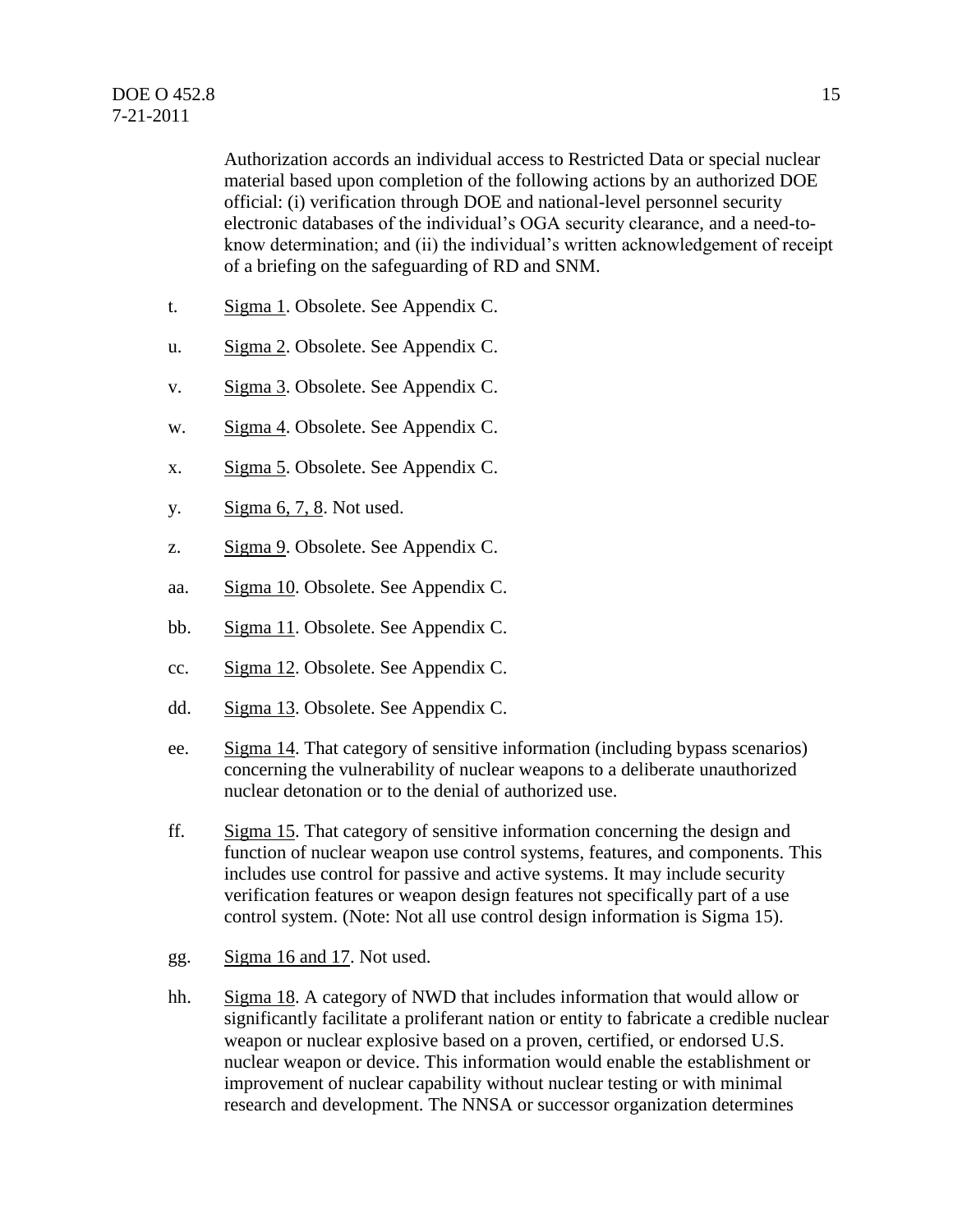which information is placed in the Sigma 18 category. The following is the list of Sigma 18 information.

- (1) Complete design of a gun-assembled weapon.
- (2) Complete design of a primary or single stage implosion-assembled weapon.
- (3) Complete design of an interstage or secondary.
- (4) Weapon design codes with one-dimensional (1D) hydrodynamics and radiation transport with fission and/or thermonuclear burn.
- (5) Weapon design codes with two-dimensional (2D) and three-dimensional (3D) capabilities.
- ii. Sigma 19. Not used.
- jj. Sigma 20. A specific category of nuclear weapon data that pertains to "crude, simple or innovative" improvised nuclear device designs, concepts, and related manufacturing or processing pathways. Not all INDs are Sigma 20.
- kk. Use Control. The application of systems, devices, or procedures that allow timely authorized use of a nuclear explosive while precluding or delaying unauthorized nuclear detonation.
- 7. ACRONYMS.

| $\mathcal{C}$ | Confidential                                      |
|---------------|---------------------------------------------------|
| C-FRD         | <b>Confidential-Formerly Restricted Data</b>      |
| $C-RD$        | <b>Confidential-Restricted Data</b>               |
| <b>CFR</b>    | Code of Federal Regulations                       |
| <b>CNWDI</b>  | <b>Critical Nuclear Weapon Design Information</b> |
| <b>CRD</b>    | <b>Contractor Requirements Document</b>           |
| DoD           | Department of Defense                             |
| <b>DOE</b>    | Department of Energy                              |
| <b>DTIC</b>   | <b>Defense Technical Information Center</b>       |
| <b>DUA</b>    | Deliberate Unauthorized Act                       |
| <b>DUU</b>    | Deliberate Unauthorized Use                       |
| EO            | <b>Executive Order</b>                            |
| <b>ESN</b>    | <b>Enterprise Secure Network</b>                  |
| <b>FRD</b>    | <b>Formerly Restricted Data</b>                   |
| HQ            | Headquarters                                      |
| <b>HSS</b>    | DOE Office of Health, Safety and Security         |
| <b>IND</b>    | <b>Improvised Nuclear Device</b>                  |
| <b>NAP</b>    | <b>NNSA Policy Letter</b>                         |

#### **TABLE 1: List of Acronyms Used in this Order**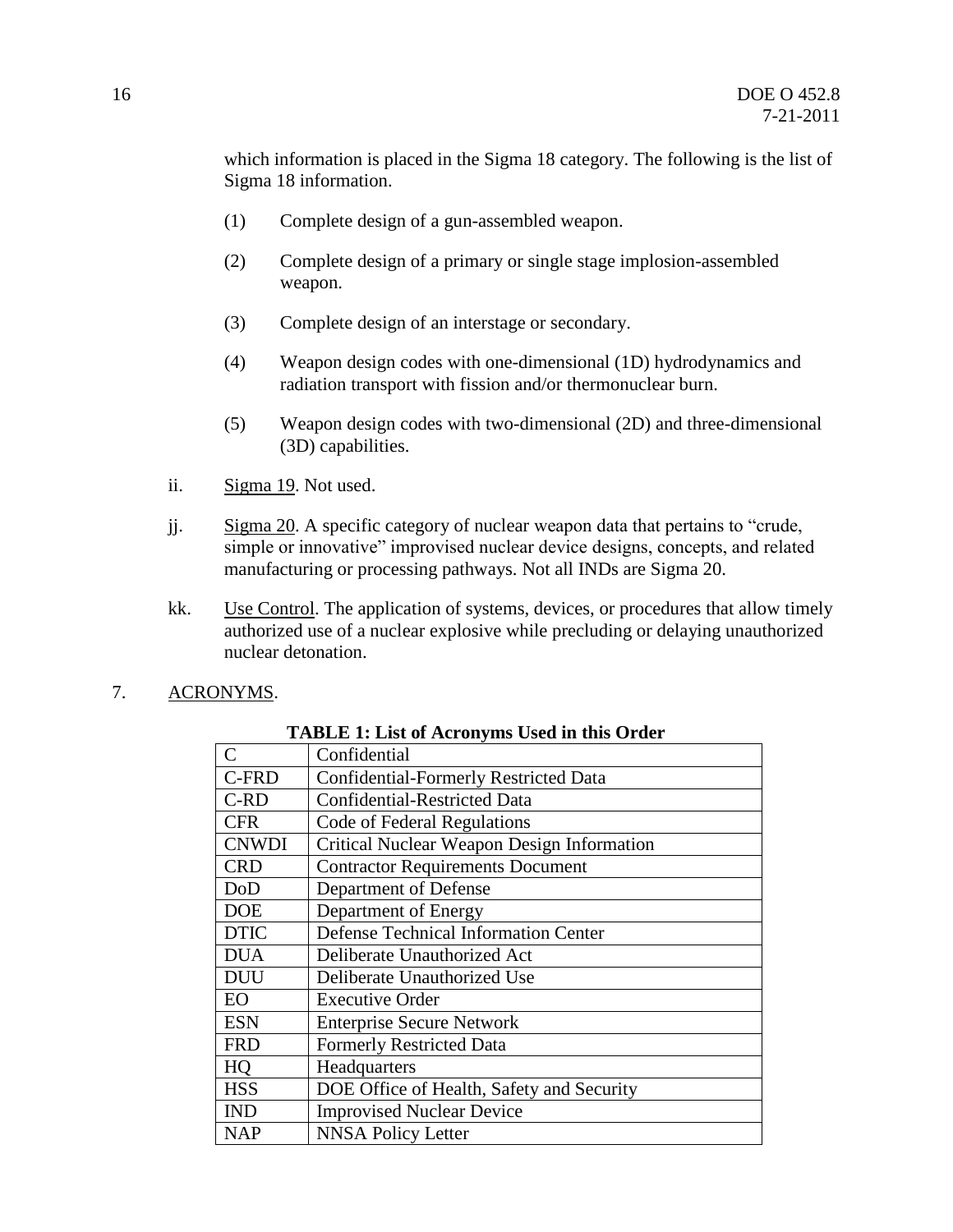## DOE O 452.8 17 7-21-2011

| <b>NASA</b>    | National Aeronautics and Space Administration         |
|----------------|-------------------------------------------------------|
| <b>NISP</b>    | National Industrial Security Program                  |
| <b>NNSA</b>    | National Nuclear Security Administration              |
| <b>NRC</b>     | <b>Nuclear Regulatory Commission</b>                  |
| <b>NSE</b>     | <b>Nuclear Security Enterprise</b>                    |
| <b>NSI</b>     | National Security Information                         |
| <b>NWD</b>     | Nuclear Weapon Data                                   |
| <b>OGA</b>     | Other Government Agency                               |
| <b>OSTI</b>    | Office of Scientific and Technical Information        |
| <b>OUO</b>     | <b>Official Use Only</b>                              |
| P.L.           | Public Law                                            |
| <b>RD</b>      | <b>Restricted Data</b>                                |
| S.             | Secret                                                |
| S-FRD          | <b>Secret-Formerly Restricted Data</b>                |
| S-RD           | <b>Secret-Restricted Data</b>                         |
| <b>SIPRNET</b> | <b>Secret Internet Protocol Router Network</b>        |
| <b>SNM</b>     | <b>Special Nuclear Material</b>                       |
| <b>SSA</b>     | <b>Statement of Security Assurance</b>                |
| <b>SSIMS</b>   | Safeguards and Security Information Management System |
| <b>TS</b>      | <b>Top Secret</b>                                     |
| <b>TS-FRD</b>  | Top Secret-Formerly Restricted Data                   |
| <b>TS-RD</b>   | Top Secret-Restricted Data                            |
| U.S.C.         | <b>United States Code</b>                             |
| UC             | <b>Use Control</b>                                    |
| <b>WDA</b>     | Weapon Display Area                                   |
| <b>WDACS</b>   | <b>Weapons Data Access Control System</b>             |
| <b>WFO</b>     | Work-for-Others                                       |

## 8. REFERENCES.

- a. 10 CFR Part 712, *Human Reliability Program*, defines a security and safety reliability program designed to ensure that individuals who occupy positions affording access to certain materials, nuclear explosive devices, facilities, and programs meet the highest standards of reliability and physical and mental suitability.
- b. P.L. 83-703, Atomic Energy Act of 1954, as amended (42 U.S.C. 2011 et seq.).
- c. National Security Presidential Directive 28, dated 6-20-03.
- d. E.O. 13526, *Classified National Security Information*, dated 12-29-09, prescribes a uniform system for classifying, safeguarding, and declassifying national security information, including information relating to defense against transnational terrorism.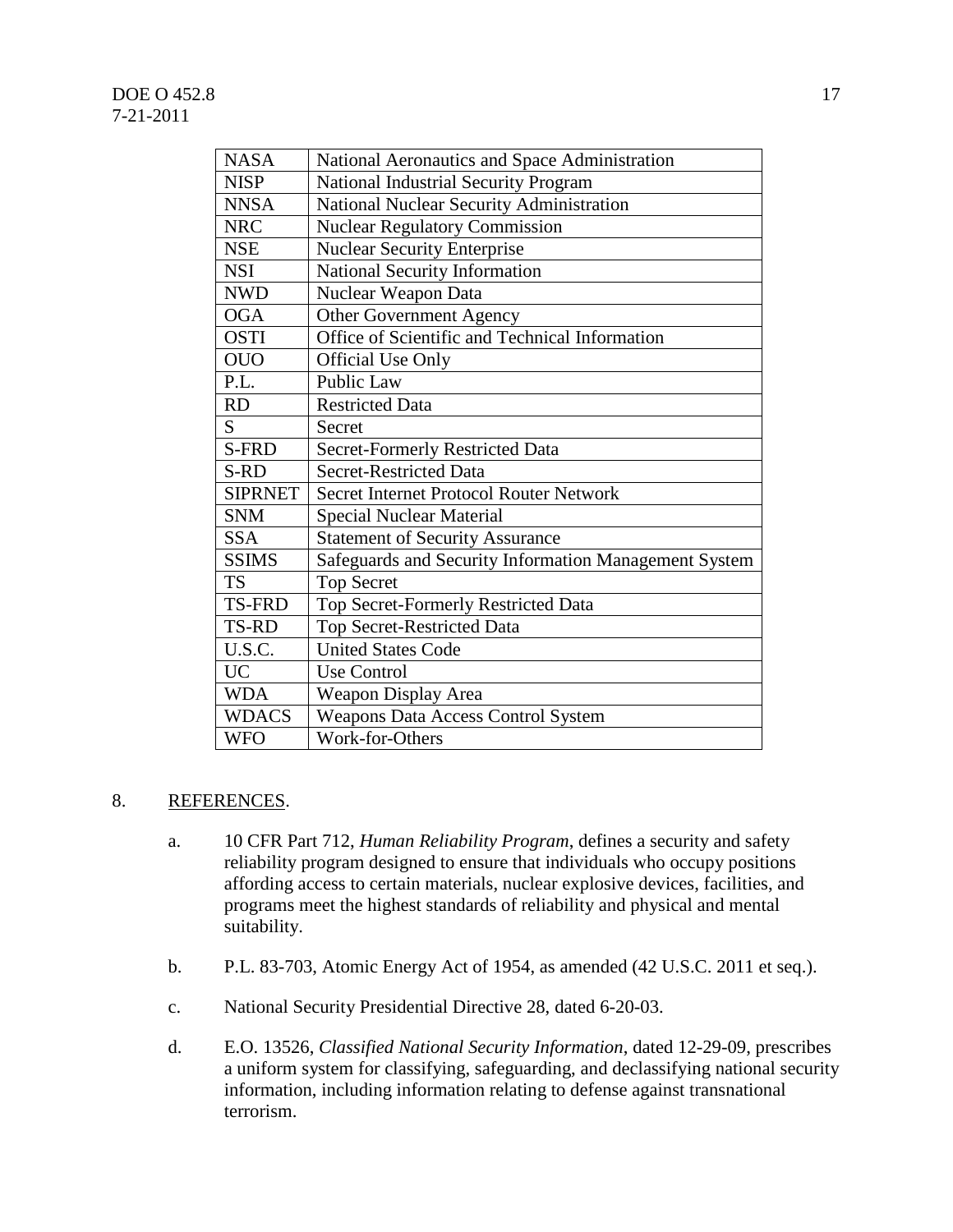- e. DOE O 142.1, *Classified Visits Involving Foreign Nationals*, dated 1-13-04, which protects classified information by ensuring that all foreign nationals' access to classified information while visiting DOE and NNSA sites/facilities is conducted in accordance with an approved international agreement or treaty.
- f. DOE O 241.1A, *Scientific and Technical Information Management*, dated 4-9-01, with Change 1 dated 10-14-03, which establishes requirements and responsibilities for managing DOE scientific and technical information.
- g. DOE O 452.1D, *Nuclear Explosive and Weapon Surety Program*, dated 4-14-09, which establishes DOE objectives, standards, criteria, authorities, and responsibilities for the Nuclear Explosive and Weapon Surety Program.
- h. DOE O 452.4B, *Security and Control of Nuclear Explosives and Nuclear Weapons*, dated 1-22-10, which establishes requirements to implement the nuclear explosive security and use control (UC) elements of DOE O 452.1D, to ensure authorized use, when directed by proper authority, and protect against deliberate unauthorized acts (DUAs)/deliberate unauthorized use (DUU).
- i. DOE O 452.7, *Protection of Use Control Vulnerabilities and Designs*, dated 05-14-10, which establishes the policy, process and procedures for control of sensitive use control information in nuclear weapon data (NWD) categories Sigma 14 and Sigma 15 to ensure that dissemination of the information is restricted to individuals with valid need-to-know.
- j. DOE O 457.1, *Nuclear Counterterrorism*, dated 2-7-06, establishes DOE responsibilities for identifying, protecting and disseminating sensitive improvised nuclear device information.
- k. DOE M 457.1-1, *Control of Improvised Nuclear Device Information*, dated 8-10-06, establishes direction for controlling and providing access to improvised nuclear device information.
- l. DOE O 470.3B, *Graded Security Protection Policy*, dated 8-12-08, classified.
- m. DOE O 470.4B, *Safeguards and Security Program*, dated, 7-21-11, establishes responsibilities for the U.S. Department of Energy (DOE) Safeguards and Security (S&S) Program, and identifies program planning and management requirements for the S&S Program.
- n. DOE M 470.4-1, Chg 2, *Safeguards and Security Program Planning and Management,* dated 10-20-10, which establishes a standardized approach for protection program planning that will provide an information baseline for use in integrating Departmental safeguards and security (S&S) considerations, facilitating management evaluation of program elements, determining resources for needed improvements, and establishing cost-benefit bases for analyses and comparisons.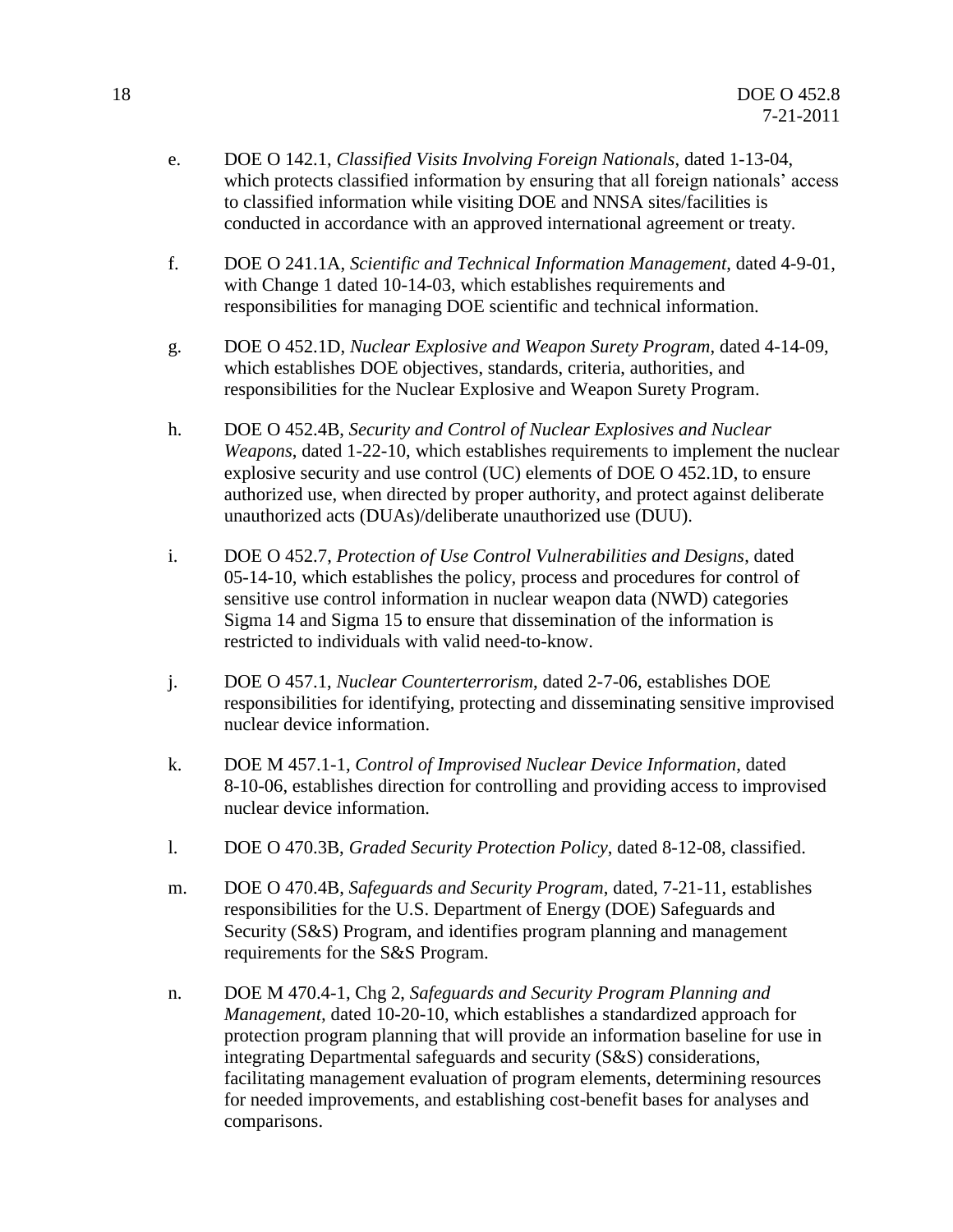- o. DOE O 471.6, *Information Security*, dated 6-20-11, which establishes security requirements for the protection and control of matter required to be classified or controlled by statutes, regulations, or U.S. Department of Energy (DOE) Directives.
- p. DOE O 472.2, *Personnel Security*, dated 7-27-11, which establishes the overall objectives and requirements for the Personnel Security Program in the U.S. Department of Energy (DOE), including the National Nuclear Security Administration (NNSA).
- q. DOE O 471.3, Admin Chg 1, *Identifying and Protecting Official Use Only Information*, dated 4-9-03, which establishes a program to identify certain unclassified controlled information as Official Use Only (OUO) and to identify, mark and protect documents containing such information.
- r. DOE M 471.3-1, Admin Chg 1, *Manual for Identifying and Protecting Official Use Only Information*, dated 1-13-11, which provides direction for identifying, marking and protecting OUO information.
- s. DOE O 475.2A, *Identifying Classified Information*, dated 6-29-11, which establishes the program to identify information classified under the Atomic Energy Act or Executive Orders, so that it can be protected against unauthorized dissemination.
- t. DoD 5220.22-M, *National Industrial Security Program*, dated 2-28-06, which provides baseline standards for the protection of classified information released or disclosed to industry in connection with classified contracts under the National Industrial Security Program (NISP).
- u. NNSA Policy Letter NAP 70.2, *Physical Protection*, dated 7-2-10, which implements the NNSA security requirements and restrictions of the DOE for the physical protection of interests ranging from facilities, buildings, Government property, and employees to national security interests such as classified information, special nuclear material (SNM), and nuclear weapons.
- v. NNSA Policy Letter NAP 70.4, *Information Security*, dated 7-2-10, which prescribes the security requirements and restrictions of the DOE NNSA for the protection and control of matter required to be classified by Federal statutes and regulations.
- 9. CONTACTS. For additional information or technical interpretation of this Order, contact the Office of Nuclear Weapon Surety and Quality at 202-586-0377.

## BY ORDER OF THE SECRETARY OF ENERGY:



DANIEL B. PONEMAN Deputy Secretary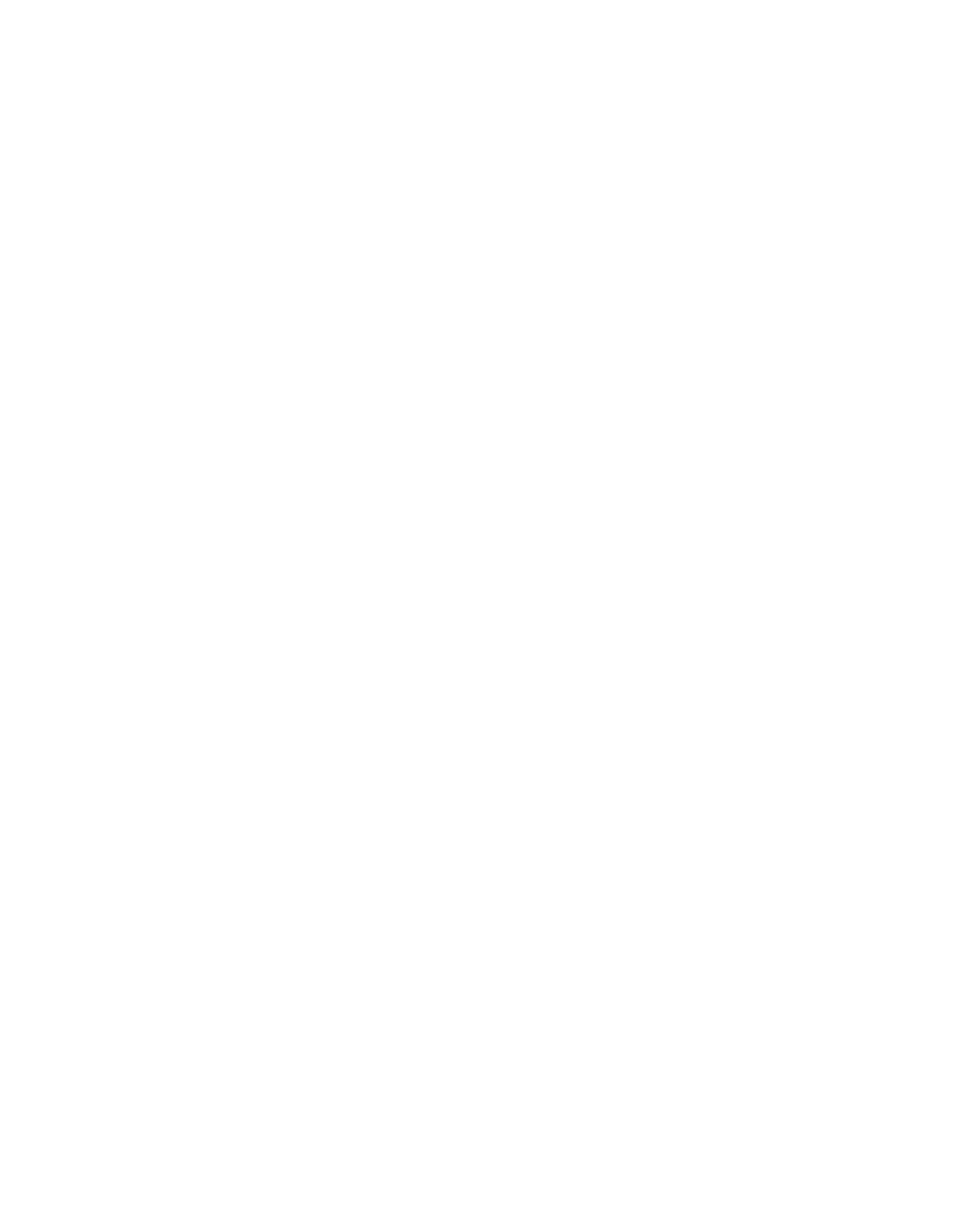## **APPENDIX A CONTROL OF NUCLEAR WEAPON DATA**

#### 1. IDENTIFICATION OF NUCLEAR WEAPON DATA (NWD).

- a. NWD is Restricted Data or Formerly Restricted Data concerning the design, manufacture, or utilization (including theory, development, storage, characteristics, performance and effects) of nuclear explosives, nuclear weapons or nuclear weapon components, including information incorporated in or related to nuclear explosive devices. NWD is matter in any combination of documents or material, regardless of physical form or characteristics.
- b. NWD may be categorized as Sigma 14, Sigma 15, Sigma 18 or Sigma 20.
	- (1) Specific details on the management of Sigma 14 and Sigma 15 NWD are found in DOE O 452.7, *Protection of Use Control Vulnerabilities and Designs*, dated 5-14-10.
	- (2) Specific details on the management of Sigma 18 NWD are found in Appendix B, *Control of Complete Designs*.
	- (3) Specific details on the management of Sigma 20 NWD are found in DOE O 457.1, *Nuclear Counterterrorism*, dated 2-7-06, and DOE M 457.1-1, *Control of Improvised Nuclear Device Information*, dated 8-10-06.
- c. Not all NWD requires the additional protection of a Sigma category. NWD that is not in a Sigma category is referred to as Non-Sigma NWD. Specific details on the management of Non-Sigma NWD is found in this Appendix.
- d. Newly created NWD or existing NWD that has had the content modified must be reviewed. If the NWD is determined to contain Sigma 14, Sigma 15, Sigma 18 or Sigma 20, it must be appropriately marked.
- e. Unmodified legacy NWD with obsolete Sigma markings does not require review or remarking when accessed

#### 2. ACCESS REQUIREMENTS.

- a. See Table A-1 below for clearance and access requirements. In addition to the clearance requirements, access to NWD must be restricted to personnel with valid need-to know and confirmed Sigma access authorization as appropriate.
- b. Foreign Nationals may be granted access to NWD only as permitted under the Atomic Energy Act of 1954, as amended (AEA), including agreements for cooperation concluded in accordance with AEA section 123.
- c. The NNSA NWD Program Coordinator will provide guidance on the appropriate background investigation required for each clearance..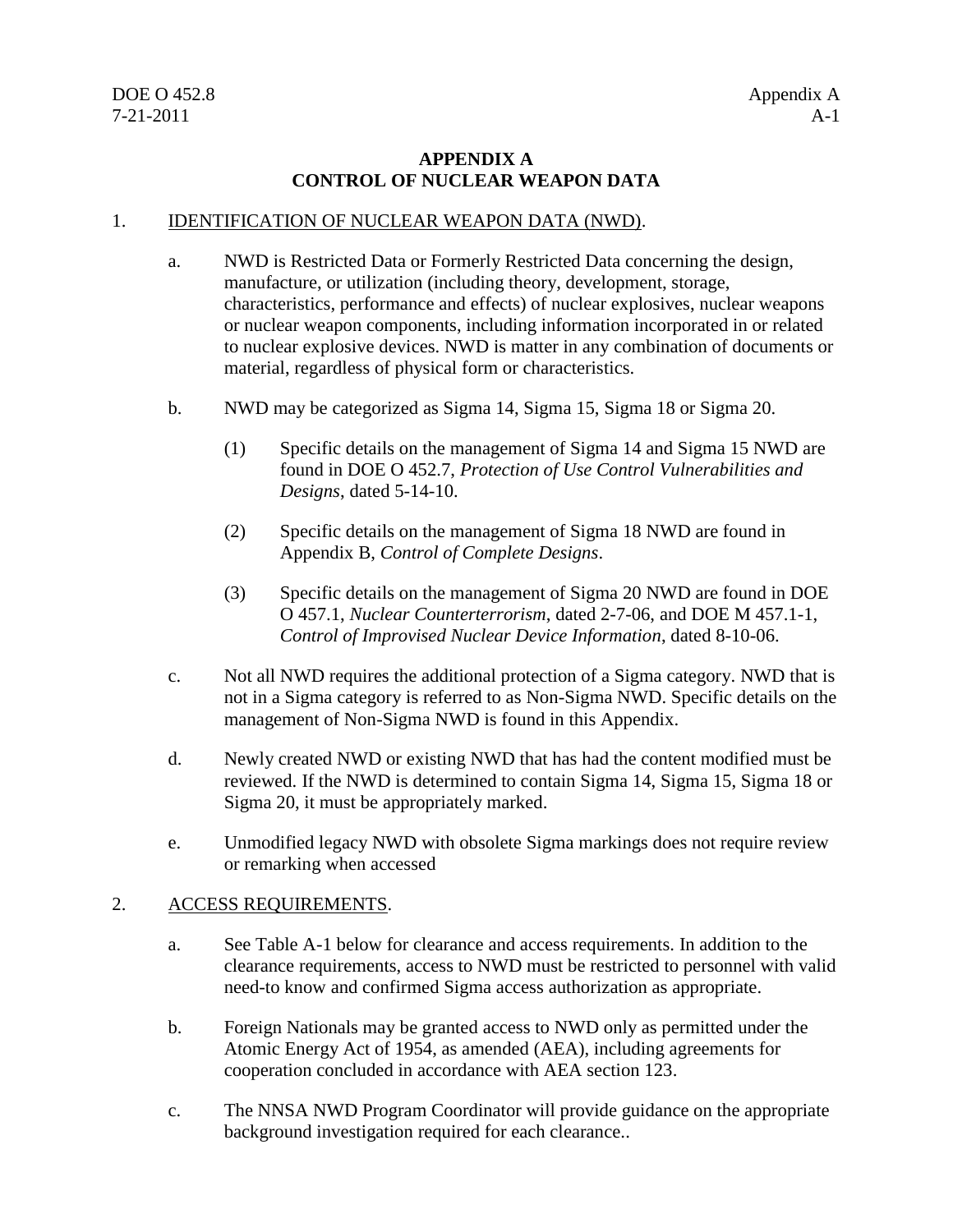#### d. Non-Sigma FRD has the same access requirements as NSI.

|                                                | <b>DOE</b><br>Q | <b>DOE</b><br>L | <b>DoD</b><br><b>Final</b><br><b>Top</b><br><b>Secret</b> | <b>DoD</b><br><b>Final</b><br><b>Secret</b> | <b>DoD</b> Final<br><b>Secret with</b><br><b>CNWDI</b><br><b>Brief</b> | <b>OGA Final</b><br><b>Top Secret</b><br>with<br><b>RD</b> Access | <b>OGA Final</b><br><b>Secret with</b><br><b>RD</b> Access |
|------------------------------------------------|-----------------|-----------------|-----------------------------------------------------------|---------------------------------------------|------------------------------------------------------------------------|-------------------------------------------------------------------|------------------------------------------------------------|
| Non-Sigma<br>$(C-RD)$                          | Yes             | Yes             | Yes                                                       | Yes                                         | Yes                                                                    | Yes                                                               | Yes                                                        |
| Non-Sigma<br>$(S-RD)$                          | Yes             | N <sub>o</sub>  | Yes                                                       | N <sub>o</sub>                              | Yes                                                                    | Yes                                                               | N <sub>o</sub>                                             |
| <b>CNWDI</b><br>$(S-RD)$                       | Yes             | No              | Yes                                                       | N <sub>o</sub>                              | Yes                                                                    | Yes                                                               | N <sub>o</sub>                                             |
| Non-Sigma<br>$(TS-RD)$                         | Yes             | N <sub>o</sub>  | Yes                                                       | N <sub>o</sub>                              | N <sub>o</sub>                                                         | Yes                                                               | N <sub>o</sub>                                             |
| Sigma 14<br>(TS-RD,<br>TS-FRD;<br>S-RD, S-FRD) | Yes*            | N <sub>o</sub>  | Yes*                                                      | N <sub>o</sub>                              | N <sub>o</sub>                                                         | Yes*                                                              | N <sub>o</sub>                                             |
| Sigma 15<br>(TS-RD,<br>TS-FRD;<br>S-RD, S-FRD) | Yes*            | N <sub>o</sub>  | Yes*                                                      | N <sub>o</sub>                              | N <sub>o</sub>                                                         | Yes*                                                              | N <sub>o</sub>                                             |
| Sigma 18<br>(TS-RD,<br>$S-RD$                  | Yes             | N <sub>o</sub>  | Yes*                                                      | N <sub>o</sub>                              | N <sub>o</sub>                                                         | Yes*                                                              | N <sub>o</sub>                                             |
| Sigma 20<br>(TS-RD,<br>$S-RD$                  | Yes*            | N <sub>o</sub>  | $Yes*$                                                    | N <sub>o</sub>                              | N <sub>o</sub>                                                         | Yes*                                                              | N <sub>o</sub>                                             |

## **TABLE A-1. NWD Access Requirements**

Table Key:

Yes: An individual with one of the clearances in the top row may have access to the category of classified information listed in the left column.

Yes\*: An individual with one of the clearances in the top row may have access to the category of classified information listed in the left column with the additional requirement of formal access approval by the authority specified in the appropriate directive.

No: An individual with one of the clearances in the top row may not have access to the category of classified information listed in the left column.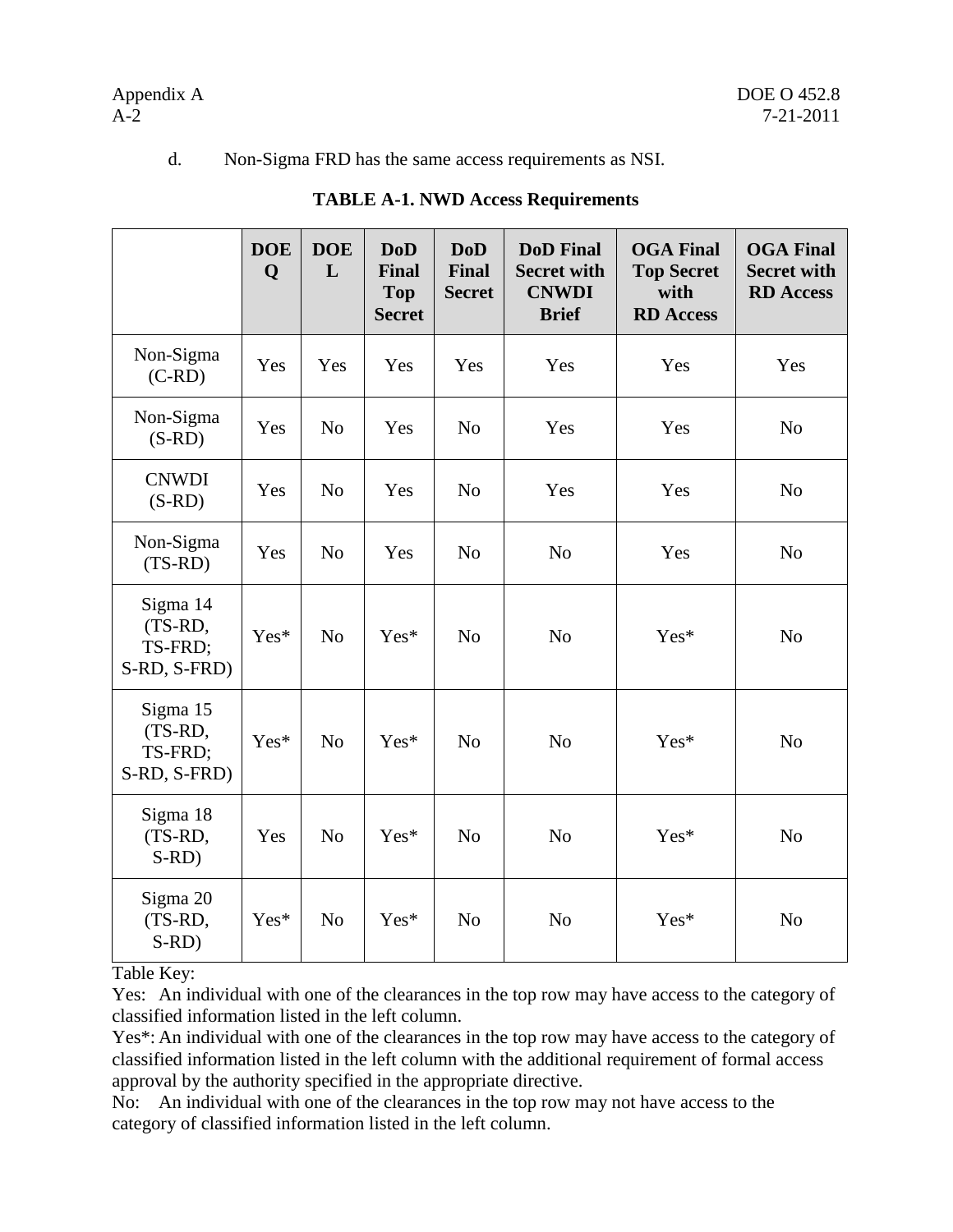**Note 1**: Visits involving access to Restricted Data (RD) or special nuclear material (SNM), when the visitor does not hold a DOE access authorization, require specific approval by DOE/NNSA Federal officials authorized to give such approval. Approval must be based upon, among other requirements, an appropriate final security clearance. Specific requirements [or procedures] for granting RD Access are contained in DOE O 470.4B, *Safeguards and Security Program,* dated 7-21-11.

**Note 2**: Prior to being given access, OGA employees and their contractors who are granted RD Access in connection with a classified visit must receive an appropriate briefing concerning the protection of RD and must sign an acknowledgement that they have received the briefing.

## 3. ACCESS REQUESTS.

- a. Requests for access to NWD category information by non-NSE personnel must be made using DOE F 5631.20, *U.S. Department of Energy Request for Visit or Access Approval*.
	- (1) The National Aeronautics and Space Administration (NASA) may submit Sigma 18 requests on NASA Form 405, *Request for Access Approval*.
	- (2) The Nuclear Regulatory Commission (NRC) may submit Sigma 18 requests on NRC Form 277, *Request for Access*.
- b. The visit request must be submitted at least 15 working days before the date of a one-time visit or the first day of a recurring visit. Exceptions to the 15 working day requirement can be found in DOE M 470.4-1, Chg 2, *Safeguards and Security Program Planning and Management*, dated 10-20-10.

## 4. ORAL/VISUAL COMMUNICATION.

- a. Oral/visual communication (e.g., discussions or presentations) must be restricted to those persons with appropriate NWD clearance and valid need-to-know.
- b. Sites having classified nuclear weapon display areas (WDAs) will grant and control access to the WDA using procedures established at each location and controlled in a manner consistent with the classification and NWD category of the information revealed. Access to WDAs will not be entered or tracked in the Weapon Data Access Control System (WDACS).

## 5. RECEIVING AND TRANSMITTING.

- a. Distribution of NWD within DOE (including NNSA and other locations) will be restricted to individuals with appropriate clearance and valid need-to-know.
- b. Prior to distribution within the NSE, unmodified legacy NWD requires a review for Sigma 14, Sigma 15 and Sigma 20 and must be brought up to current marking standards.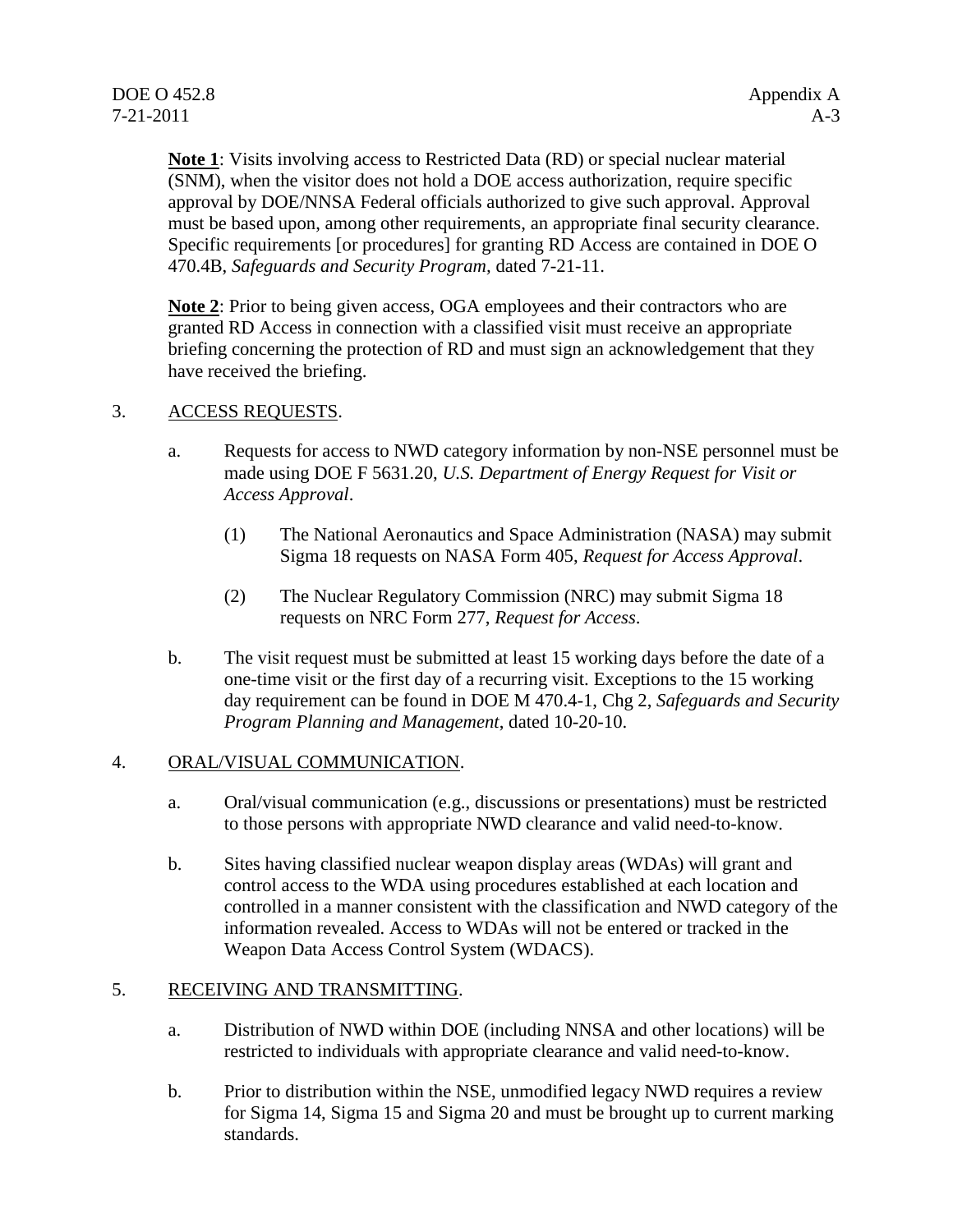- c. Prior to distribution outside the NSE Q-cleared population, to DoD or OGAs, NWD must be reviewed for Sigma content and brought up to current marking standards.
- d. Organizations outside the NSE (i.e., DOE sites) must review legacy NWD for Sigma 14, Sigma 15, Sigma 18 and Sigma 20 when accessed.
- e. Before transmitting Sigma information outside the NSE Q-cleared population, to the DoD or OGAs, the recipient's access must be validated by the Office of Nuclear Weapon Surety and Quality.

**Note:** Sigma 14 and Sigma 20 NWD have additional requirements prior to transmission. See paragraph 1.b. above for details.

- f. Matter (e.g., documents, hardware or electronic media).
	- (1) There are no additional requirements for handling and transmission of Non-Sigma NWD beyond the procedures outlined in DOE O 471.6, *Information Security,* dated 6-20-11 or NNSA Policy Letter (NAP) 70.4, *Information Security*, dated 7-2-10 (or successor directives).
	- (2) Statement of Security Assurance (SSA) (formerly known as mail channel) must be established for receipt and storage of all classified NWD and specifically for CNWDI, Sigma 14, Sigma 15, Sigma 18, and Sigma 20 NWD for receiving DoD, OGAs and OGA contractor facilities. It is the sender's responsibility to contact their Safeguards and Security Information Management System (SSIMS) Coordinator to ensure that one is initiated or already in place prior to sending the matter. The SSIMS Coordinator will confirm the site is authorized to receive NWD through SSIMS. If a SSA is not in place, one must be initiated and processed using the procedures outlined in DOE M 470.4-1, Chg. 1.
		- (a) For SSAs not based on a contract, an unclassified justification must be provided detailing the facility's need to receive and store NWD.
		- (b) Each SSA must be submitted to the Office of Nuclear Weapon Surety and Quality 30-days prior to the required establishment or renewal date.
		- (c) Each SSA must be properly certified.
			- 1 DoD SSAs must be properly certified by an authorized official from the most recent Enclosure 5 of the DoD Directive 5210.2. A copy can be obtained directly from the Office of the Deputy Assistant to the Secretary of Defense (Nuclear Matters).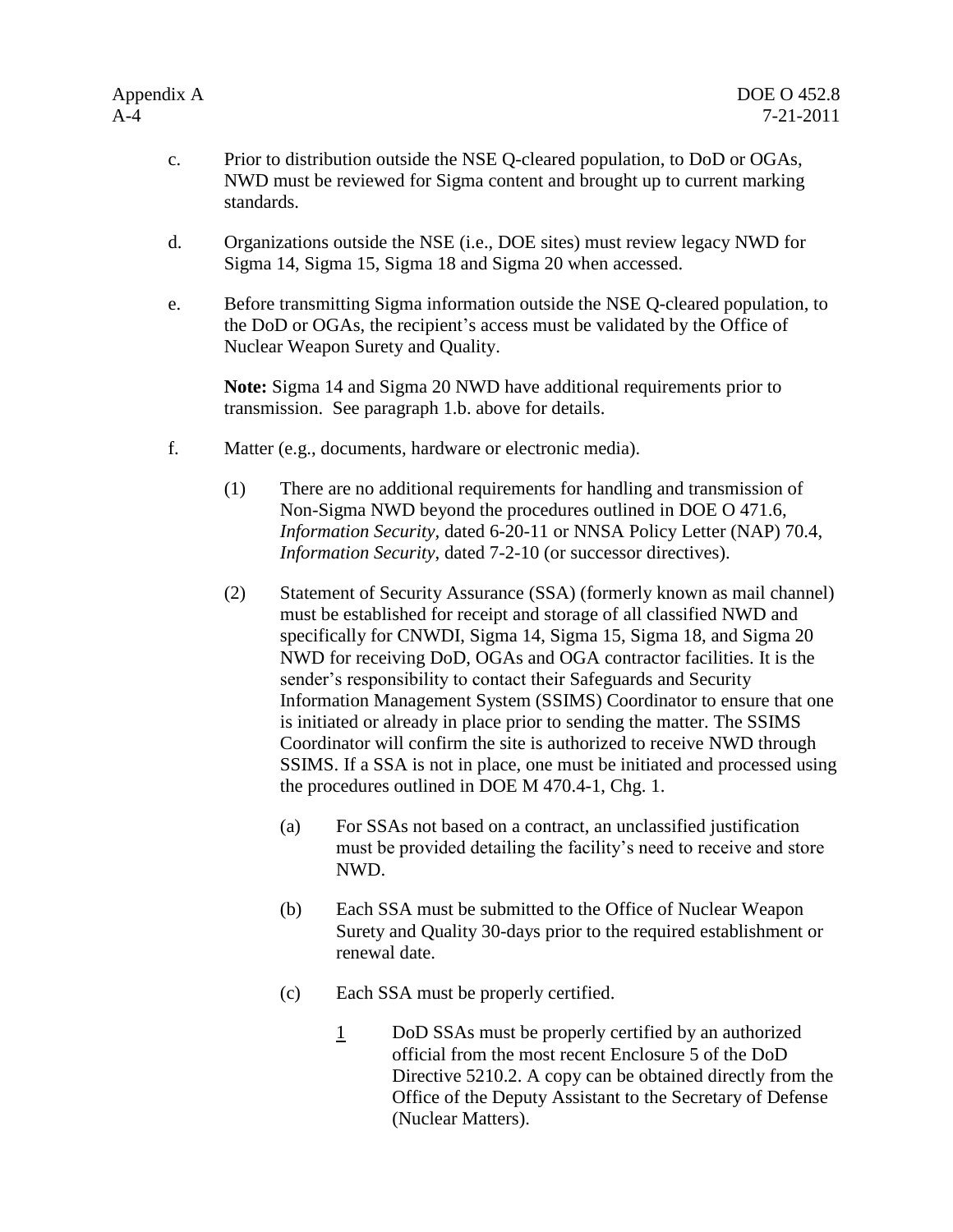- 2 SSAs from OGAs must be properly certified by their Cognizant Security Official.
- (d) Approved SSA's will be authorized for three years or for the length of the contract, whichever is less.
- (e) The Designated Responsible Office (DRO) will be responsible for renewal submissions. Sigma authorizations must be immediately removed from SSIMS for expired SSAs that did not have renewals submitted 30-days prior to expiration.
- g. Electronic Transmission.
	- (1) Non-Sigma NWD may be sent electronically only over approved classified networks if need-to-know for that information is assured.
		- (a) Non-Sigma Secret/RD NWD may be sent to the DoD and OGAs on SIPRNET without secondary encryption.
		- (b) Non-Sigma Secret/RD NWD may be sent via ESN.
	- (2) Secure Telecommunication Transmission of Non-Sigma NWD using point-to-point secure communication via appropriately certified secure telecommunication systems is permitted at both Secret and Top Secret levels, provided they are consistent with approved site security plans. Access authorization and need-to-know must be verified prior to transmission.
- 6. MARKING. In addition to the marking requirements outlined in DOE O 471.6 or NAP 70.4 the following marking requirements apply to documents and hardware containing NWD:
	- a. All newly created NWD or existing NWD that has had the content modified must be reviewed for Sigma content and appropriately marked.
	- b. Unmodified Sigma NWD with obsolete Sigma markings does not require review or remarking when accessed. Classified matter must be reviewed and brought up to current marking standards whenever it is released or distributed.
	- c. Documents.
		- (1) Non-Sigma NWD does not require additional marking beyond what is required for Restricted Data. For example: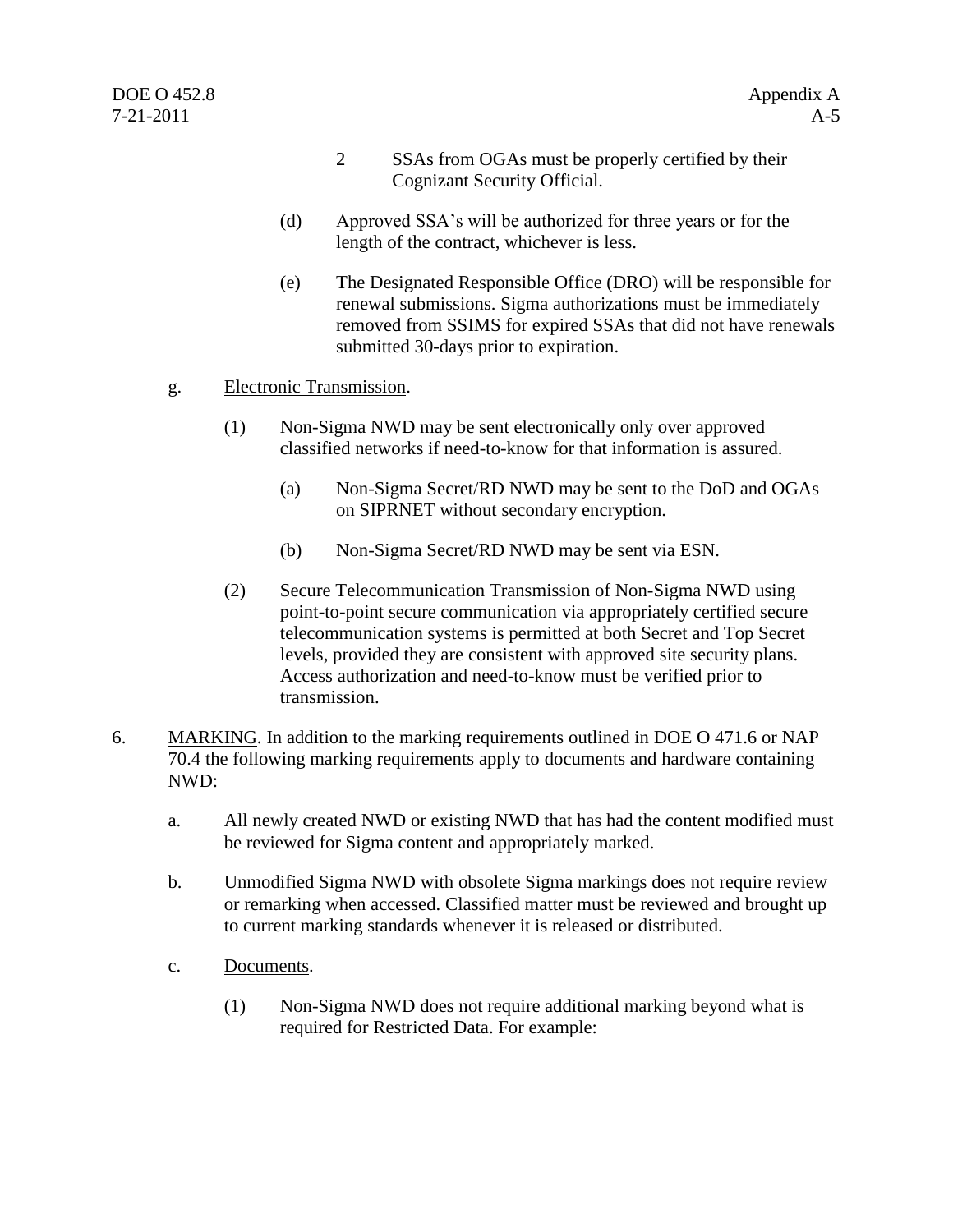## RESTRICTED DATA

This document contains Restricted Data as defined in the Atomic Energy Act of 1954. Unauthorized disclosure is subject to Administrative and Criminal Sanctions.

- (2) Prior to distribution, all historical documents must be reviewed for Sigma content and brought up to current marking standards. When possible, the site technical information offices or equivalent and OSTI will be notified of the marking change.
- 7. STORAGE REQUIREMENTS. Storage of Non-Sigma NWD will be consistent with National Standards for protection of classified information.
- 8. ACCOUNTABILITY. All Top Secret NWD is accountable as outlined in DOE O 471.6 and NAP 70.4.
- 9. DESTRUCTION. Multiple copies, obsolete matter and classified waste must be kept to a minimum. Classified matter must be destroyed in accordance with records disposition schedules, including the National Archives Records Administration General Records Schedules, DOE records schedule and as outlined in DOE O 471.6 or NAP 70.4.
- 10. INFORMATION TECHNOLOGY SYSTEMS. Non-Sigma NWD residing on computer systems does not require additional protection beyond what is required for Restricted Data. Specific baseline requirements contained in DOE M 205.1-4, *National Security System,* dated 3-8-07, (or its successor) must be followed.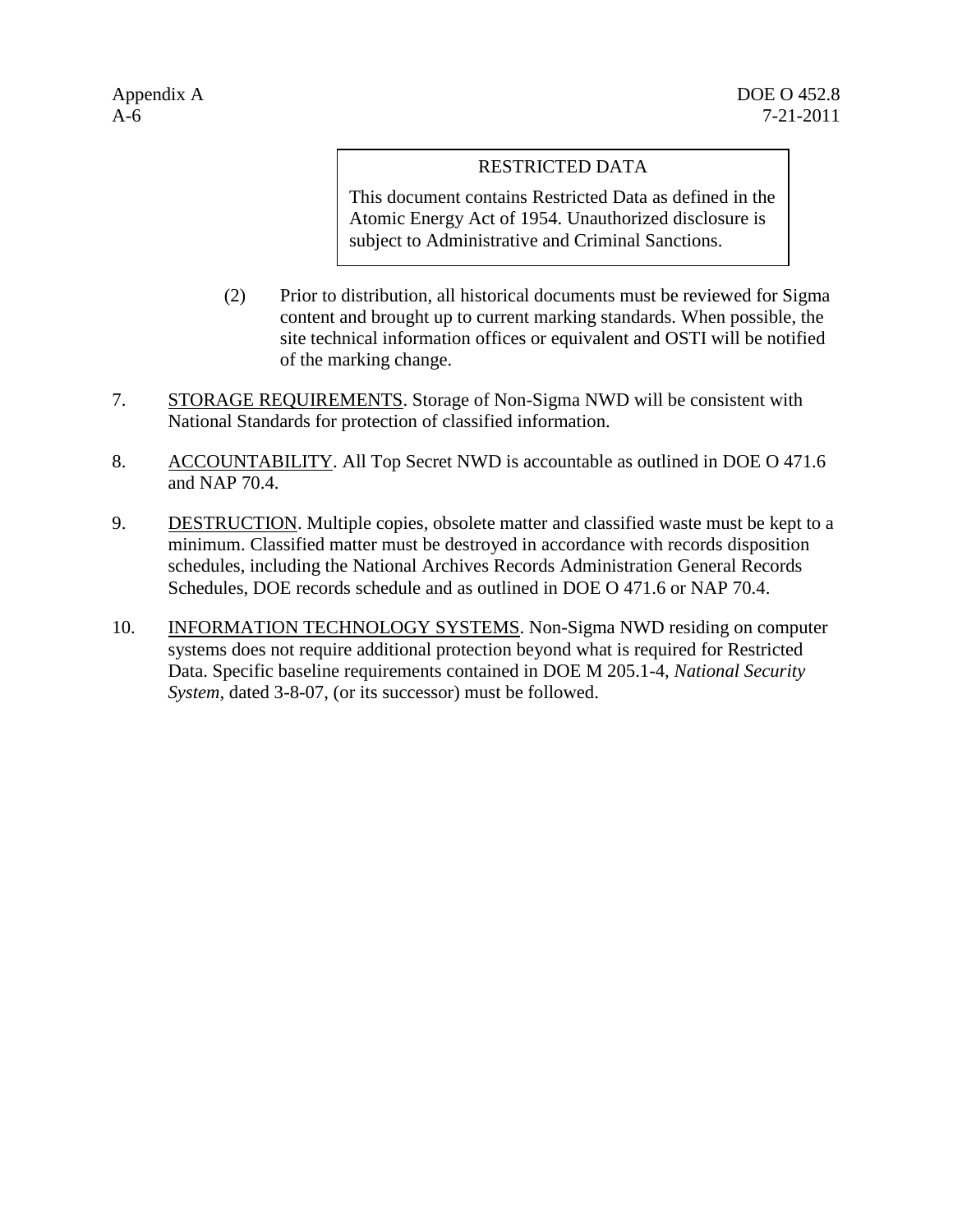## **APPENDIX B CONTROL OF COMPLETE DESIGNS**

#### 1. IDENTIFICATION OF SIGMA 18 NUCLEAR WEAPON DATA (NWD).

- a. Complete Designs are the compilation of design information revealing materials, masses, dimensions, contours and specifications in sufficient detail to enable a nuclear weapon to be copied or constructed.
- b. Sigma 18 information would allow or significantly facilitate a proliferant nation or entity to fabricate a credible nuclear weapon or nuclear explosive based on a proven, certified, or endorsed U.S. nuclear weapon or device. The information would enable the establishment or improvement of nuclear capability without nuclear testing or with minimal research and development. Based on this description, NNSA has determined that Complete Designs are Sigma 18.
- c. Newly created NWD or existing NWD that has had the content modified must be reviewed. If the NWD is determined to contain Sigma 18, it must be appropriately marked.

#### 2. ACCESS REQUIREMENTS.

- a. See Table B-1 below for clearance and access requirements for Sigma 18. In addition to the clearance requirements, access to Sigma 18 must be restricted to personnel with a valid need-to-know.
- b. The NNSA NWD Program Coordinator will provide guidance on the appropriate background investigation required for each clearance, which must include review of DOE and national-level personnel security electronic databases.
- c. Foreign Nationals may be granted access to NWD only as permitted under agreements for cooperation concluded in accordance with section 123 of the Atomic Energy Act of 1954, as amended (AEA), and statutory determinations under applicable provisions of the AEA.

|                                | <b>DOE</b><br>Q | <b>DOE</b><br>L | DoD<br>Final<br><b>Top</b><br><b>Secret</b> | <b>DoD</b><br><b>Final</b><br><b>Secret</b> | <b>DoD</b> Final<br><b>Secret with</b><br><b>CNWDI</b><br><b>Brief</b> | <b>OGA</b><br>Final<br><b>Top Secret</b><br>with<br><b>RD</b> Access | <b>OGA Final</b><br><b>Secret with</b><br><b>RD</b> Access |
|--------------------------------|-----------------|-----------------|---------------------------------------------|---------------------------------------------|------------------------------------------------------------------------|----------------------------------------------------------------------|------------------------------------------------------------|
| Sigma 18<br>(TS-RD,<br>$S-RD)$ | Yes             | N <sub>0</sub>  | $Yes*$                                      | N <sub>o</sub>                              | N <sub>o</sub>                                                         | $Yes*$                                                               | N <sub>o</sub>                                             |

#### **TABLE B-1: Sigma 18 NWD Access Requirements**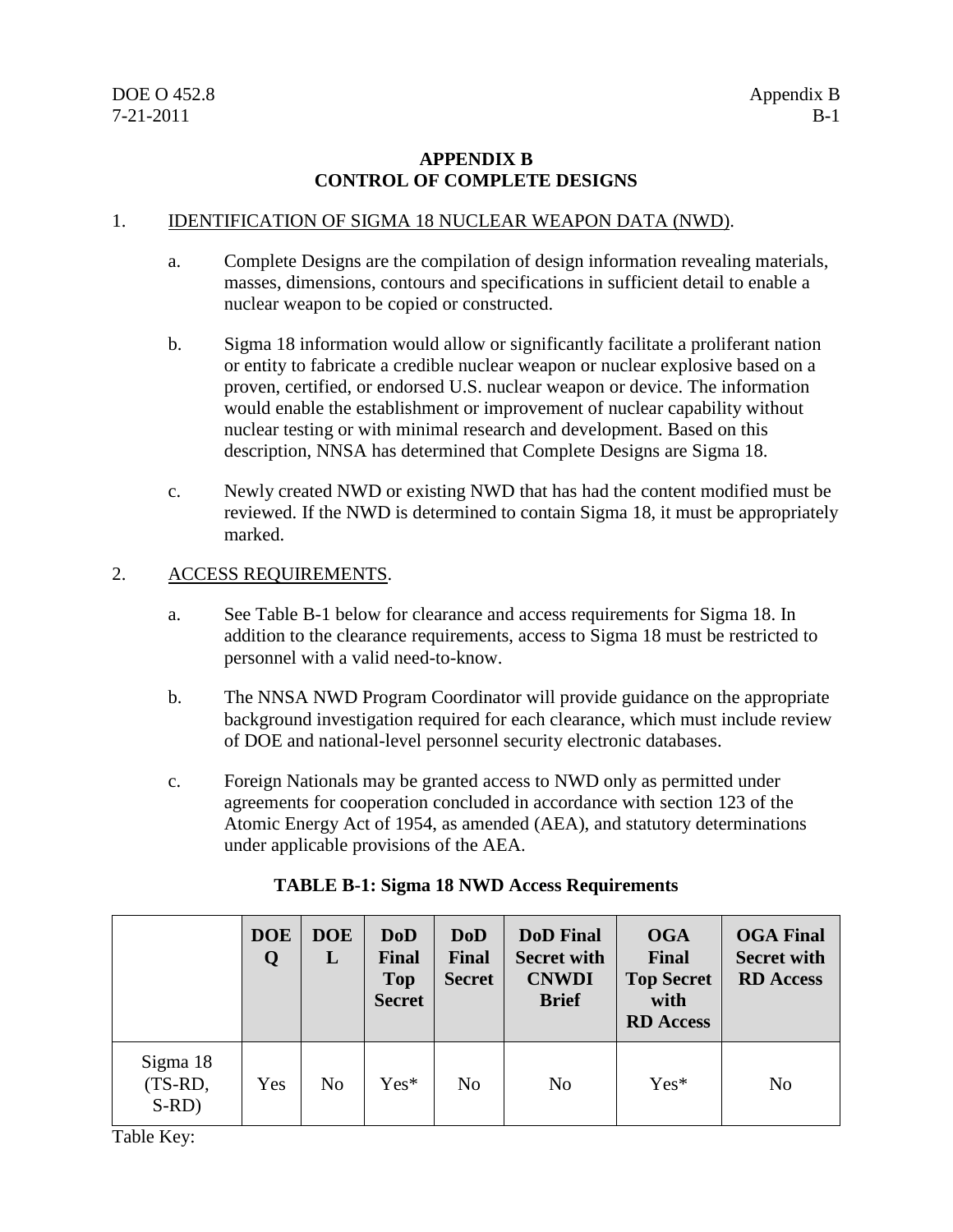Yes: An individual with one of the clearances in the top row may have access to the category of classified information listed in the left column.

Yes\*: An individual with one of the clearances in the top row may have access to the category of classified information listed in the left column, with the additional requirement of formal access approval by the authorized DOE official specified in the appropriate directive. No: An individual with one of the clearances in the top row may not have access to the category of classified information listed in the left column.

**Note 1**: Visits involving access to Restricted Data (RD) or special nuclear material (SNM), when the visitor does not hold a DOE access authorization, require specific approval by DOE/NNSA Federal officials authorized to give such approval. Approval must be based upon, among other requirements, an appropriate final security clearance. Specific procedures for granting RD Access are contained in DOE O 470.4B, *Safeguards and Security Program,* dated 7-21-11.

**Note 2**: Prior to being given access, OGA employees and their contractors who are granted RD access in connection with a classified visit must receive an appropriate briefing concerning the protection of RD and must sign an acknowledgement that they have received the briefing.

#### 3. ACCESS REQUESTS.

- a. Requests for access to Sigma 18 NWD by non-NSE, DoD and OGA personnel must be made using DOE F 5631.20, *U.S. Department of Energy Request for Visit or Access Approval*. The visit request must be submitted at least 15 working days before the date of a one-time visit or the first day of a recurring visit. Exceptions to the 15 working day requirement can be found in DOE M 470.4-1, Chg. 2, *Safeguards and Security Program Planning and Management*, dated 10-20-10.
	- (1) The National Aeronautics and Space Administration (NASA) may submit Sigma 18 requests on NASA Form 405, *Request for Access Approval*.
	- (2) The Nuclear Regulatory Commission (NRC) may submit Sigma 18 requests on NRC Form 277, *Request for Access*.
- b. Non-NSE authorizations for access to Sigma 18 NWD may not exceed one year, although reauthorization is allowed.
- c. Non-NSE contractor authorizations will expire after one year or on the final day of the contract, whichever is less.
- d. Authorization for Q-cleared personnel within the NSE to access Sigma 18 NWD is presumed with their association to the NSE, need-to-know still applies. Within the NSE, Sigma 18 is not a managed program. NNSA HQ manages access to Sigma 18 for non-NSE, DoD and OGA personnel.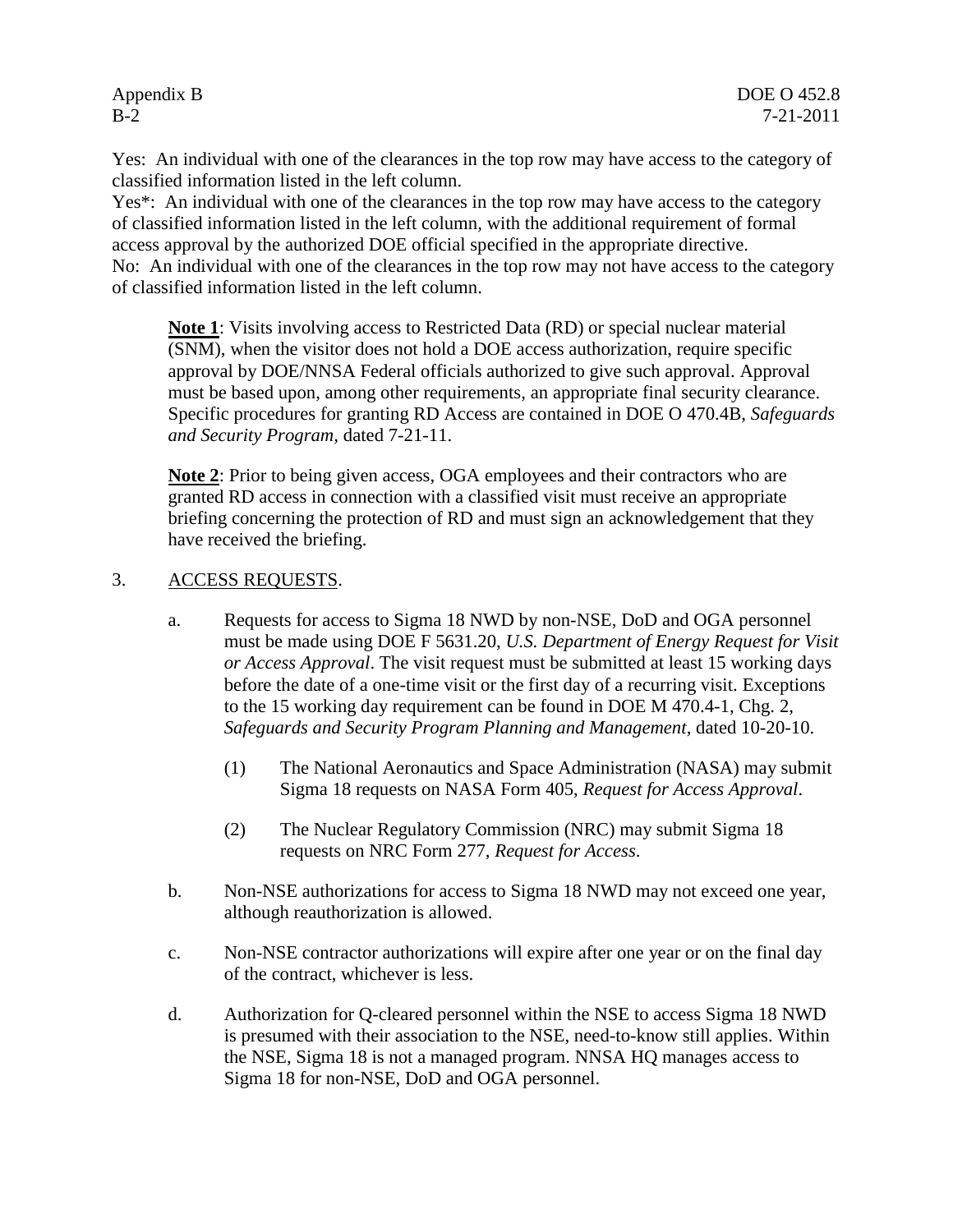## DOE O 452.8 Appendix B 7-21-2011 B-3

#### 4. ORAL/VISUAL COMMUNICATION.

- a. Oral/visual communication of Sigma 18 information (e.g., discussions or presentations) must be restricted to those persons with appropriate Sigma access authorization, valid need-to-know, and DOE Q-clearance or the equivalent based on the appropriate current background investigation. The NNSA NWD Program Coordinator will provide guidance on the appropriate background investigation.
- b. Distribution of Sigma 18 NWD presentations within DOE (including NNSA and other locations) will be restricted to authorized individuals as prescribed in Table B-1 above.

## 5. RECEIVING AND TRANSMITTING.

- a. Distribution of Sigma 18 NWD within the NSE will be restricted to individuals with valid need-to-know and DOE Q-clearance or the equivalent, based on the appropriate current background investigation. The NNSA NWD Program Coordinator will provide guidance on appropriate background investigation.
- b. Distribution of Sigma 18 NWD outside the NSE will be restricted to individuals with appropriate Sigma 18 access authorization, valid need-to-know, and DOE Q-clearance or the equivalent, based on the appropriate current background investigation. The NNSA NWD Program Coordinator will provide guidance on appropriate background investigation.
- c. Prior to distribution outside the NSE Q-cleared population, to DoD or OGAs, NWD must be reviewed for Sigma 18 content and brought up to current marking standards.
- d. Before transmitting Sigma 18 information outside the NSE Q-cleared population, to the DoD or OGAs, the recipient's access must be validated by the NNSA NWD Program Coordinator.
- e. Organizations outside the NSE (i.e., DOE sites) must review legacy NWD for Sigma 18 when accessed.
- f. Matter (e.g., documents or electronic media).
	- (1) Secret/RD Sigma 18 NWD may be hand-carried, sent via the U.S. Postal Service Registered Mail system or overnight service approved for classified when it is critical that it be there the next day. Procedures for use of overnight services as outlined in DOE O 471.6, *Information Security,* dated 6-20-11, or NNSA Policy Letter (NAP) 70.4, *Information Security*, dated 7-2-10, must be followed.
	- (2) Top Secret RD Sigma 18 NWD must be sent via the Defense Courier Service, the Department of State Courier System, or hand-carried using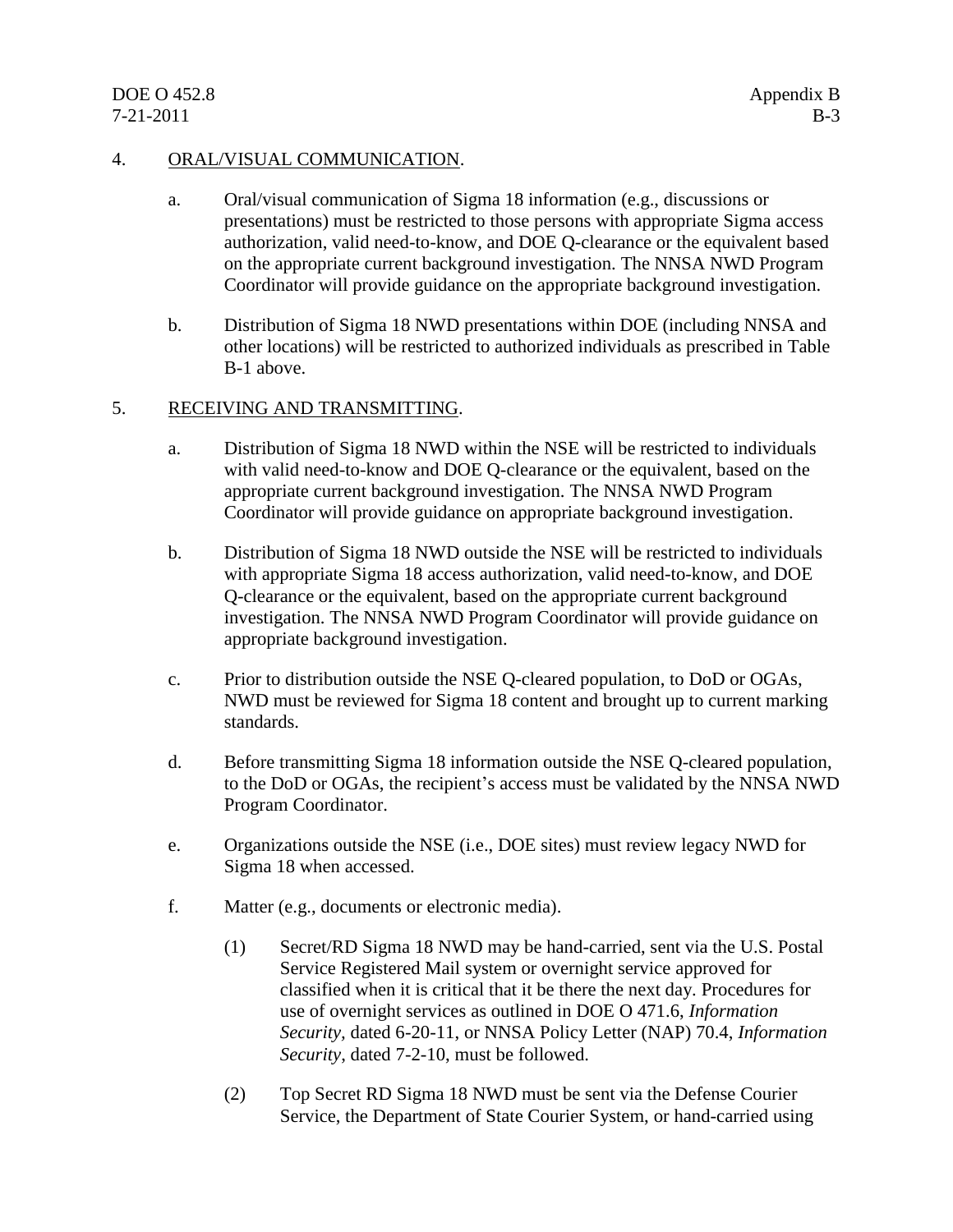procedures outlined in DOE ) 471.6, *Information Security,* dated 6-20-11, or NNSA Policy Letter (NAP) 70.4, *Information Security*, dated 7-2-10.

- (3) A Statement of Security Assurance (SSA) (formerly known as mail channel) must be established for receipt and storage of all classified NWD and specifically for Sigma 18 matter for receiving DoD, OGAs and OGA contractor facilities. It is the sender's responsibility to contact their Safeguards and Security Information Management System (SSIMS) Coordinator to ensure that one is initiated or already in place prior to sending the matter. The SSIMS Coordinator will confirm the site is authorized to receive Sigma 18 matter through SSIMS. If a SSA is not in place, one must be initiated and processed using the procedures outlined in DOE M 470.4-1, Chg. 1.
	- (a) For SSAs not based on a contract, an unclassified justification must be provided detailing the facility's need to receive and store NWD.
	- (b) Each SSA must be submitted to the Office of Nuclear Weapon Surety and Quality 30-days prior to the required establishment or renewal date.
	- (c) Each SSA must be properly certified.
		- 1 DoD SSAs must be properly certified by an authorized official from the most recent Enclosure 5 of the DoD Directive 5210.2. A copy can be obtained directly from the Office of the Deputy Assistant to the Secretary of Defense (Nuclear Matters).
		- 2 SSAs from OGAs must be properly certified by their Cognizant Security Official.
	- (d) Approved SSA's will be authorized for three years or for the length of the contract, whichever is less.
	- (e) The Designated Responsible Office (DRO) will be responsible for renewal submissions. Sigma 18 authorizations must be immediately removed from SSIMS for expired SSAs that did not have renewals submitted 30-days prior to expiration.
- g. Electronic Transmission.
	- (1) Secret/RD Sigma 18 NWD may be sent via the Enterprise Secure Network (ESN). Need-to-know must be verified prior to transmission. Top Secret information is prohibited from being sent intra-site or inter-site via ESN. The use of SIPRNET for transmission of SRD Sigma 18 is prohibited.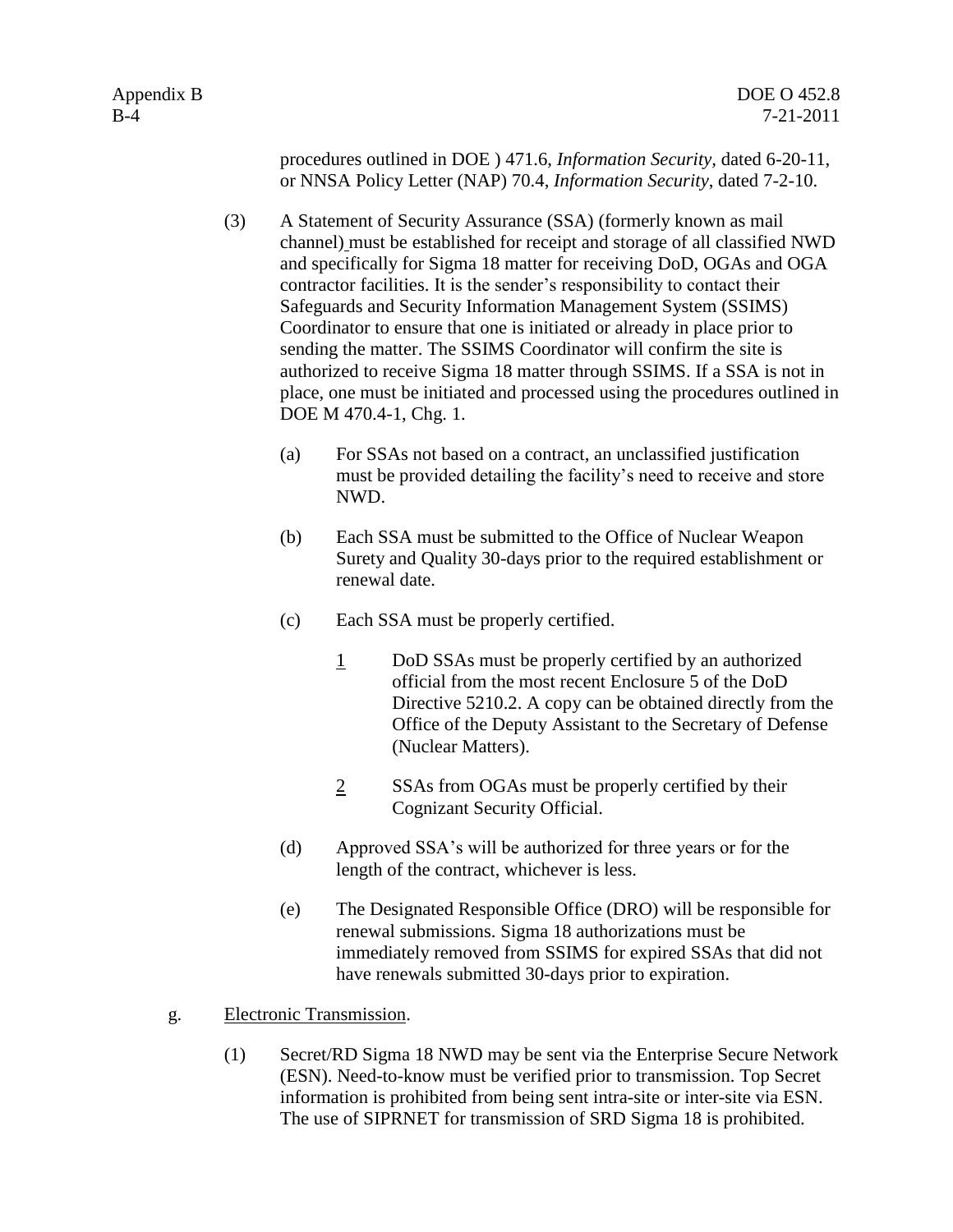- (2) Secure Telecommunication Transmission of Sigma 18 NWD using point-to-point secure messages via appropriately certified secure telecommunication systems is permitted at both Secret and Top Secret levels, provided they are consistent with approved site security plans. Access authorization and need-to-know must be verified prior to transmission.
- 6. MARKING. In addition to the marking requirements outlined in DOE O 471.6 or NAP 70.4 the following marking requirements apply to documents and media containing Sigma 18 NWD:
	- a. All newly created NWD or existing NWD that has had the content modified must be reviewed for Sigma 18 content and appropriately marked.
	- b. Unmodified Sigma NWD with obsolete Sigma markings does not require review or remarking when accessed. Classified matter must be reviewed for Sigma 18 content and brought up to current marking standards whenever it is released or distributed.
	- c. Media containing Sigma 18 information within a Site's approved classified network does not need to be marked Sigma 18. When the media files are printed or transmitted outside the Site's classified network, the printed or transmitted media must be marked according to current marking standards.
	- d. As defined, there is currently no Sigma 18 hardware.
	- e. Documents.
		- (1) Sigma marking (e.g., Sigma 18 or  $\Sigma$ 18) must be placed above the admonishment box on the first page (whether cover page, title page, or the first page of text). For example:

Sigma 18

#### RESTRICTED DATA

This document contains Restricted Data as defined in the Atomic Energy Act of 1954. Unauthorized disclosure is subject to Administrative and Criminal Sanctions.

- (2) Documents containing Sigma 18 NWD must be marked with Sigma 18 NWD category as prescribed in DOE O 471.6 or NNSA NAP 70.4.
- (3) Individual pages of a Sigma 18 NWD document may be marked with the words Sigma 18 as appropriate. All NWD categories are required to be marked per DOE O 471.6 or NNSA NAP 70.4.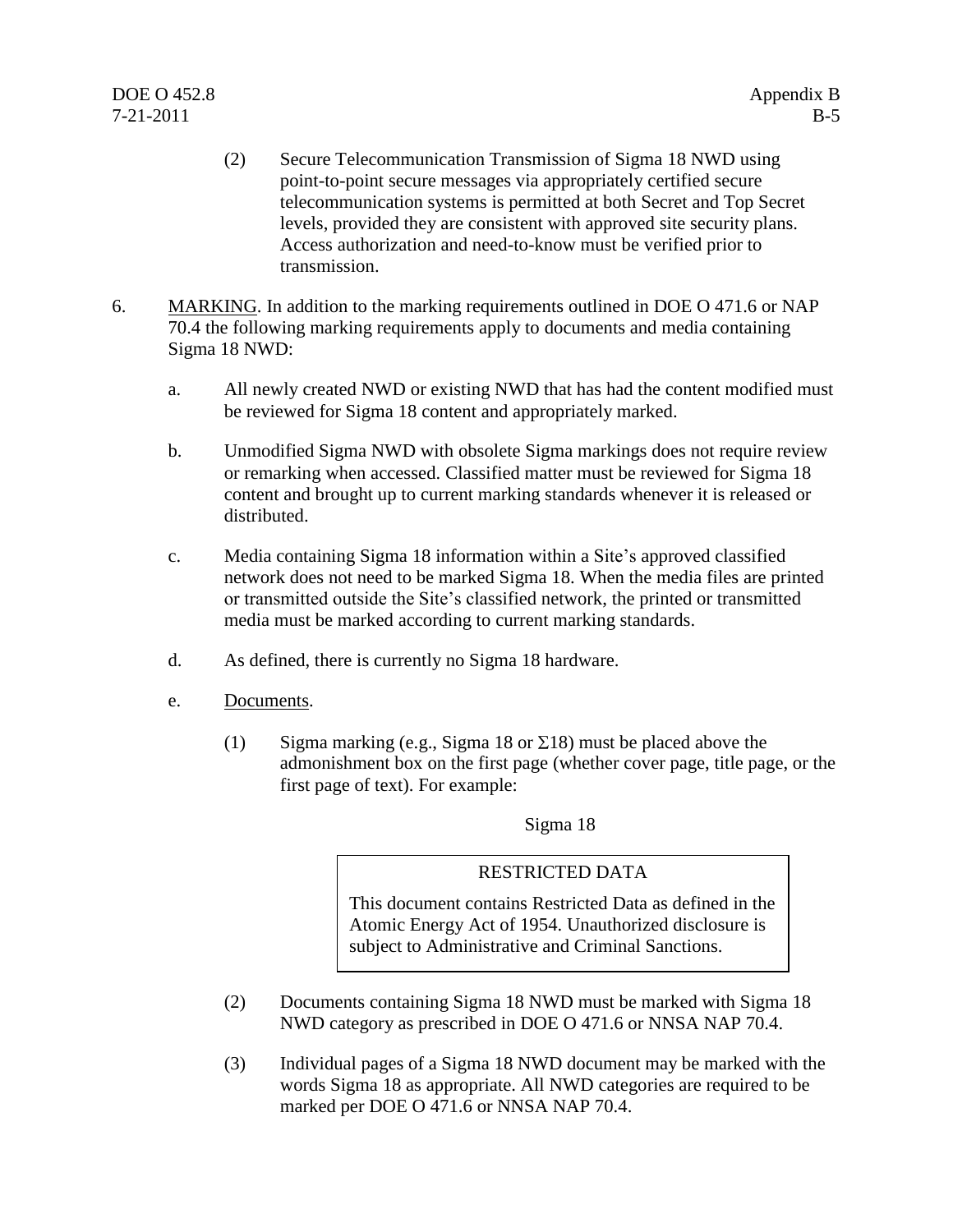- (4) Prior to distribution, all historical documents must be reviewed for Sigma content and brought up to current marking standards. When possible, the site technical information offices or equivalent and OSTI will be notified of the marking change.
- (5) Sigma 18 documents may use a locally produced cover sheet specifying that appropriate Sigma 18 access is required before viewing the contents.
	- (a) When a Sigma 18 document is removed from a security container, a standard form cover sheet must be applied to each document by placing it over the locally produced Sigma 18 cover sheet if used.
	- (b) In lieu of the two cover sheets, a locally produced cover sheet or identifying label on a standard form cover sheet may be used if approved by the responsible security office.
- 7. STORAGE REQUIREMENTS. Storage of Sigma 18 NWD will be consistent with National Standards for protection of classified information.
- 8. ACCOUNTABILITY. Top Secret Sigma 18 matter is accountable as outlined in DOE O 471.6 and NAP 70.4.
- 9. DESTRUCTION. Multiple copies, obsolete matter and classified waste must be kept to a minimum. Classified matter must be destroyed in accordance with records disposition schedules, including the National Archives Records Administration General Records Schedules, DOE records schedule and DOE O 471.6 or NAP 70.4.

## 10. INFORMATION TECHNOLOGY (IT) SYSTEMS.

- a. Sigma 18 data residing on computer systems will be protected from unauthorized access, in a manner equivalent to the controls in place for the protection of equivalent level Sigma 18 matter. Sigma 18 information on IT systems must be protected while in storage, use, and transmission from unauthorized disclosure to persons without valid need-to-know and DOE Q-clearance or the equivalent.
- b. Specific baseline requirements contained in DOE M 205.1-4, *National Security System,* dated 3-8-07, (or its successor) must be followed for Sigma 18 NWD.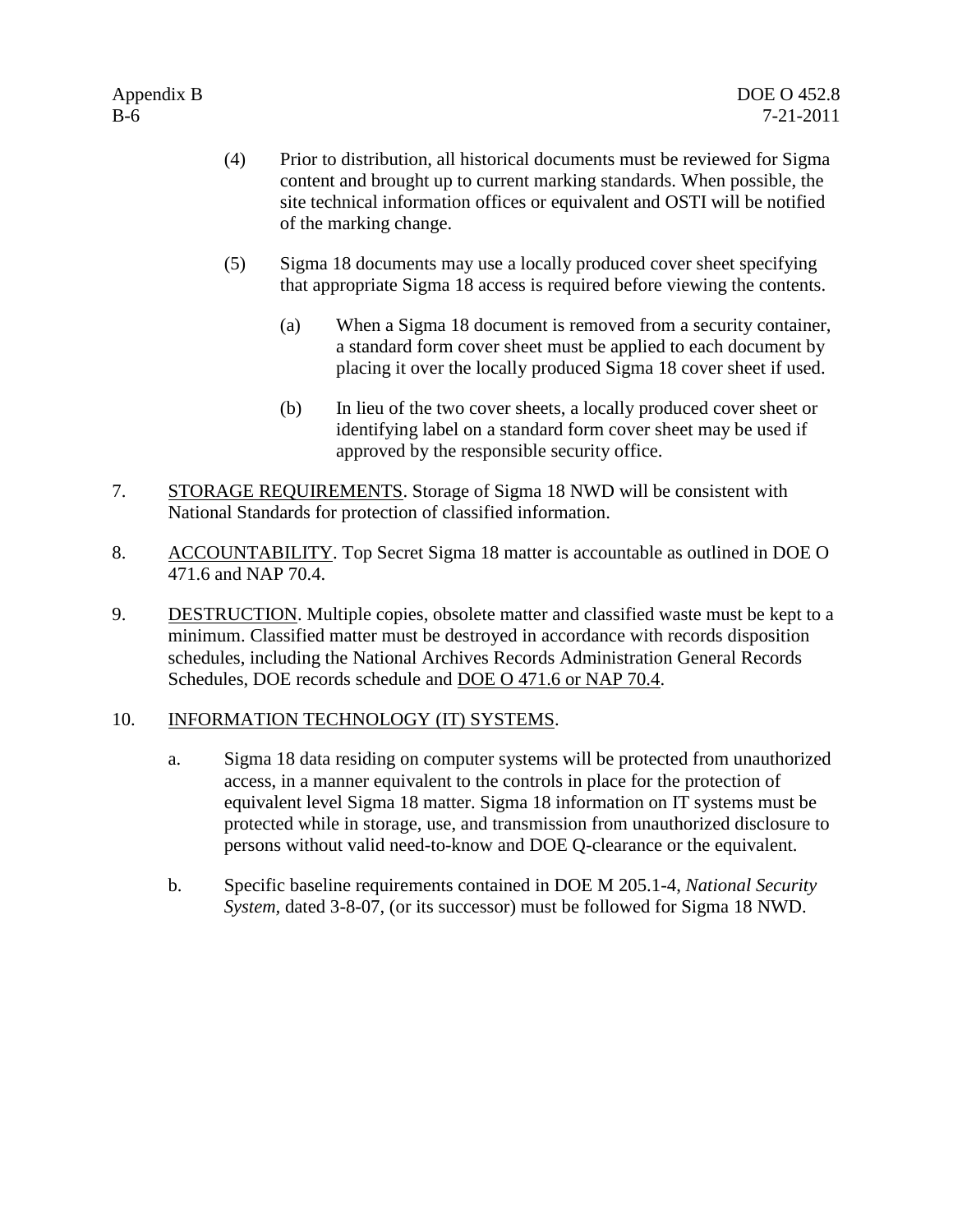## **APPENDIX C OBSOLETE NWD CATEGORIES**

- 1. This Order disestablishes certain NWD categories that have been used for many years and may remain marked on legacy matter. The following policies and procedures apply to the review and marking of legacy matter.
	- a. Unmodified Sigma NWD with obsolete Sigma markings does not require review or remarking when accessed. Classified matter must be reviewed and brought up to current marking standards whenever it is released outside of the NSE Q-cleared population, to DoD or OGAs.
	- b. When required, basic marking requirements found in DOE O 471.6, *Information Security*, dated 6-20-11, *Information Security Manual,* dated 10-12-10, or NNSA Policy Letter (NAP) 70.4, *Information Security*, dated 7-2-10, must be followed.
- 2. The following NWD categories are obsolete:
	- a. Sigma 1. An obsolete category of NWD that previously contained information relating to the theory of operation (hydrodynamic and nuclear) or complete design of thermonuclear weapons or their unique components.
	- b. Sigma 2. An obsolete category of NWD that previously contained information relating to the theory of operation or complete design of fission weapons or their unique components. It included the high explosive system with its detonators and firing unit, pit system, and nuclear initiation system as it pertained to weapon design theory.
	- c. Sigma 3. An obsolete category of NWD that previously contained manufacturing and utilization information not comprehensively revealing the theory of operation or design of the physics package. It included complete design and operation of nonnuclear components but only information as prescribed below for nuclear components and utilization information necessary to support the stockpile-totarget sequence. Information previously included:
		- (1) General external weapon configuration, including size, weight, and shape.
		- (2) Environmental behavior, fuzing, ballistics, yields, and effects.
		- (3) Nuclear components or subassemblies which do not reveal theory of operation or significant design features.
		- (4) Production and manufacturing techniques relating to nuclear components or subassemblies.
		- (5) Anticipated and actual strike operations.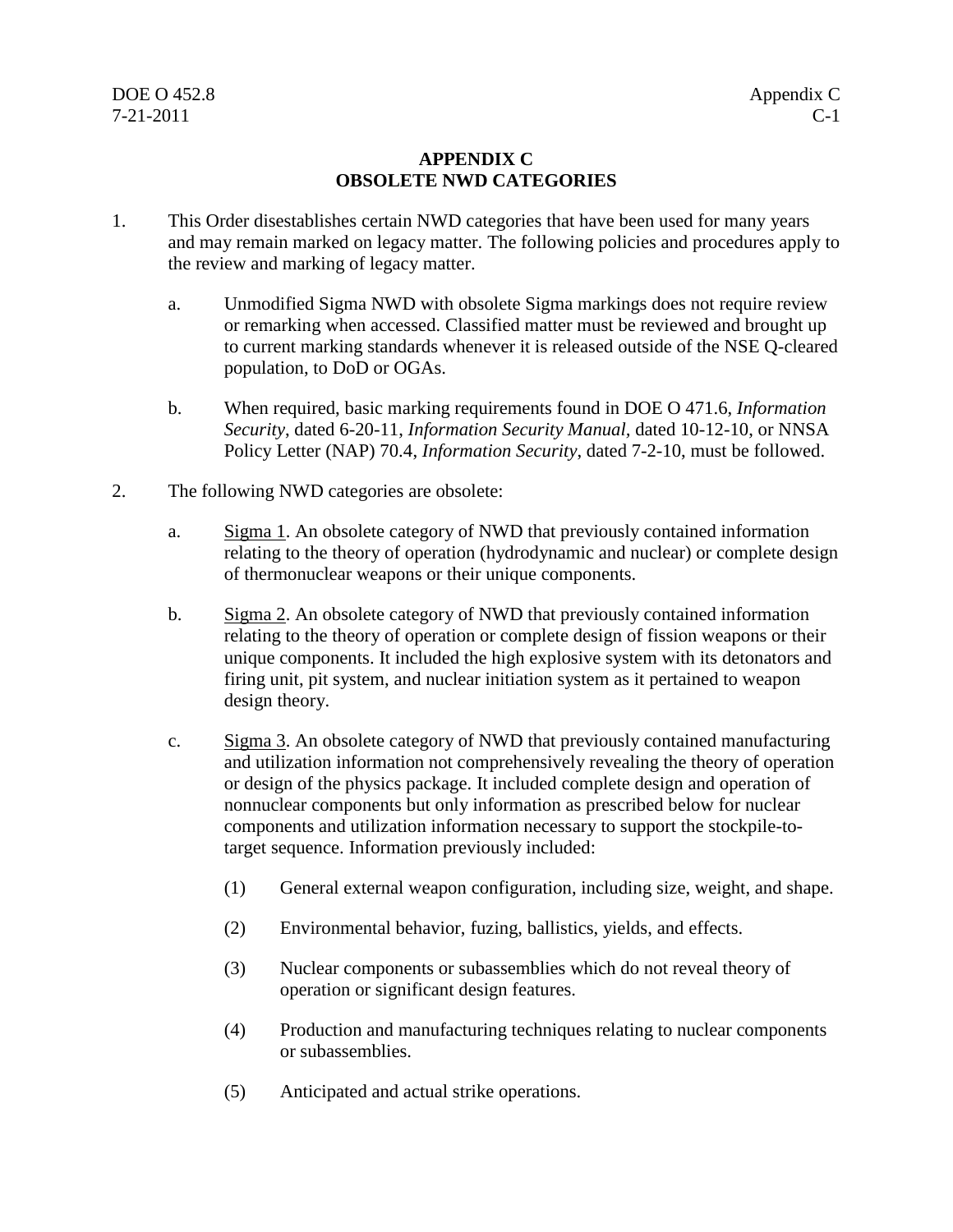- d. Sigma 4. An obsolete category of NWD that previously contained information inherent in pre-shot and post-shot activities necessary in the testing of atomic weapons or devices. Specifically excluded were the theory of operation and the design of such items. Information previously included:
	- (1) Logistics, administration, other agency participation.
	- (2) Special construction and equipment.
	- (3) Effects, safety.
	- (4) Purpose of tests, general nature of nuclear explosive tested including expected or actual yields and conclusions derived from tests not to include design features.
- e. Sigma 5. An obsolete category of NWD that previously contained production rate and/or stockpile quantities of nuclear weapons and their components.
- f. Sigma 9. An obsolete category of NWD that previously included general studies not directly related to the design or performance of specific weapons or weapon systems, e.g., reliability studies, fuzing studies, damage studies, aerodynamic studies, etc.
- g. Sigma 10. An obsolete category of NWD that previously included information relating to the chemistry, metallurgy, and processing of materials peculiar to the field of atomic weapons or nuclear explosive devices.
- h. Sigma 11. An obsolete category of NWD that previously included information concerning initial confinement fusion which reveals or is indicative of weapon data.
- i. Sigma 12. An obsolete category of NWD that previously contained complete theory of operation, complete design, or partial design information revealing either sensitive design features or how the energy conversion takes place for the nuclear energy converter, energy director or other nuclear directed energy weapon systems or components outside the envelope of the nuclear source but within the envelope of the nuclear directed energy weapon.
- j. Sigma 13. An obsolete category of NWD that previously included manufacturing and utilization information and output characteristics for nuclear energy converters, directors or other nuclear directed energy weapon systems or components outside the envelope of the nuclear source, not comprehensively revealing the theory of operation, sensitive design features of the nuclear directed energy weapon or how the energy conversation takes place. Information previously included:
	- (1) General, external weapon configuration and weapon environmental behavior characteristics, yields, and effects.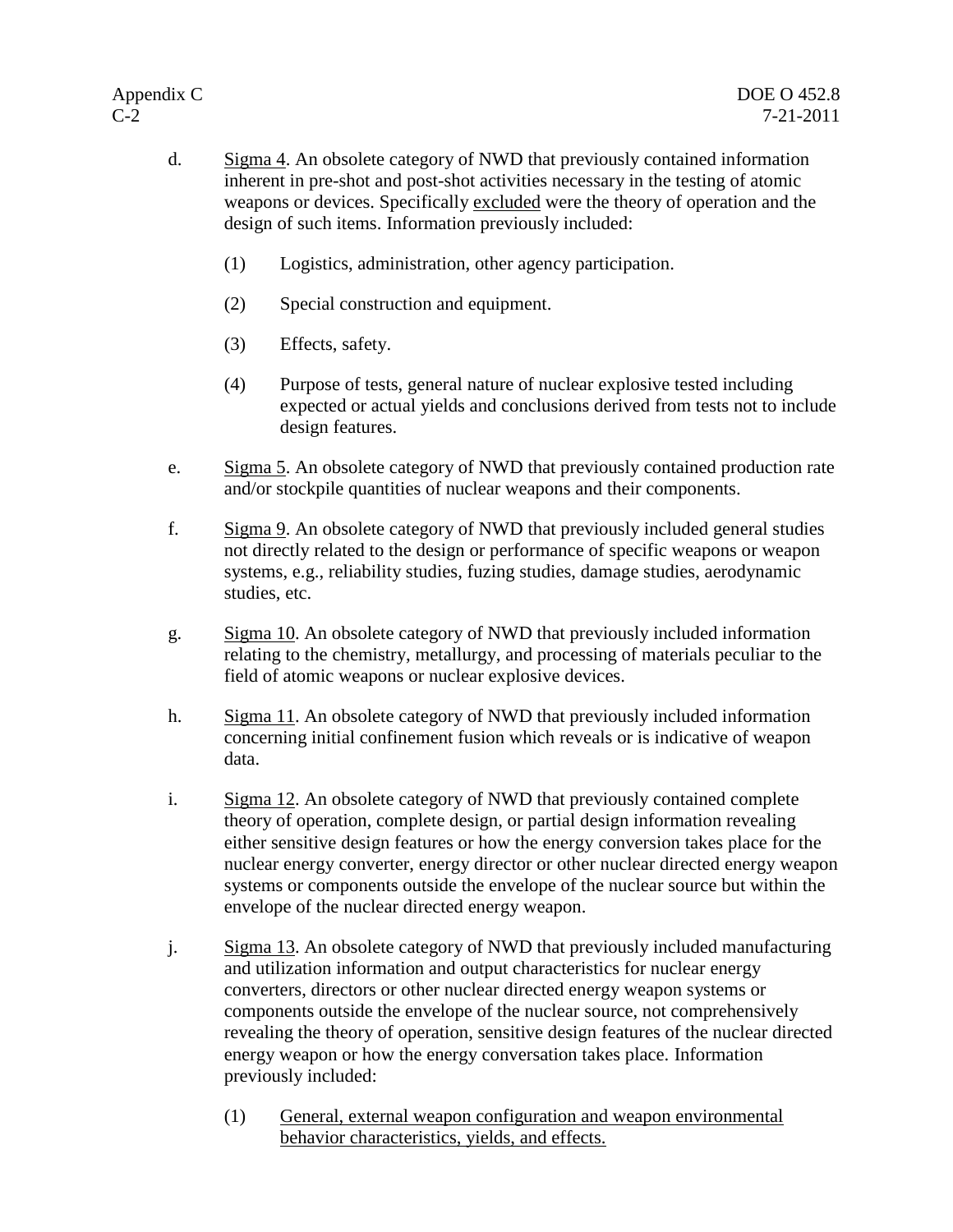- (2) Components or subassembly design that does not reveal theory of operation or sensitive design features of nuclear directed energy weapons.
- (3) Production and manufacturing techniques for components or subassemblies of nuclear directed energy weapons.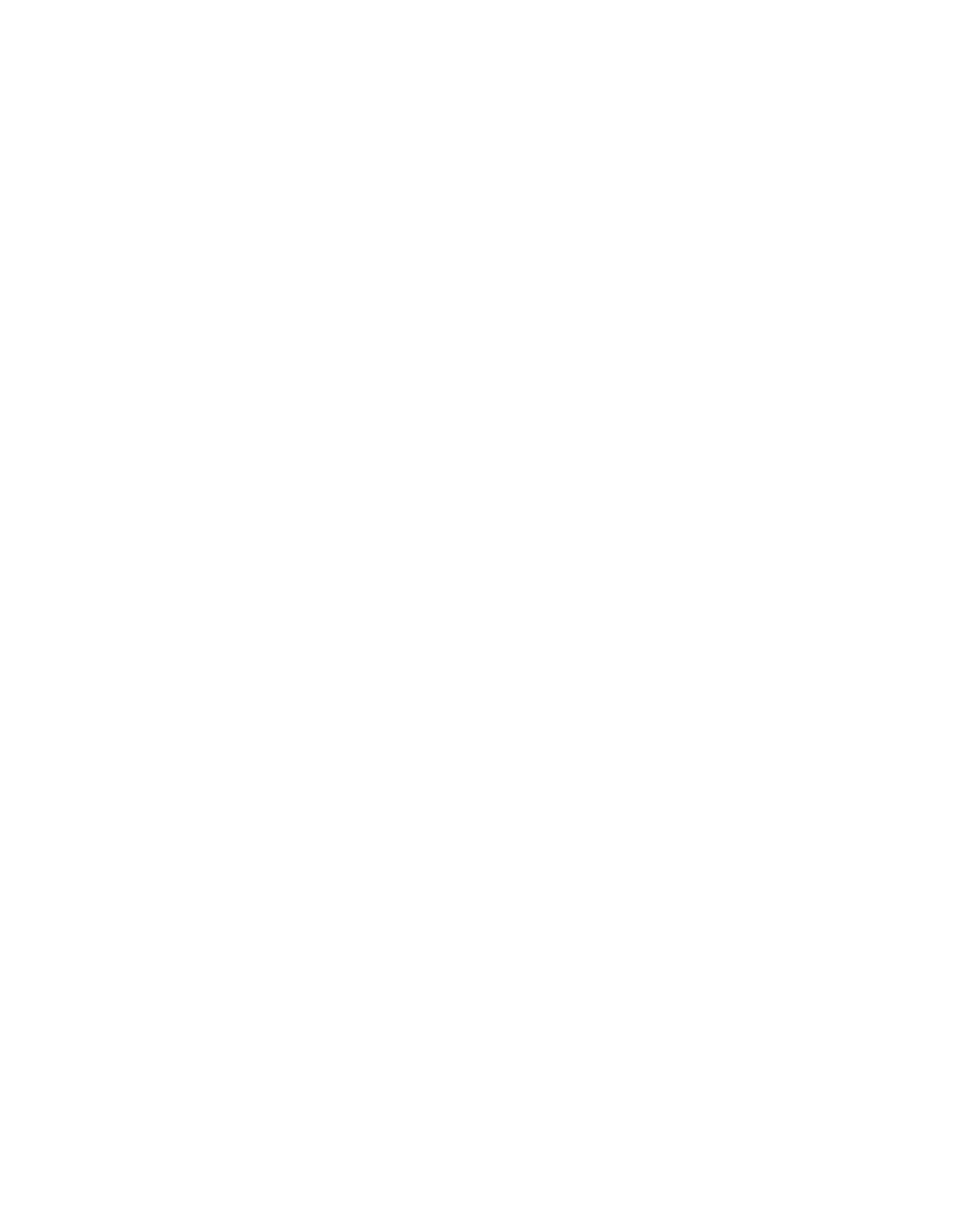## DOE O 452.8 Attachment 1 7-21-2011 Page 1

#### **CONTRACTOR REQUIREMENTS DOCUMENT DOE O 452.8,** *CONTROL OF NUCLEAR WEAPON DATA*

This Contractor Requirements Document (CRD) specifies requirements applicable to Department of Energy (DOE) contractors, including National Nuclear Security Administration (NNSA) contractors, whose employees have access to nuclear weapon data (NWD).

Regardless of the performer of the work, the contractor is responsible for compliance with the requirements of this CRD. Affected site/facility management contractors are responsible for flowing down the requirements of this CRD to subcontractors at any tier to the extent necessary to ensure compliance with the requirements.

A violation of the provisions of the CRD relating to the safeguarding or security of Restricted Data or other classified information may result in a civil penalty pursuant to Section 234B of the Atomic Energy Act of 1954 (42 U.S.C. 2282b). The procedures for the assessment of civil penalties are set forth in Title 10, *Code of Federal Regulations* (CFR), Part 824, "Procedural Rules for the Assessment of Civil Penalties for Classified Information Security Violations."

All contractors with this CRD incorporated in their contracts must comply with the following requirements.

## 1. **IDENTIFICATION OF NUCLEAR WEAPON DATA (NWD).**

- a. All Restricted Data or Formerly Restricted Data containing design, manufacture, or use (including theory, development, storage, characteristics, performance, and effects) of nuclear weapons or nuclear weapon components, including information incorporated in or related to nuclear explosive devices is considered NWD.
- b. NWD may be categorized as Sigma 14, Sigma 15, Sigma 18 and/or Sigma 20.
	- (1) Specific details on the management of Sigma 14 and Sigma 15 NWD is found in the CRD to DOE O 452.7, *Protection of Use Control Vulnerabilities and Designs* dated 5-14-10.
	- (2) Specific details on the management of Sigma 18 NWD is found in this CRD.
	- (3) Specific details on the management of Sigma 20 NWD is found in the CRDs to DOE O 457.1, *Nuclear Counterterrorism*, dated 2-7-06 and DOE M 457.1-1, *Control of Improvised Nuclear Device Information*, dated 8-10-06.
- c. Not all NWD requires the additional protection of a Sigma category. NWD that is not in a Sigma category is referred to as Non-Sigma NWD. Details for the protection of Non-Sigma NWD are contained in this CRD.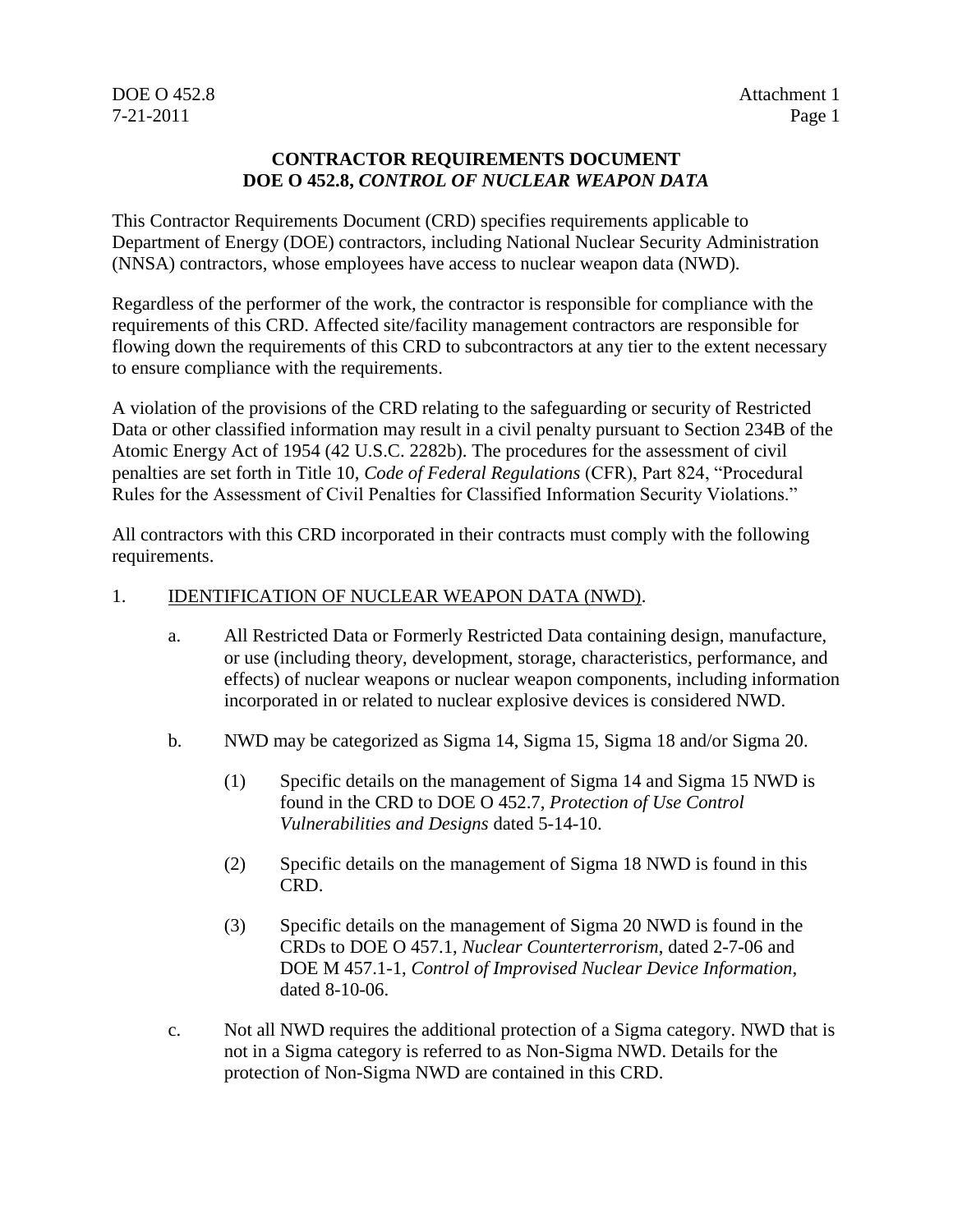- d. Newly created NWD or existing NWD that has had the content modified must be reviewed. If the NWD is determined to contain Sigma 14, Sigma 15, Sigma 18 or Sigma 20, it must be appropriately marked.
- e. Unmodified legacy NWD with obsolete Sigma markings does not require review or remarking when accessed.
- 2. GENERAL REQUIREMENTS. Only individuals who have appropriate clearance and valid need-to-know are permitted access to NWD.
	- a. Authorization for personnel to access any NWD category will only be granted to individuals, not to organizations, functional groups, or position assignments (e.g., access is not granted to all members of "XYZ Division" or to all "engineers").
	- b. Authorization for DOE personnel to access Sigma 14, Sigma 15, Sigma 18 and/or Sigma 20, will be granted in accordance with requirements of this CRD.
		- (1) Specific requirements for access to Sigma 14 and Sigma 15 can be found in the CRD to DOE O 452.7.
		- (2) Specific requirements for access to Sigma 18 NWD can be found in this CRD (paragraph 5 below).
		- (3) Specific requirements for access to Sigma 20 can be found in the CRDs to DOE O 457.1 and DOE M 457.1-1.
	- c. Authorization for non-NSE and OGA personnel to access Sigma NWD will be granted at NNSA Headquarters. Only visits to NSE sites will be documented in WDACS.
	- d. Visits by NSE personnel to sites within the NSE will not be documented in WDACS.
	- e. Coordinate with OSTI to provide appropriate life cycle management of scientific and technical NWD produced under their jurisdiction in accordance with the requirements found in the CRD to DOE O 241.1A.
	- f. The site technical information offices (or equivalent) and OSTI will be notified of the marking changes to historical documents.

## 3. RESPONSIBILITIES OF COGNIZANT SECURITY AUTHORITY.

- a. Confirm that site employees and contractors who have been granted access to NWD including Sigma 14, Sigma 15, Sigma 18 and/or Sigma 20 have:
	- (1) appropriate security clearance and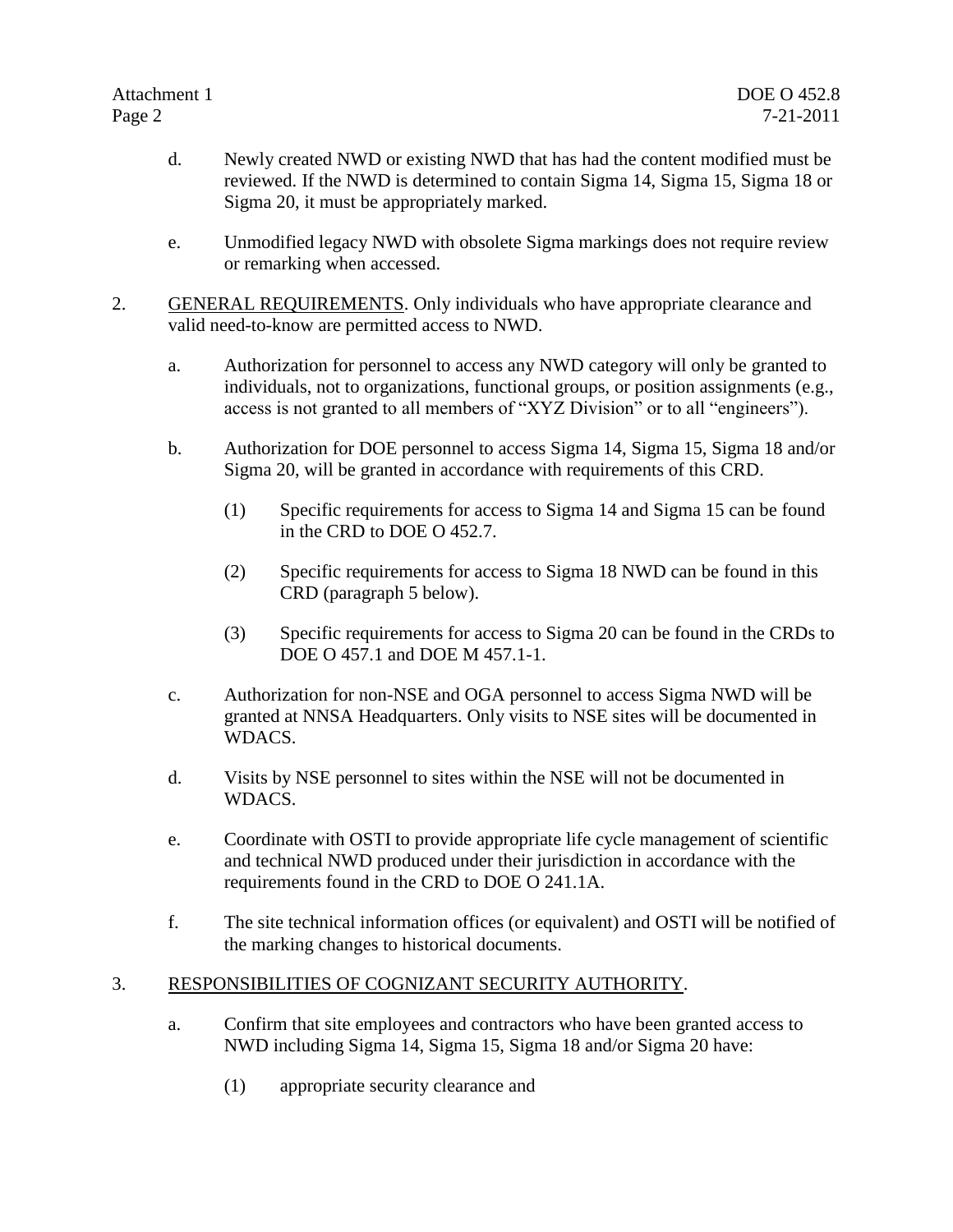## DOE O 452.8 Attachment 1

- (2) valid need-to-know for the NWD and each NWD category they have been granted access.
- b. Ensure that employees and contractors under their jurisdiction follow the requirements of this CRD.
- c. Ensure that NWD planned for transmittal is reviewed for classification content and prescribed markings. Prior to transmittal, verify that the recipient has:
	- (1) appropriate security clearance,
	- (2) valid need-to-know,
	- (3) access authorization for the appropriate NWD category,
	- (4) appropriate facility clearance, storage capability and authorization recorded in the SSIMS and
	- (5) contact the NNSA NWD Program Coordinator to verify the clearance of DoD or OGA recipients.
- d. Assure the disposition of weapon data documents on the completion of work requiring access to NWD or termination of a contract.

#### 4. ACCESS REQUIREMENTS.

- a. See Table 1-1 below for clearance and access requirements. In addition to the clearance requirements, access to NWD must be restricted to personnel with a valid need-to know.
- b. Foreign Nationals may be granted access to NWD only as permitted under the Atomic Energy Act of 1954, as amended, including agreements for cooperation concluded in accordance with AEA section 123.
- c. The NNSA NWD Program Coordinator will provide guidance on the appropriate background investigation required for each clearance, which must include review of DOE and national-level personnel security electronic databases.
- d. Non-Sigma FRD has the same access requirements as National Security Information (NSI).

**Note 1**: Visits involving access to Restricted Data (RD) or special nuclear material (SNM), when the visitor does not hold a DOE access authorization, require specific approval by DOE/NNSA Federal officials authorized to give such approval. Approval must be based upon, among other requirements, an appropriate final security clearance. Specific procedures for granting RD Access are contained in DOE O 470.4B, *Safeguards and Security Program,* dated 7-21-11.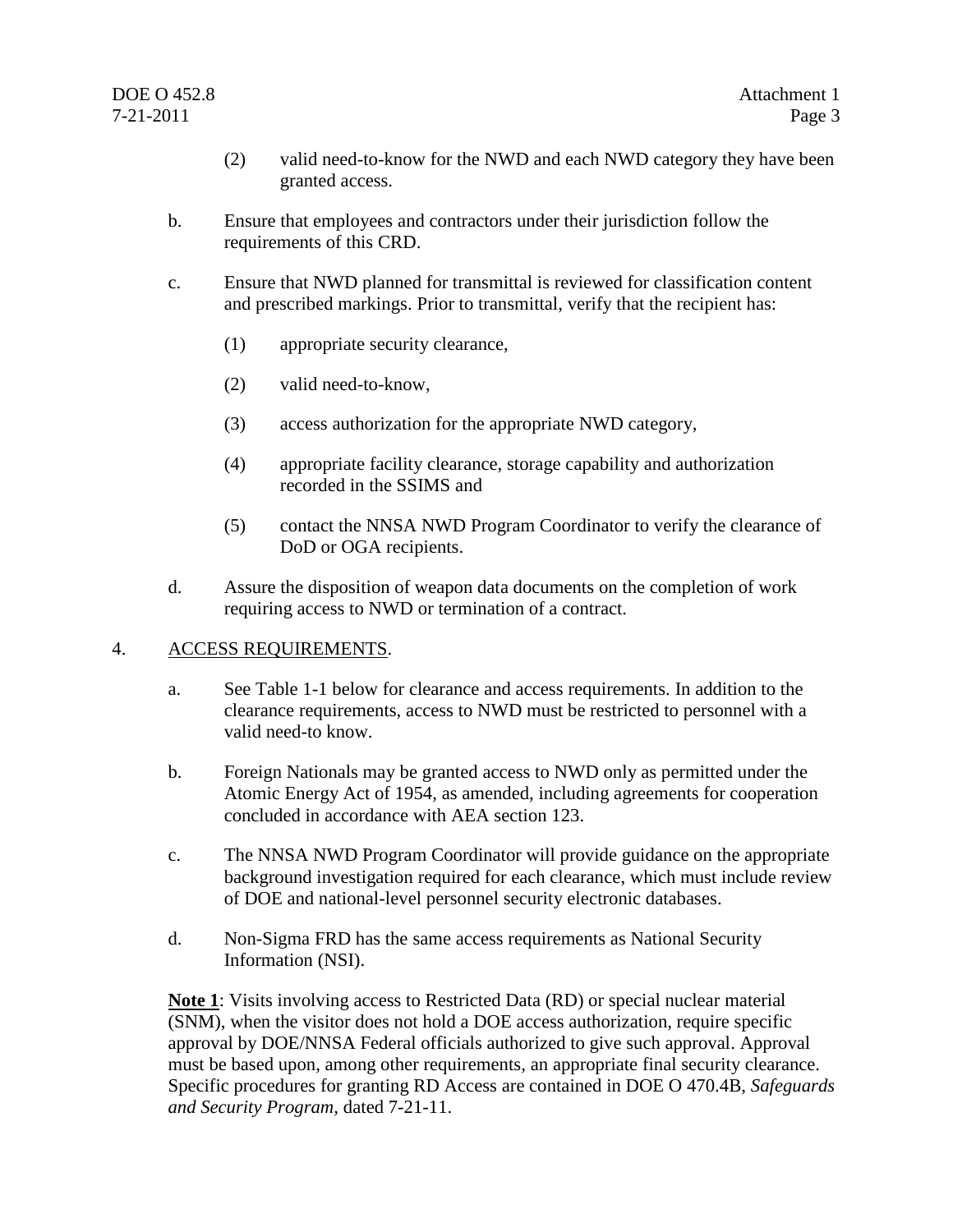Attachment 1 DOE O 452.8

**Note 2**: Prior to being given access, OGA employees (excluding DoD, NASA, and NRC) and their contractors who are granted RD Access in connection with a classified visit must receive an appropriate briefing concerning the protection of RD and must sign an acknowledgement that they have received the briefing.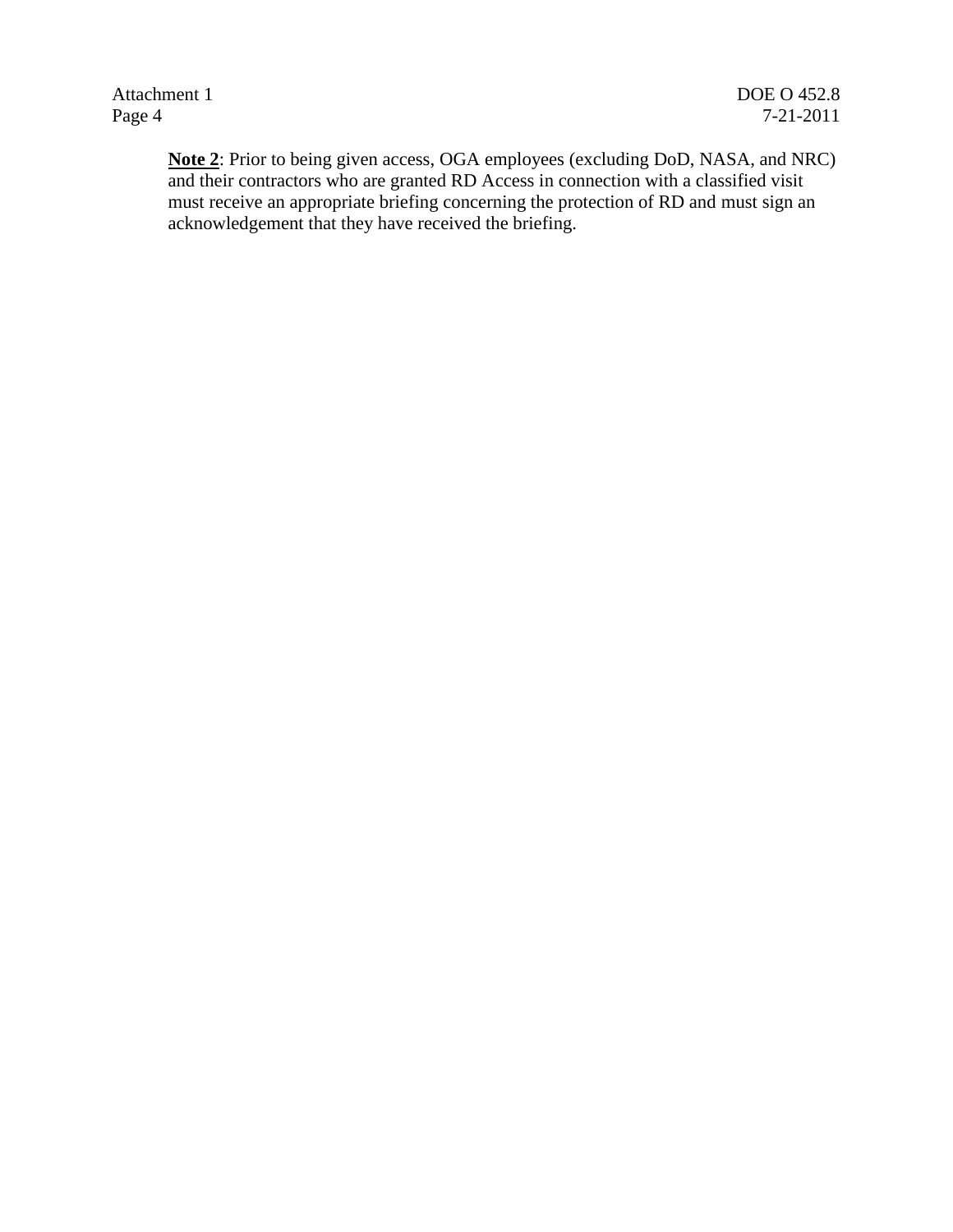## DOE O 452.8 Attachment 1 7-21-2011 Page 5

|                                                | <b>DOE</b><br>Q | <b>DOE</b><br>L | <b>DoD</b><br>Final<br><b>Top</b><br><b>Secret</b> | <b>DoD</b><br><b>Final</b><br><b>Secret</b> | <b>DoD</b> Final<br><b>Secret with</b><br><b>CNWDI</b><br><b>Brief</b> | <b>OGA Final</b><br><b>Top Secret</b><br>with<br><b>RD</b> Access | <b>OGA Final</b><br><b>Secret with</b><br><b>RD</b> Access |
|------------------------------------------------|-----------------|-----------------|----------------------------------------------------|---------------------------------------------|------------------------------------------------------------------------|-------------------------------------------------------------------|------------------------------------------------------------|
| Non-Sigma<br>$(C-RD)$                          | Yes             | Yes             | Yes                                                | Yes                                         | Yes                                                                    | Yes                                                               | Yes                                                        |
| Non-Sigma<br>$(S-RD)$                          | Yes             | N <sub>o</sub>  | Yes                                                | N <sub>o</sub>                              | Yes                                                                    | Yes                                                               | N <sub>o</sub>                                             |
| <b>CNWDI</b><br>$(S-RD)$                       | Yes             | N <sub>o</sub>  | Yes                                                | N <sub>o</sub>                              | Yes                                                                    | Yes                                                               | N <sub>o</sub>                                             |
| Non-Sigma<br>$(TS-RD)$                         | Yes             | N <sub>o</sub>  | Yes                                                | N <sub>o</sub>                              | N <sub>o</sub>                                                         | Yes                                                               | N <sub>o</sub>                                             |
| Sigma 14<br>(TS-RD,<br>TS-FRD;<br>S-RD, S-FRD) | Yes*            | N <sub>o</sub>  | Yes*                                               | N <sub>o</sub>                              | N <sub>o</sub>                                                         | Yes*                                                              | N <sub>o</sub>                                             |
| Sigma 15<br>(TS-RD,<br>TS-FRD;<br>S-RD, S-FRD) | Yes*            | N <sub>o</sub>  | Yes*                                               | N <sub>o</sub>                              | N <sub>o</sub>                                                         | Yes*                                                              | N <sub>o</sub>                                             |
| Sigma 18<br>(TS-RD,<br>$S-RD$                  | Yes             | N <sub>o</sub>  | Yes*                                               | N <sub>o</sub>                              | N <sub>o</sub>                                                         | Yes*                                                              | N <sub>o</sub>                                             |
| Sigma 20<br>(TS-RD,<br>$S-RD)$                 | Yes*            | N <sub>o</sub>  | Yes*                                               | N <sub>o</sub>                              | N <sub>o</sub>                                                         | Yes*                                                              | N <sub>o</sub>                                             |

## **TABLE 1-1: NWD Clearance and Access Requirements**

Table Key:

Yes: An individual with one of the clearances in the top row may have access to the category of classified information listed in the left column.

Yes\*: An individual with one of the clearances in the top row may have access to the category of classified information listed in the left column, with the additional requirement of formal access approval by the authorized DOE official specified in the appropriate directive.

No: An individual with one of the clearances in the top row may not have access to the category of classified information listed in the left column.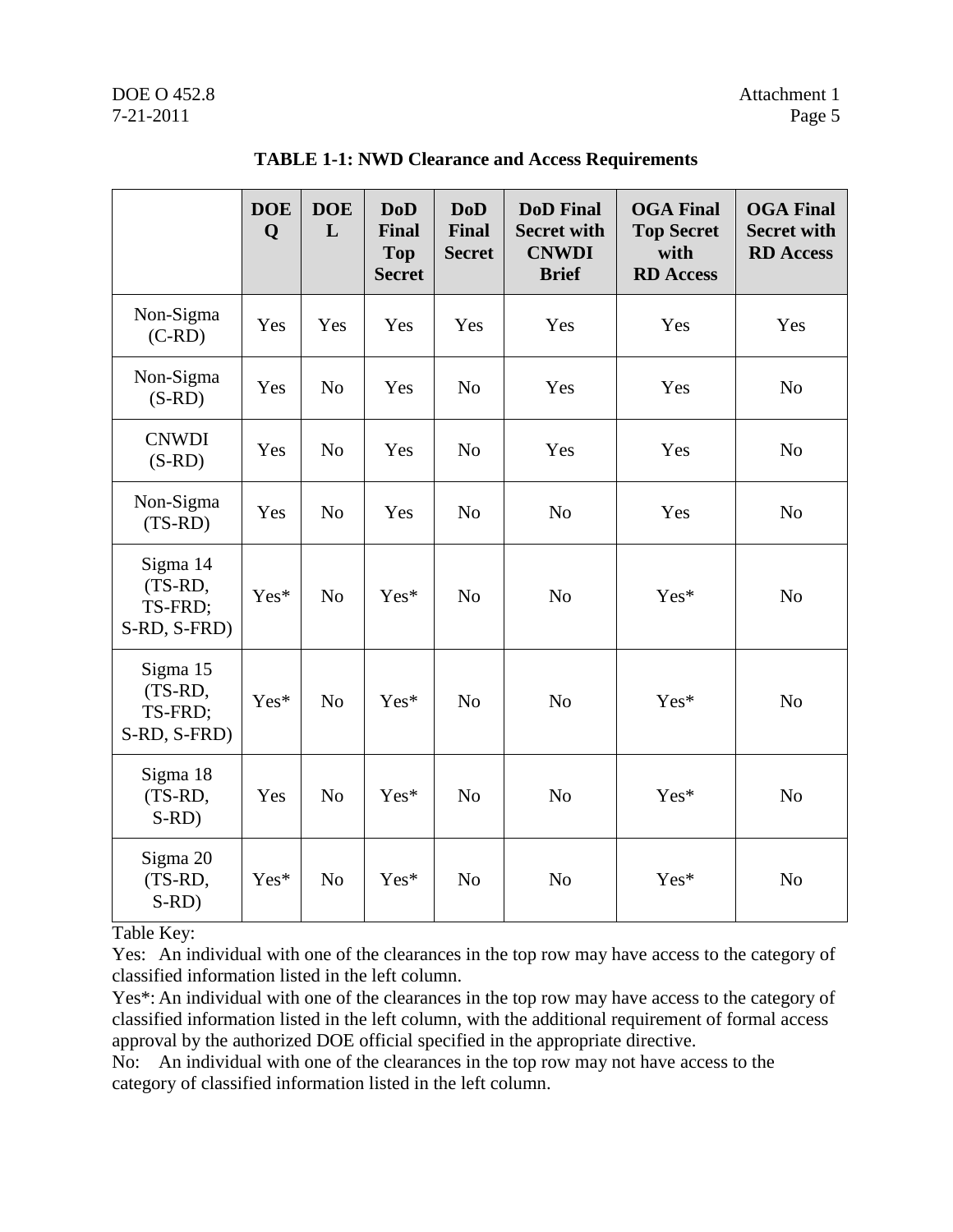#### 5. ACCESS REQUESTS.

- a. Requests for access to Sigma 18 NWD by non-NSE personnel will be processed by the Office of Nuclear Weapon Surety and Quality using DOE F 5631.20, *U.S. Department of Energy Request for Visit or Access Approval*. The visit request must be submitted at least 15 working days before the date of a one-time visit or the first day of a recurring visit. Details of the requirements can be found in the CRD to DOE M 470.4-1, Chg. 2, *Safeguards and Security Program Planning and Management*, dated 10-20-10.
- b. Authorization for Q-cleared personnel within the NSE to access Sigma 18 NWD is presumed with their association to the NSE, need-to-know still applies. Within the NSE, Sigma 18 is not a managed program. NNSA HQ manages access to Sigma 18 for Non-NSE, DoD and OGA personnel.
- c. Requests for access to Sigma 18 from DoD and OGAs can only be granted by the NNSA Office of Nuclear Weapon Surety and Quality.
	- (1) Requests for access to Sigma 18 must be made using DOE F 5631.20, *U.S. Department of Energy Request for Visit or Access Approval.*
	- (2) The visit request must be submitted at least 15 working days before the date of a one-time visit or the first day of a recurring visit. Exceptions to the 15 working day requirement can be found in the CRD to DOE M 470.4-1.
	- (3) Approval will be provided for specific purposes or projects and will be contingent upon confirmation that the personnel have DOE Q-clearance or equivalent, based on the appropriate, current background investigation and valid need-to-know. The NNSA NWD Program Coordinator will provide guidance on the appropriate background investigation.
	- (4) The National Aeronautics and Space Administration (NASA) may submit Sigma 18 requests on NASA Form 405, *Request for Access Approval.*
	- (5) The Nuclear Regulatory Commission (NRC) may submit Sigma 18 request on NRC Form 277, *Request for Access.*
	- (6) Non-NSE authorizations for access to Sigma 18 NWD may not exceed one year, although reauthorization is allowed.
	- (7) Non-NSE contractor authorizations will expire after one year or on the final day of the contract, whichever is less.

#### 4. ORAL/VISUAL COMMUNICATION.

a. Oral/visual communication (e.g., discussions or presentations) must be restricted to those persons with appropriate NWD clearance and valid need-to-know.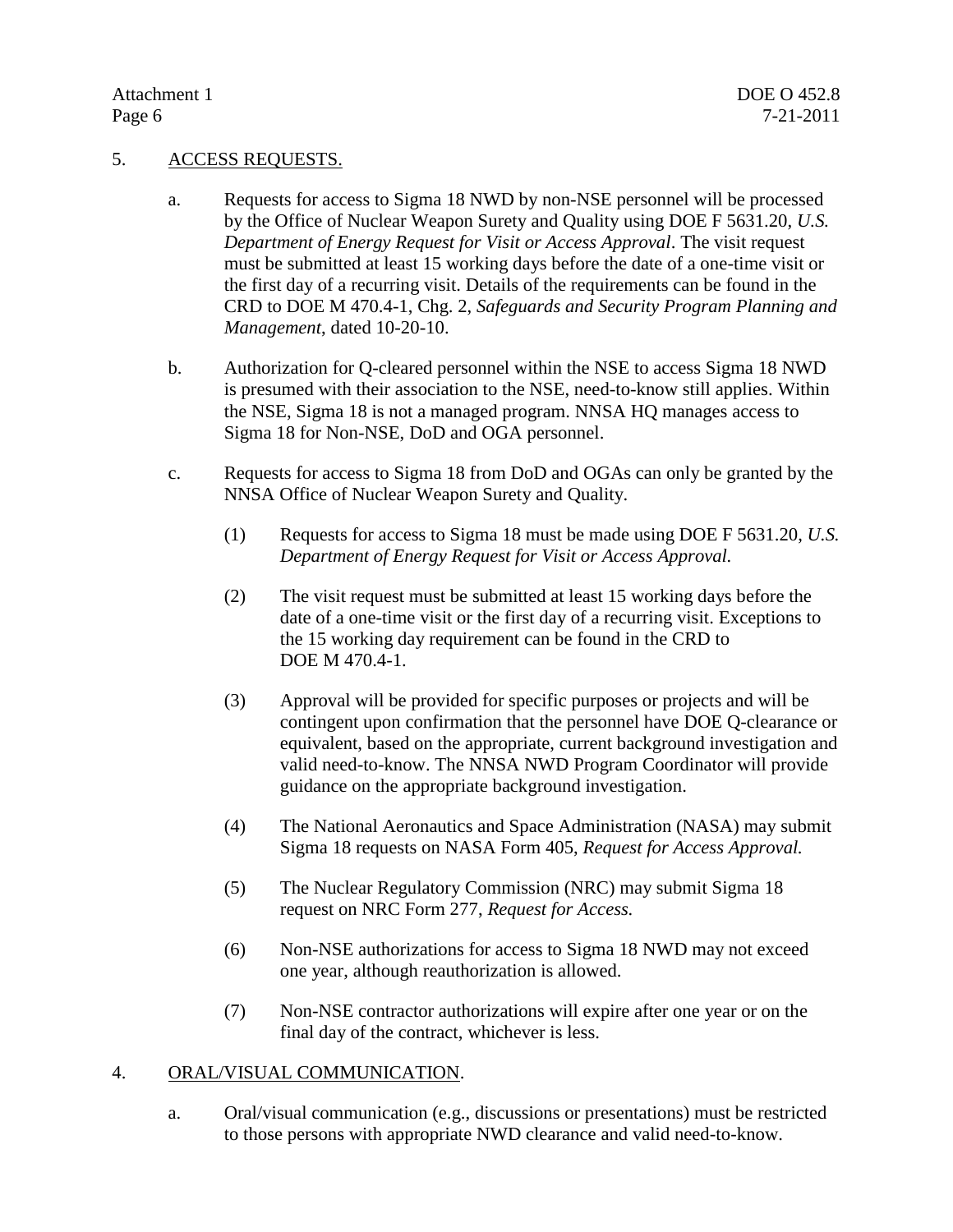## DOE O 452.8 Attachment 1 7-21-2011 Page 7

- b. Oral/visual communication of Sigma 18 information (e.g., discussions or presentations) must be restricted to those persons with appropriate Sigma access authorization, valid need-to-know, and DOE Q-clearance or the equivalent based on the appropriate current background investigation. The NNSA NWD Program Coordinator will provide guidance on the appropriate background investigation.
- c. Distribution of Sigma 18 NWD presentations within DOE (including NNSA and other locations) will be restricted to authorized individuals as prescribed in Table 3 above.
- d. Sites having a classified nuclear weapon display area (WDA) will grant and control access to the WDA using procedures established at each location and controlled in a manner consistent with the classification and NWD category of the information revealed. Access to WDAs will not be entered or tracked in WDACS.
- 5. RECEIVING AND TRANSMITTING. The receipt and transmission requirements found in the CRD to DOE O 471.6, *Information Security*, dated 6-20-11, or NNSA Policy Letter (NAP) 70.4, *Information Security*, dated 7-2-10 (or successors), must be followed for NWD. Additionally, only personnel that have appropriate Sigma access authorizations may be designated as agents for addressees.
	- a. Distribution of NWD within DOE (including NNSA and other locations) will be restricted to individuals with appropriate clearance and valid need-to-know.
	- b. Distribution of Sigma 18 NWD within DOE (including NNSA and other locations) will be restricted to individuals with appropriate Sigma 18 access authorization, valid need-to-know, and DOE Q-clearance or the equivalent, based on the appropriate current background investigation. The NNSA NWD Program Coordinator will provide guidance on appropriate background investigation.
	- c. Prior to distribution within the NSE, unmodified legacy NWD requires a review for Sigma 14, Sigma 15, and Sigma 20 and brought up to current marking standards.
	- d. Prior to distribution outside the NSE Q-cleared population, to DoD or OGAs, NWD must be reviewed for Sigma content and brought up to current marking standards.
	- e. Organizations outside the NSE (i.e., DOE contracted sites) must review legacy NWD for Sigma 14, Sigma 15, Sigma 18 and Sigma 20 when accessed.
	- f. Before transmitting Sigma information outside the NSE Q-cleared population, to the DoD or OGAs, the recipient's access must be validated by the Office of Nuclear Weapon Surety and Quality.

**Note:** Sigma 14 and Sigma 20 NWD have additional requirements prior to transmission.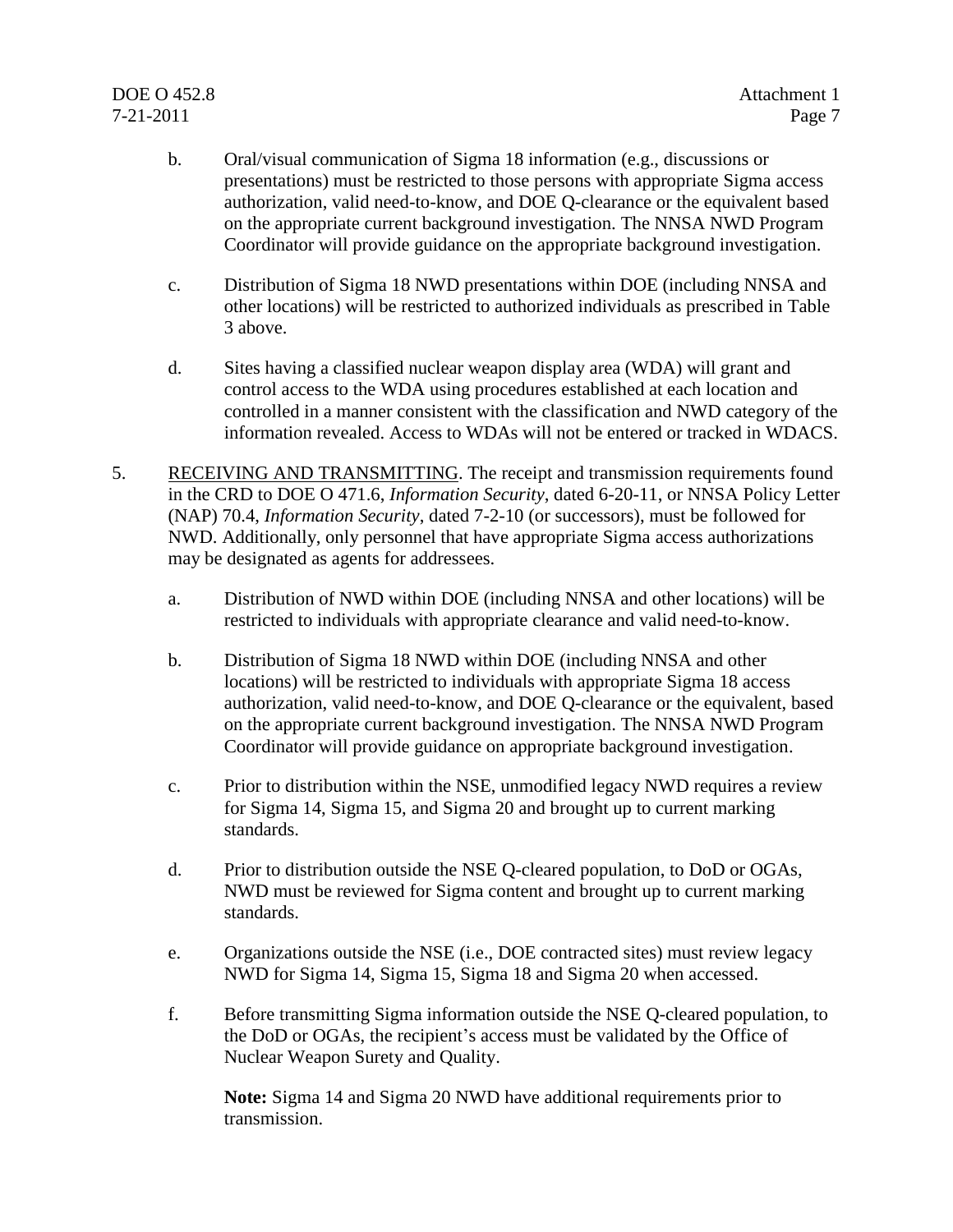- g. Matter (e.g., documents, hardware or electronic media).
	- (1) Non-Sigma NWD will be handled and transmitted using the procedures outlined in the CRD to DOE O 471.6 or NNSA NAP 70.4 (or successor directives).
	- (2) Secret/RD Sigma 18 NWD may be hand-carried, sent via the U.S. Postal Service Registered Mail system or overnight service approved for classified when it is critical that it be there the next day. Procedures for use of overnight services as outlined in the CRD to DOE O 471.6 or NNSA NAP 70.4, must be followed.
	- (3) Top Secret RD Sigma 18 NWD must be sent via the Defense Courier Service, the Department of State Courier System, or hand-carried using procedures outlined in DOE O 471.6, *Information Security,* dated 6-20-11 or NNSA Policy Letter (NAP) 70.4 *Information Security*, dated 7-2-10.
	- (3) A Sigma 18 Statement of Security Assurance (SSA) (formerly known as mail channel) must be established for receipt and storage of all classified NWD and specifically for CNWDI, Sigma 14, Sigma 15, Sigma 18, and Sigma 20 matter for receiving DoD, OGAs and OGA contractor facilities. It is the sender's responsibility to contact their Safeguards and Security Information Management System (SSIMS) Coordinator to ensure that one is initiated or already in place prior to sending the matter. The SSIMS Coordinator will confirm the site is authorized to receive Sigma 18 matter through SSIMS. If an SSA is not in place, one must be initiated and processed using the procedures outlined in the CRD to DOE M 470.4-1 Chg 1.
		- (a) For SSAs not based on a contract, an unclassified justification must be provided detailing the facility's need to receive and store NWD.
		- (b) Each SSA must be submitted to the Office of Nuclear Weapon Surety and Quality 30-days prior to the required establishment or renewal date.
		- (c) Each SSA must be properly certified.
			- 1 DoD SSAs must be properly certified by an authorized official from the most recent Enclosure 5 of the DoD Directive 5210.2. A copy can be obtained directly from the Office of the Deputy Assistant to the Secretary of Defense (Nuclear Matters).
			- 2 SSAs from OGAs must be properly certified by their Cognizant Security Official.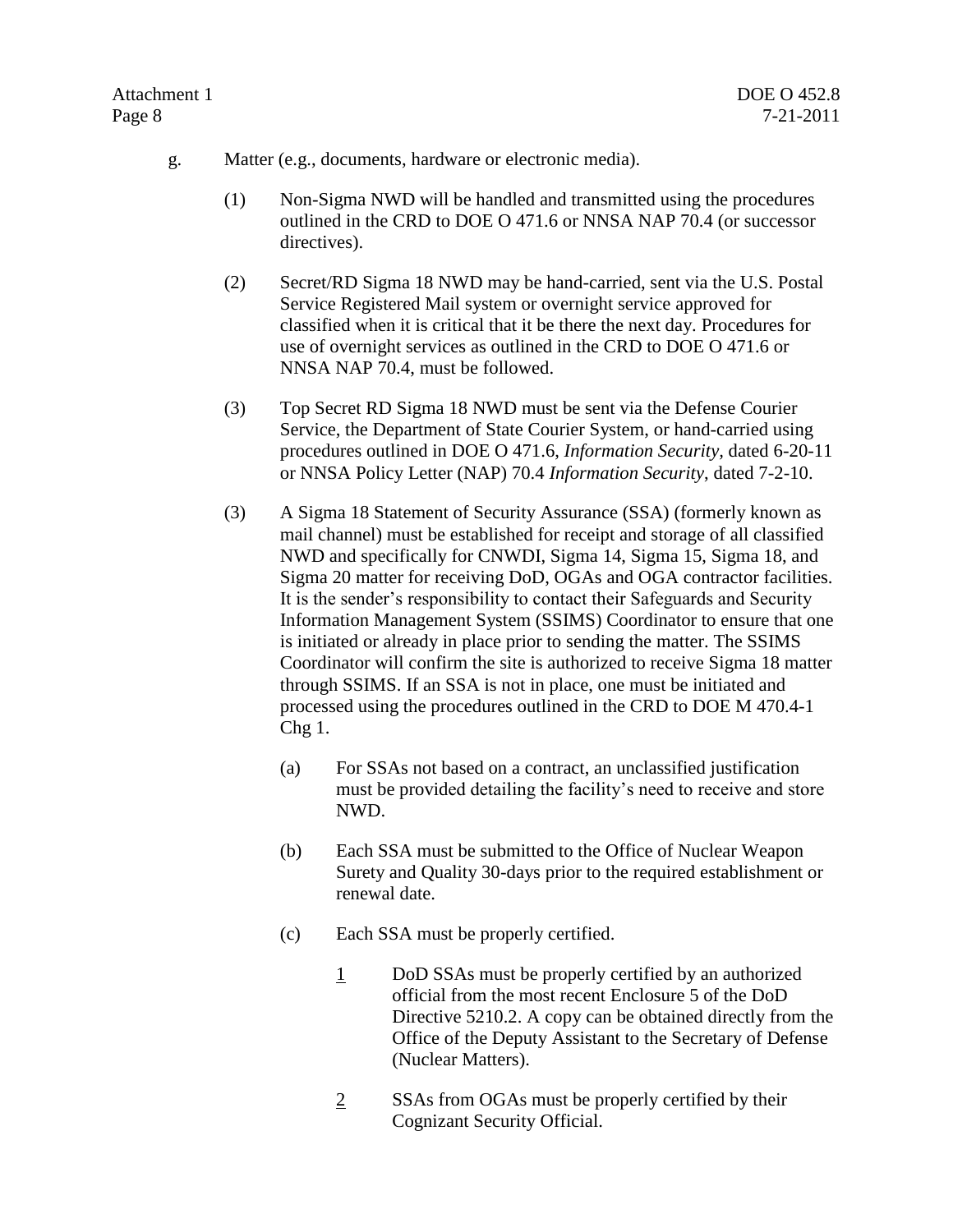- (d) Approved SSA's will be authorized for three years or for the length of the contract, whichever is less.
- (e) The Designated Responsible Office (DRO) will be responsible for renewal submissions. Sigma authorizations must be immediately removed from SSIMS for expired SSAs that did not have renewals submitted 30-days prior to expiration.
- h. Electronic Transmission.
	- (1) Non-Sigma NWD may be sent electronically only over approved classified networks if need-to-know for that information is assured.
		- (a) Non-Sigma Secret/RD NWD may be sent to the DoD and OGAs on SIPRNET without secondary encryption.
		- (b) Non-Sigma Secret/RD NWD may be sent via ESN.
	- (2) Secret/RD Sigma 18 NWD may be sent via the Enterprise Secure Network (ESN). Need-to-know must be verified prior to transmission. Top Secret information is prohibited from being sent intra-site or inter-site via ESN. The use of SIPRNET for transmission of SRD Sigma 18 is prohibited.
	- (3) Secure Telecommunication Transmission of Non-Sigma and Sigma 18 NWD using point-to-point secure messages via appropriately certified secure telecommunication systems is permitted at both Secret and Top Secret levels, provided they are consistent with approved site security plans. Access authorization and need-to-know must be verified prior to transmission.
- 6. MARKING. In addition to the marking requirements outlined in DOE O 471.6 or NAP 70.4 the following marking requirements apply to documents and media containing Sigma 18 NWD:
	- a. All newly created NWD or existing NWD that has had the content modified must be reviewed for Sigma 14, Sigma 15, Sigma 18 and/or Sigma 20 content and appropriately marked.
	- b. Unmodified legacy NWD with obsolete Sigma markings does not require review or remarking when accessed. Classified matter must be reviewed for Sigma 14, Sigma 15, Sigma 18 and Sigma 20 content prior to transmission and brought up to current marking standards whenever it is released or distributed.
	- c. Media containing Sigma 18 information within a Site's approved classified network does not need to be marked Sigma 18. When the media files are printed or transmitted outside the Site's classified network, the printed or transmitted media must be marked according to current marking standards.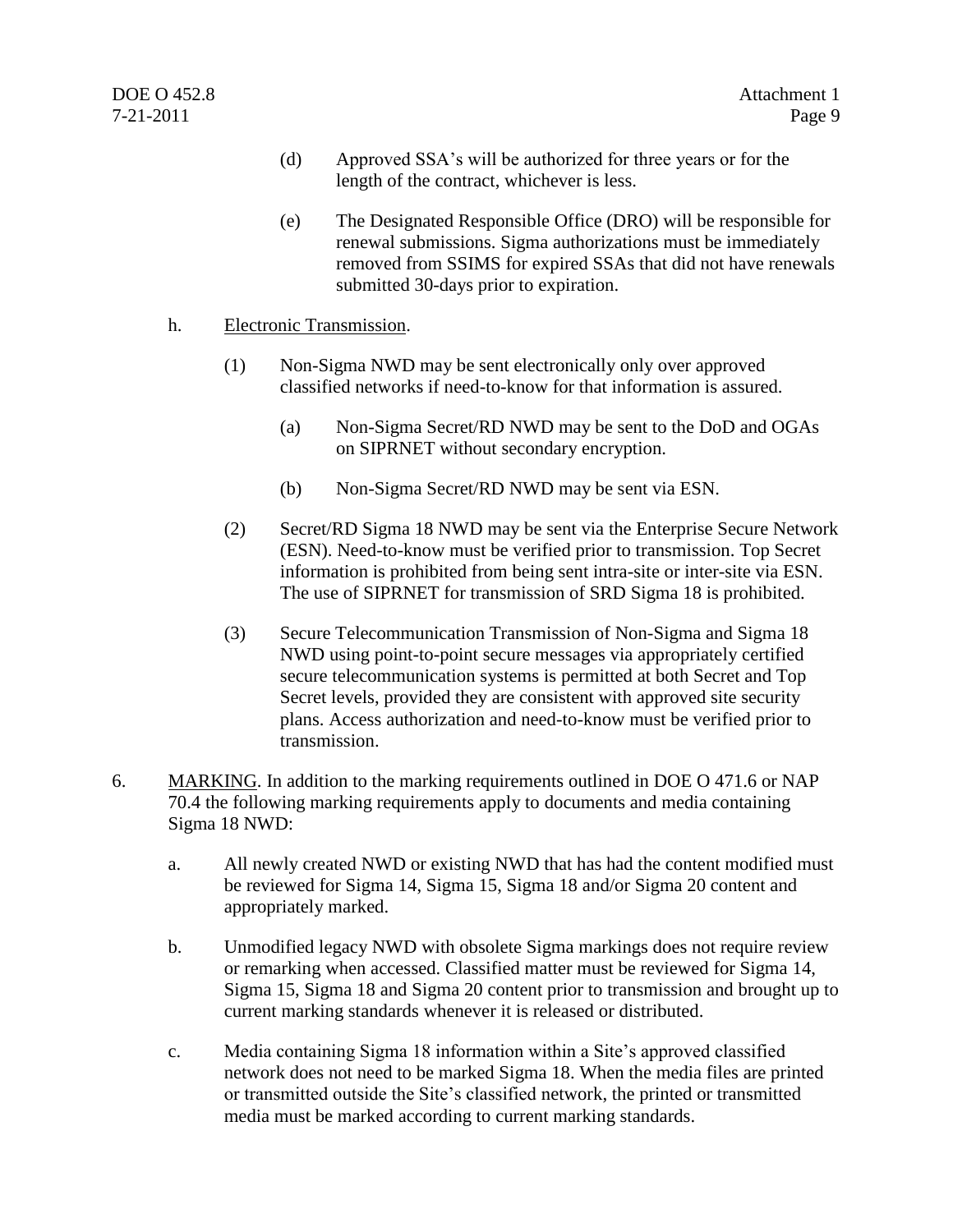- d. As defined, there is currently no Sigma 18 hardware.
- e. Documents. When required, basic marking requirements found in the CRD to DOE O 471.6 or NNSA NAP 70.4 must be followed for Sigma 18 NWD, with the following additions.
	- (1) Sigma marking (for example: Sigma 18 or  $\Sigma$ 18) must be placed above the admonishment box on the first page (whether cover page, title page, or the first page of text). For example:

Sigma 18

## RESTRICTED DATA

This document contains Restricted Data as defined in the Atomic Energy Act of 1954. Unauthorized disclosure is subject to Administrative and Criminal Sanctions.

- (2) Individual pages of a Sigma 18 NWD document may be marked with the words Sigma 18 as appropriate. All NWD categories are required to be marked per the CRD to DOE O 471.6 or NNSA NAP 70.4.
- (3) Prior to distribution, all historical documents must be reviewed for Sigma content and brought up to current marking standards. When possible, the site technical information offices or equivalent and OSTI will be notified of the marking change.
- (4) Sigma 18 documents may have locally produced cover sheets specifying that appropriate Sigma 18 access is required before viewing the contents.
	- (a) When a Sigma 18 document is removed from a security container, a standard form cover sheet must be applied to each document by placing it over the locally produced Sigma 18 cover sheet.
	- (b) In lieu of the two cover sheets, a locally produced cover sheet or identifying label on a standard form cover sheet may be used if approved by the responsible security office.
- 7. IN USE. The in-use requirements found in the CRD to DOE O 471.6 or NNSA NAP 70.4 must be followed for Sigma 18 NWD.
- 8. STORAGE REQUIREMENTS. Storage of Sigma 18 NWD will be consistent with National Standards for protection of classified information.
- 9. ACCOUNTABILITY. Top Secret Non-Sigma and Top Secret Sigma 18 matter is accountable as outlined in DOE O 471.6 and NAP 70.4.